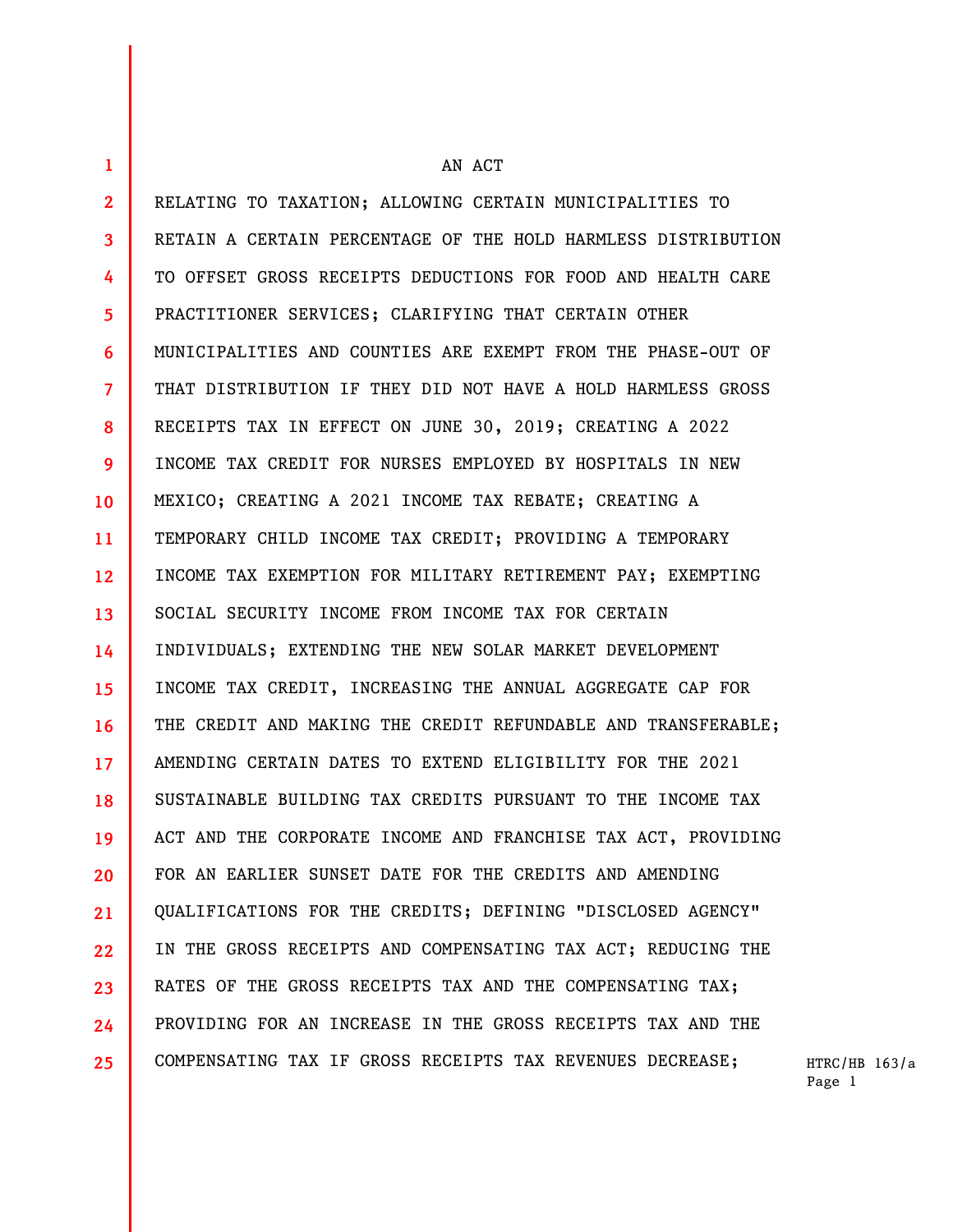PROVIDING GROSS RECEIPTS TAX AND GOVERNMENTAL GROSS RECEIPTS TAX DEDUCTIONS FOR THE SALE OF SERVICES TO A MANUFACTURER; PROVIDING GROSS RECEIPTS TAX AND GOVERNMENTAL GROSS RECEIPTS TAX DEDUCTIONS FOR FEMININE HYGIENE PRODUCTS.

**1** 

**2** 

**3** 

**4** 

**5** 

**6** 

**7** 

**8** 

**9** 

**10** 

**11** 

BE IT ENACTED BY THE LEGISLATURE OF THE STATE OF NEW MEXICO:

**SECTION 1.** Section 7-1-6.46 NMSA 1978 (being Laws 2004, Chapter 116, Section 1, as amended) is amended to read:

"7-1-6.46. DISTRIBUTION TO MUNICIPALITIES--OFFSET FOR FOOD DEDUCTION AND HEALTH CARE PRACTITIONER SERVICES DEDUCTION.--

**12 13 14 15 16 17 18 19 20**  A. For a municipality that did not have in effect on June 30, 2019 a municipal hold harmless gross receipts tax through an ordinance and that has a population of less than ten thousand according to the most recent federal decennial census, a distribution pursuant to Section 7-1-6.1 NMSA 1978 shall be made to the municipality in an amount, subject to any increase or decrease made pursuant to Section 7-1-6.15 NMSA 1978, equal to the applicable maximum distribution for the municipality.

**21 22 23 24 25**  B. For a municipality that did not have in effect on June 30, 2019 a municipal hold harmless gross receipts tax through an ordinance and has a population of at least ten thousand according to the most recent federal decennial census, a distribution pursuant to Section 7-1-6.1 NMSA 1978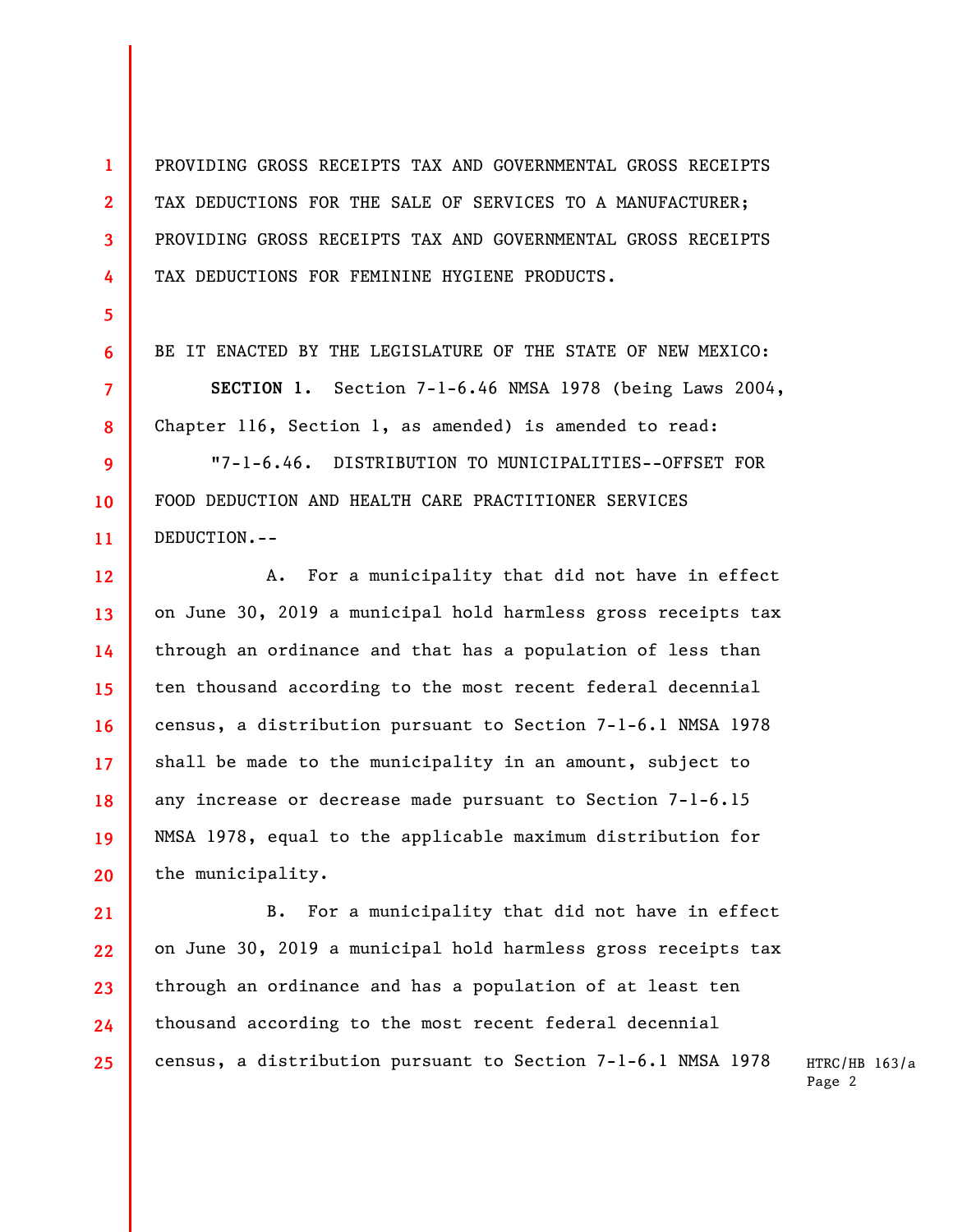**1 2 3 4 5 6 7 8 9 10 11 12 13 14 15 16 17 18 19 20 21 22 23 24 25**  shall be made to the municipality in an amount, subject to any increase or decrease made pursuant to Section 7-1-6.15 NMSA 1978, equal to the following percentages of the applicable maximum distribution for the municipality: (1) for a municipality that has a municipal poverty level two percentage points or more above the state poverty level, eighty percent; (2) for a municipality that has a poverty level of less than two percentage points above or below the state poverty level, fifty percent; and (3) for a municipality that has a poverty level two percentage points or more below the state poverty level: (a) on or after July 1, 2022 and prior to July 1, 2023, forty-nine percent; (b) on or after July 1, 2023 and prior to July 1, 2024, forty-two percent; (c) on or after July 1, 2024 and prior to July 1, 2025, thirty-five percent; and (d) on or after July 1, 2025, thirty percent. C. For a municipality not described in Subsection A or B of this section, a distribution pursuant to Section 7-1-6.1 NMSA 1978 shall be made to the municipality in an amount, subject to any increase or decrease made pursuant to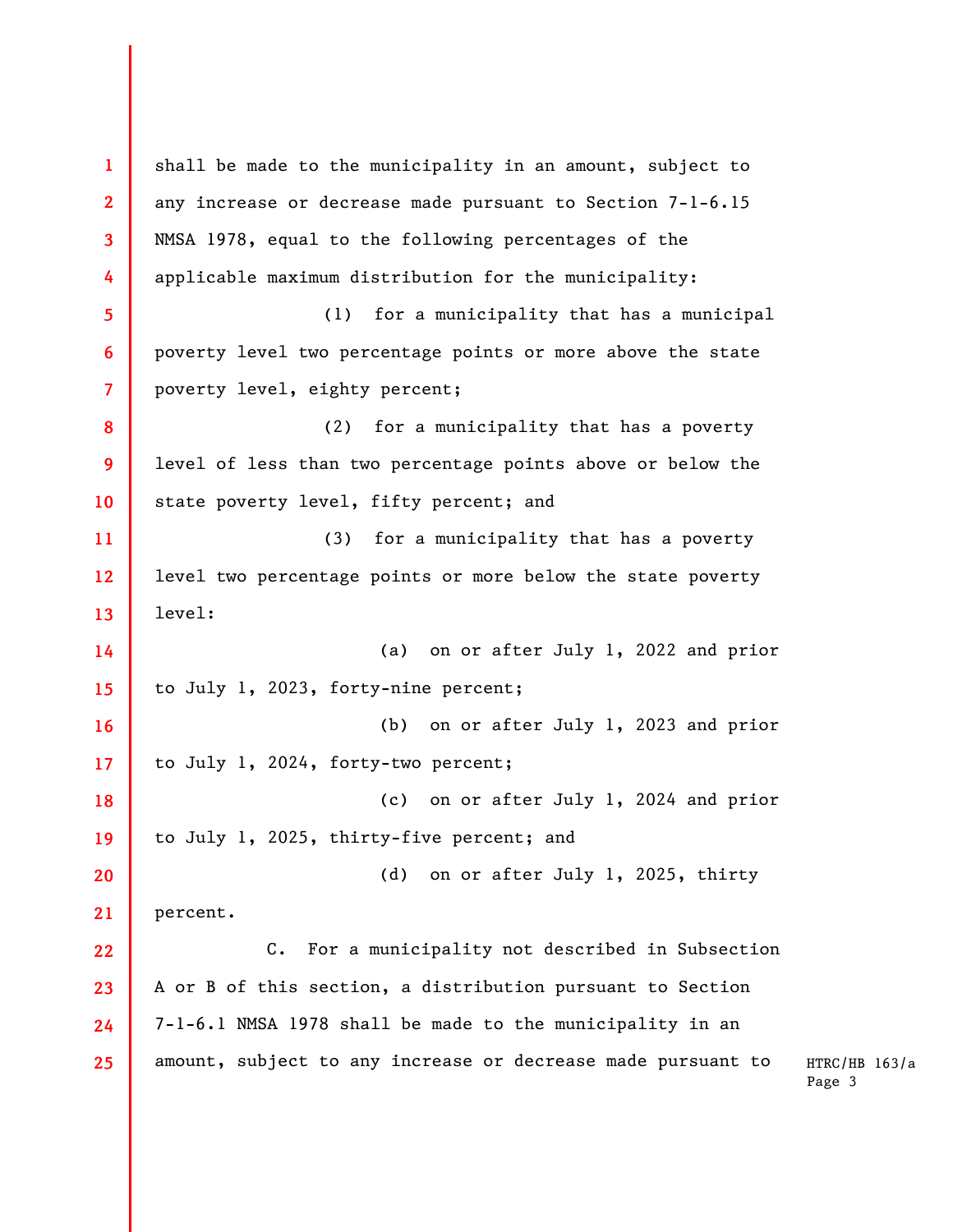| $\mathbf{1}$            | Section 7-1-6.15 NMSA 1978, equal to the applicable maximum   |  |  |
|-------------------------|---------------------------------------------------------------|--|--|
| $\overline{2}$          | distribution for the municipality multiplied by the following |  |  |
| 3                       | percentages:                                                  |  |  |
| 4                       | (1) on or after July 1, 2022 and prior to                     |  |  |
| 5                       | July 1, 2023, forty-nine percent;                             |  |  |
| 6                       | on or after July 1, 2023 and prior to<br>(2)                  |  |  |
| $\overline{\mathbf{7}}$ | July 1, 2024, forty-two percent;                              |  |  |
| 8                       | on or after July 1, 2024 and prior to<br>(3)                  |  |  |
| 9                       | July 1, 2025, thirty-five percent;                            |  |  |
| 10                      | on or after July 1, 2025 and prior to<br>(4)                  |  |  |
| 11                      | July 1, 2026, twenty-eight percent;                           |  |  |
| 12                      | on or after July 1, 2026 and prior to<br>(5)                  |  |  |
| 13                      | July 1, 2027, twenty-one percent;                             |  |  |
| 14                      | (6) on or after July 1, 2027 and prior to                     |  |  |
| 15                      | July 1, 2028, fourteen percent;                               |  |  |
| 16                      | (7) on or after July 1, 2028 and prior to                     |  |  |
| 17                      | July 1, 2029, seven percent; and                              |  |  |
| 18                      | (8) on and after July 1, 2029, zero percent.                  |  |  |
| 19                      | D. A distribution pursuant to this section is in              |  |  |
| 20                      | lieu of revenue that would have been received by the          |  |  |
| 21                      | municipality but for the deductions provided by Sections      |  |  |
| 22                      | 7-9-92 and 7-9-93 NMSA 1978. The distribution shall be        |  |  |
| 23                      | considered gross receipts tax revenue and shall be used by    |  |  |
| 24                      | the municipality in the same manner as gross receipts tax     |  |  |
| 25 <sub>2</sub>         | revenue, including payment of gross receipts tax revenue      |  |  |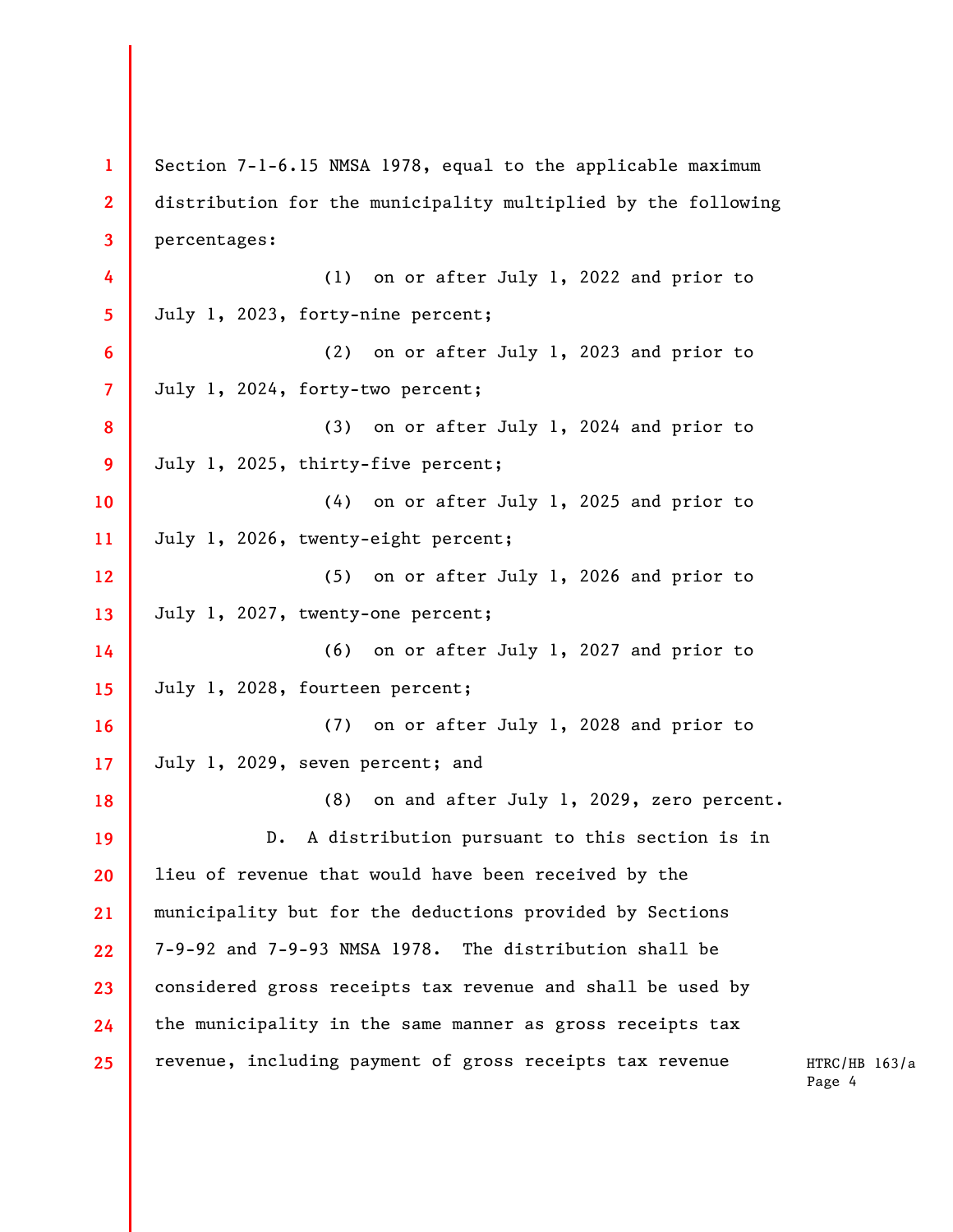bonds.

**1** 

**2 3 4 5 6 7 8 9 10 11 12 13 14 15 16 17 18 19 20 21 22 23 24 25**  E. If the changes made by this 2022 act to the distributions made pursuant to this section impair the ability of a municipality to meet its principal or interest payment obligations for revenue bonds that are outstanding prior to July 1, 2022 and that are secured by the pledge of all or part of the municipality's revenue from the distribution made pursuant to this section, then the amount distributed pursuant to this section to that municipality shall be increased by an amount sufficient to meet the required payment; provided that the total amount distributed to that municipality pursuant to this section does not exceed the amount that would have been due that municipality pursuant to this section as it was in effect on June 30, 2022. F. For the purposes of this section: (1) "business locations attributable to the municipality" means business locations: (a) within the municipality; (b) on land owned by the state, commonly known as the "state fairgrounds", within the exterior boundaries of the municipality; (c) outside the boundaries of the municipality on land owned by the municipality; and (d) on an Indian reservation or pueblo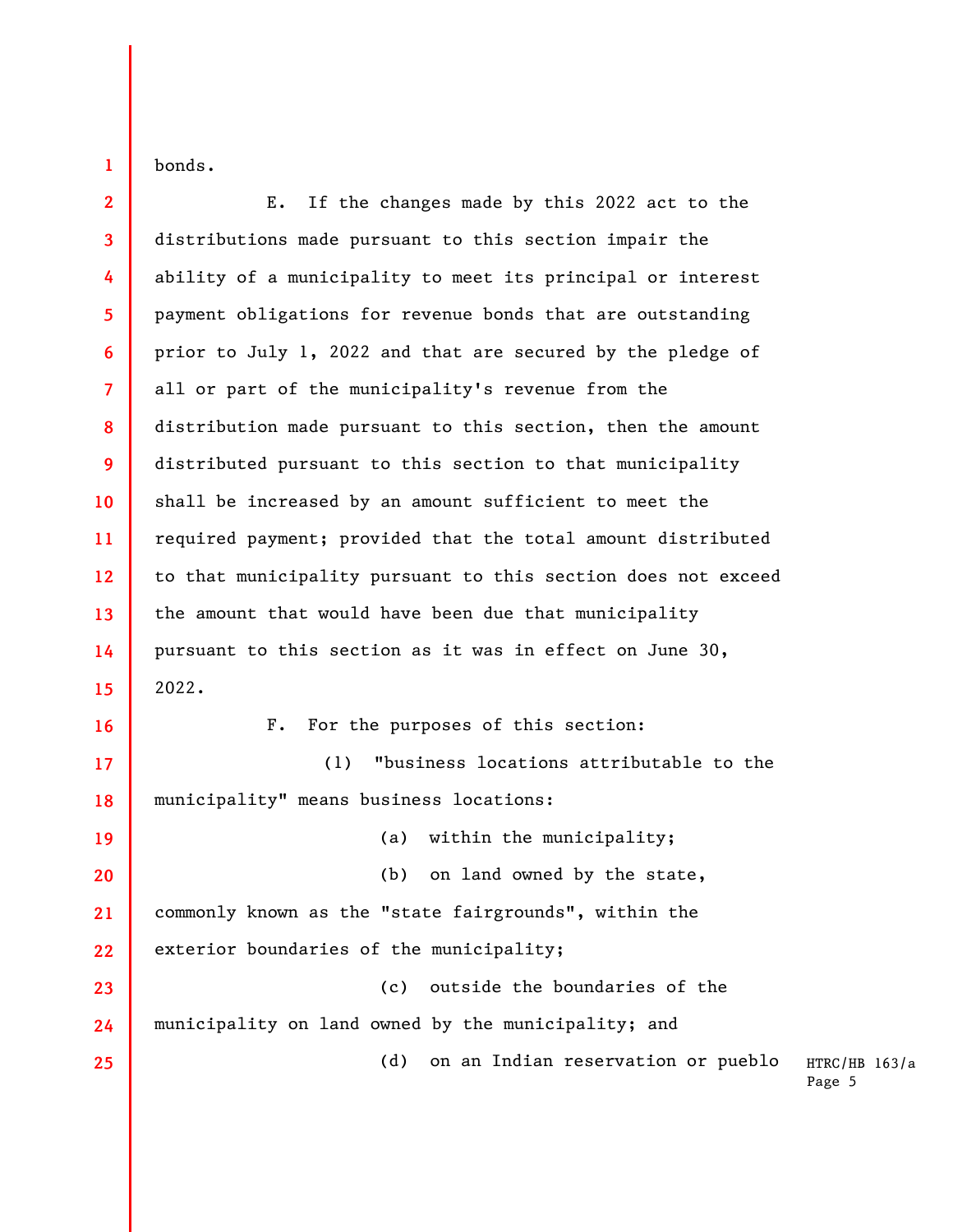**1 2 3 4 5 6 7 8 9 10 11 12 13 14 15 16 17 18 19 20 21 22 23 24 25**  grant in an area that is contiguous to the municipality and in which the municipality performs services pursuant to a contract between the municipality and the Indian tribe or Indian pueblo if: 1) the contract describes an area in which the municipality is required to perform services and requires the municipality to perform services that are substantially the same as the services the municipality performs for itself; and 2) the governing body of the municipality has submitted a copy of the contract to the secretary; (2) "maximum distribution" means: (a) for a municipality that did not have in effect on June 30, 2019 a municipal hold harmless gross receipts tax, the total deductions claimed pursuant to Sections 7-9-92 and 7-9-93 NMSA 1978 for the month by taxpayers from business locations attributable to the municipality multiplied by the sum of the combined rate of all municipal local option gross receipts taxes in effect in the municipality for the month plus one and two hundred twenty-five thousandths percent; and (b) for a municipality not described in Subparagraph (a) of this paragraph, the total deductions claimed pursuant to Sections 7-9-92 and 7-9-93 NMSA 1978 for the month by taxpayers from business locations attributable to the municipality multiplied by the sum of the combined rate of all municipal local option gross receipts taxes in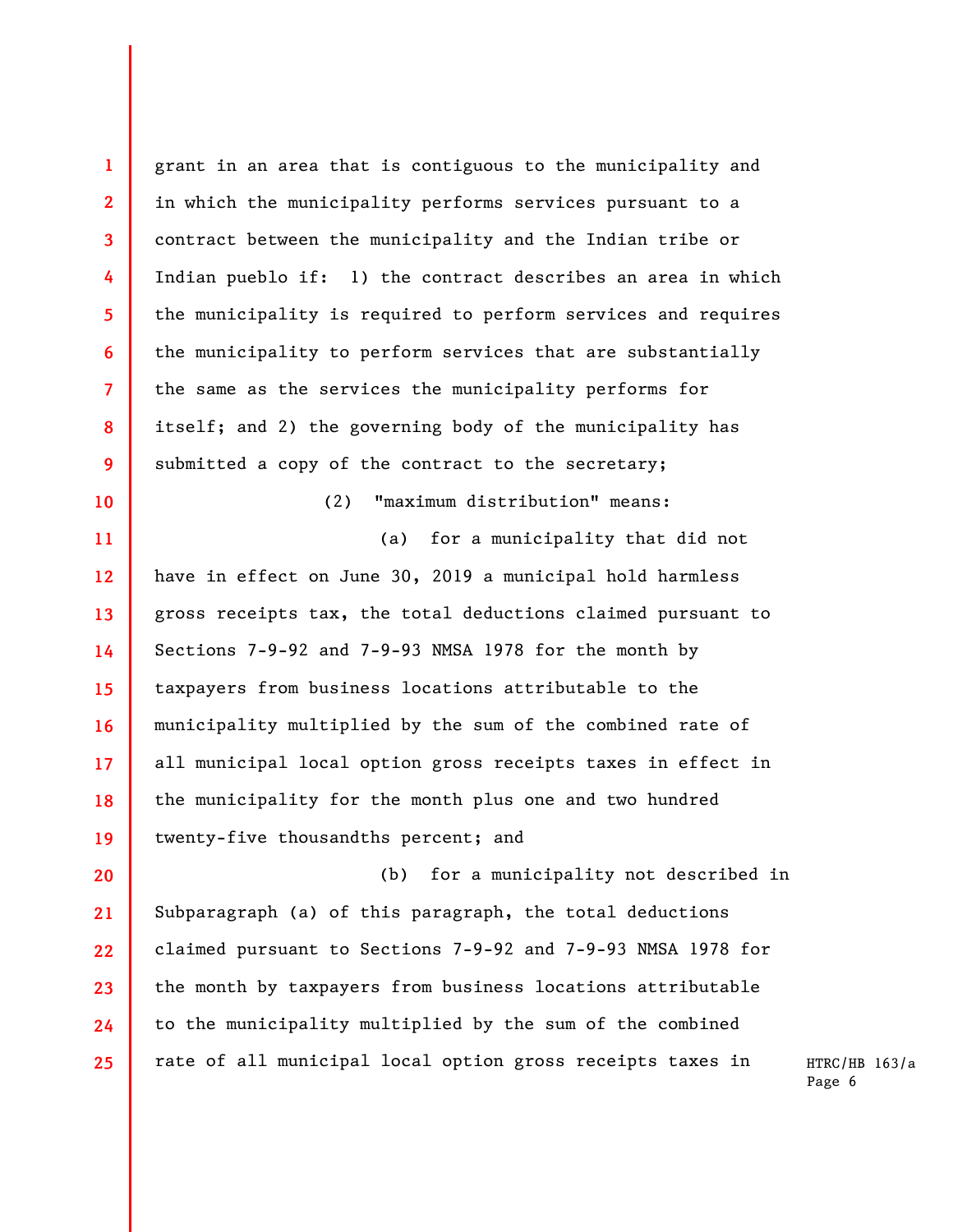effect in the municipality on January 1, 2007 plus one and two hundred twenty-five thousandths percent; and

**1** 

**2** 

**3** 

**4** 

**5** 

**6** 

**7** 

**8** 

**9** 

**10** 

**11** 

**12** 

**18** 

**19** 

**20** 

**21** 

**22** 

**23** 

**24** 

**25** 

(3) "poverty level" means the percentage of persons in poverty, according to the most recent five-year American community survey, as published by the United States census bureau. For the purposes of determining the poverty level of a municipality, "poverty level" means the percentage of persons in poverty in a municipality, according to the most recent five-year American community survey, as published by the United States census bureau, that includes adequate data to make a determination as to the poverty level of the municipality.

**13 14 15 16 17**  G. A distribution pursuant to this section may be adjusted for a distribution made to a tax increment development district with respect to a portion of a gross receipts tax increment dedicated by a municipality pursuant to the Tax Increment for Development Act."

**SECTION 2.** Section 7-1-6.47 NMSA 1978 (being Laws 2004, Chapter 116, Section 2, as amended) is amended to read:

"7-1-6.47. DISTRIBUTION TO COUNTIES--OFFSET FOR FOOD DEDUCTION AND HEALTH CARE PRACTITIONER SERVICES DEDUCTION.--

A. For a county that did not have in effect on June 30, 2019 a county hold harmless gross receipts tax through an ordinance and that has a population of less than forty-eight thousand according to the most recent federal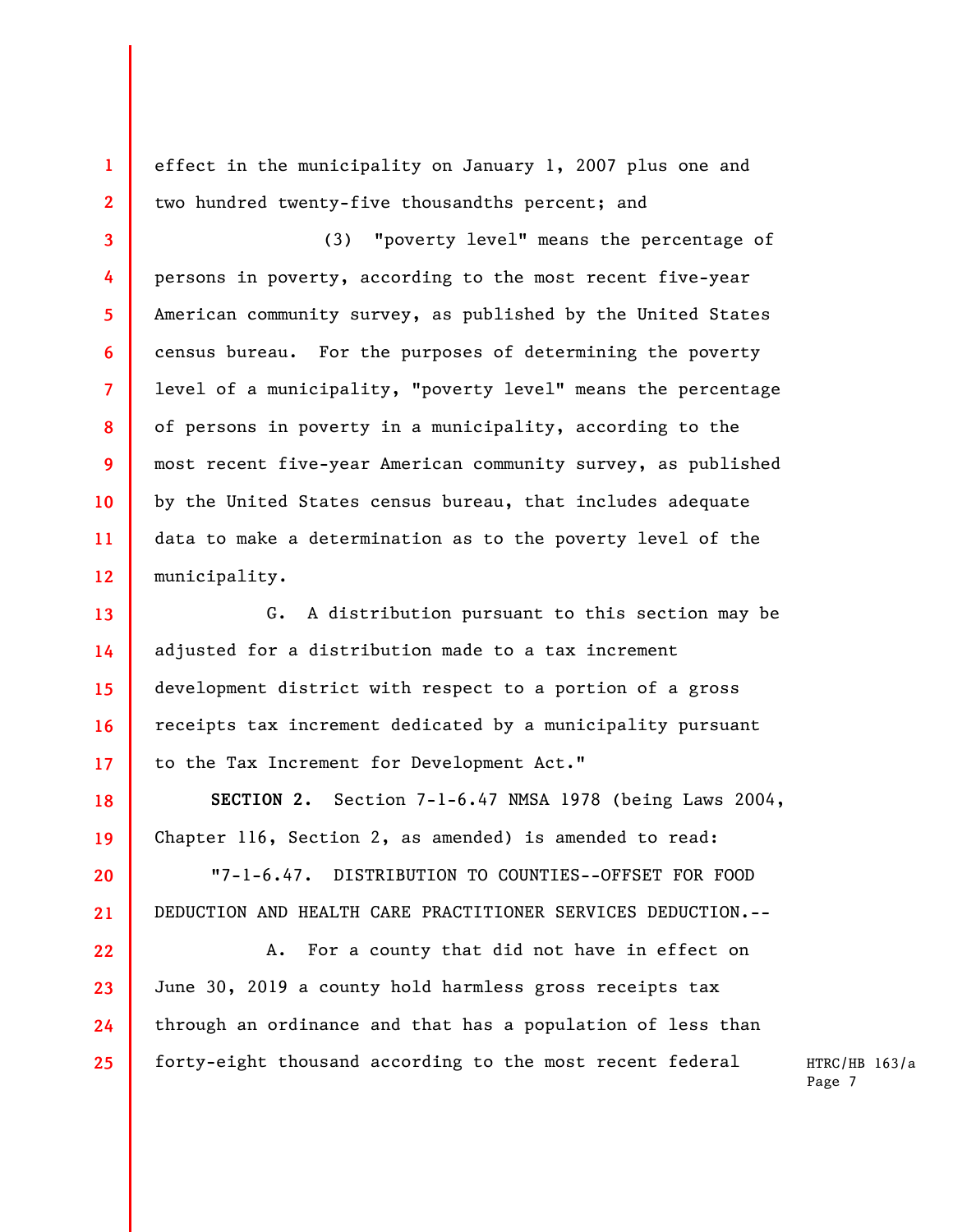decennial census, a distribution pursuant to Section 7-1-6.1 NMSA 1978 shall be made to the county in an amount, subject to any increase or decrease made pursuant to Section 7-1-6.15 NMSA 1978, equal to the applicable maximum distribution for the county.

**1** 

**2** 

**3** 

**4** 

**5** 

**6 7 8 9 10 11**  B. For a county not described in Subsection A of this section, a distribution pursuant to Section 7-1-6.1 NMSA 1978 shall be made to the county in an amount, subject to any increase or decrease made pursuant to Section 7-1-6.15 NMSA 1978, equal to the applicable maximum distribution multiplied by the following percentages:

**12 13**  (1) on or after July 1, 2021 and prior to July 1, 2022, fifty-six percent;

**14 15**  (2) on or after July 1, 2022 and prior to July 1, 2023, forty-nine percent;

**16 17**  (3) on or after July 1, 2023 and prior to July 1, 2024, forty-two percent;

**18 19**  (4) on or after July 1, 2024 and prior to July 1, 2025, thirty-five percent;

**20 21**  (5) on or after July 1, 2025 and prior to July 1, 2026, twenty-eight percent;

**22 23**  (6) on or after July 1, 2026 and prior to July 1, 2027, twenty-one percent;

**24 25**  (7) on or after July 1, 2027 and prior to July 1, 2028, fourteen percent;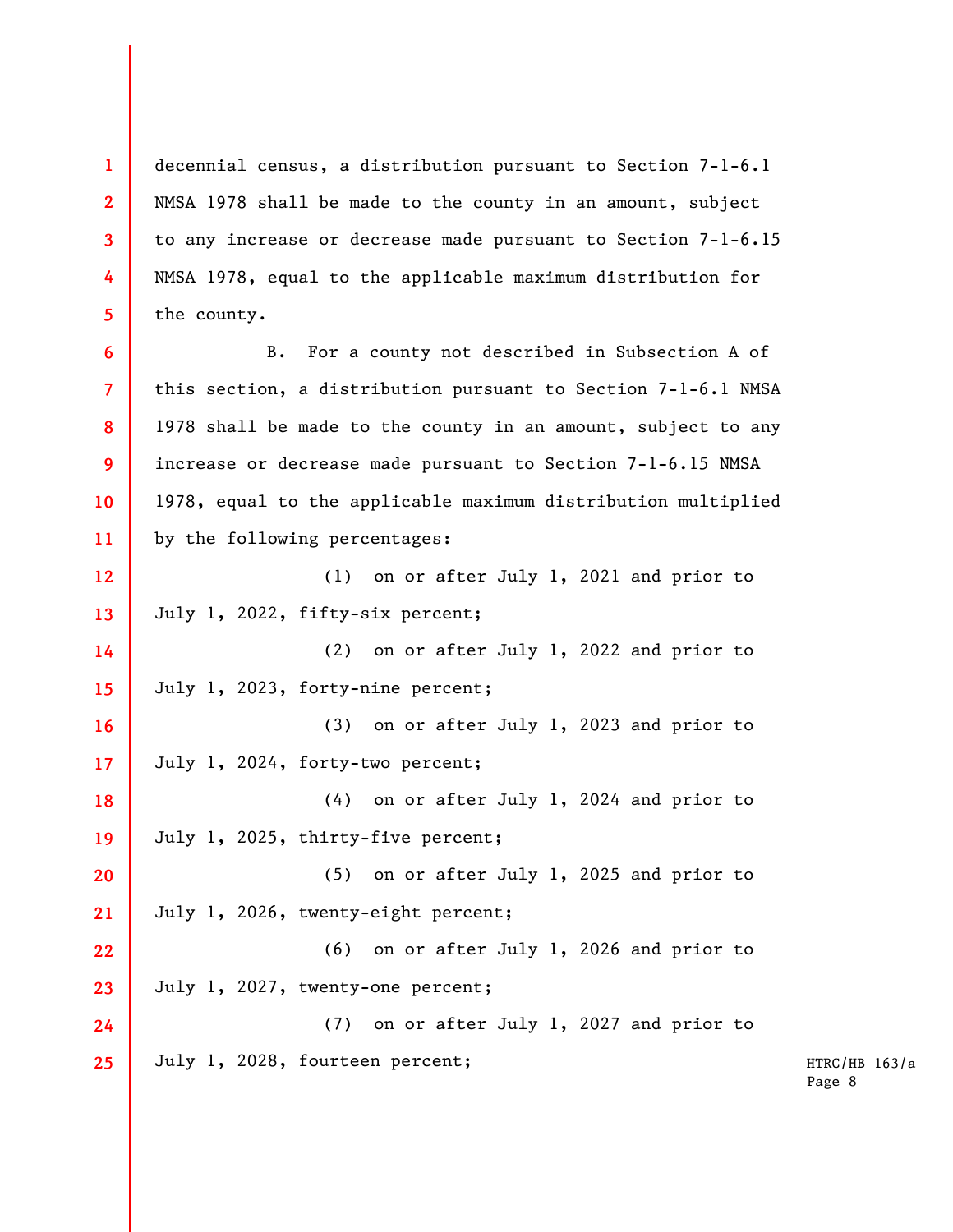(8) on or after July 1, 2028 and prior to July 1, 2029, seven percent; and

**1** 

**2** 

**3** 

**4** 

**5** 

**6** 

**7** 

**8** 

**9** 

**10** 

(9) on and after July 1, 2029, zero percent. C. A distribution pursuant to this section is in lieu of revenue that would have been received by the county but for the deductions provided by Sections 7-9-92 and 7-9-93 NMSA 1978. The distribution shall be considered gross receipts tax revenue and shall be used by the county in the same manner as gross receipts tax revenue, including payment of gross receipts tax revenue bonds.

**11 12 13 14 15 16 17 18 19 20 21 22 23**  D. If the changes made by this 2022 act to the distributions made pursuant to this section impair the ability of a county to meet its principal or interest payment obligations for revenue bonds that are outstanding prior to July 1, 2022 and that are secured by the pledge of all or part of the county's revenue from the distribution made pursuant to this section, then the amount distributed pursuant to this section to that county shall be increased by an amount sufficient to meet the required payment; provided that the total amount distributed to that county pursuant to this section does not exceed the amount that would have been due that county pursuant to this section as it was in effect on June 30, 2022.

**24 25**  E. A distribution pursuant to this section may be adjusted for a distribution made to a tax increment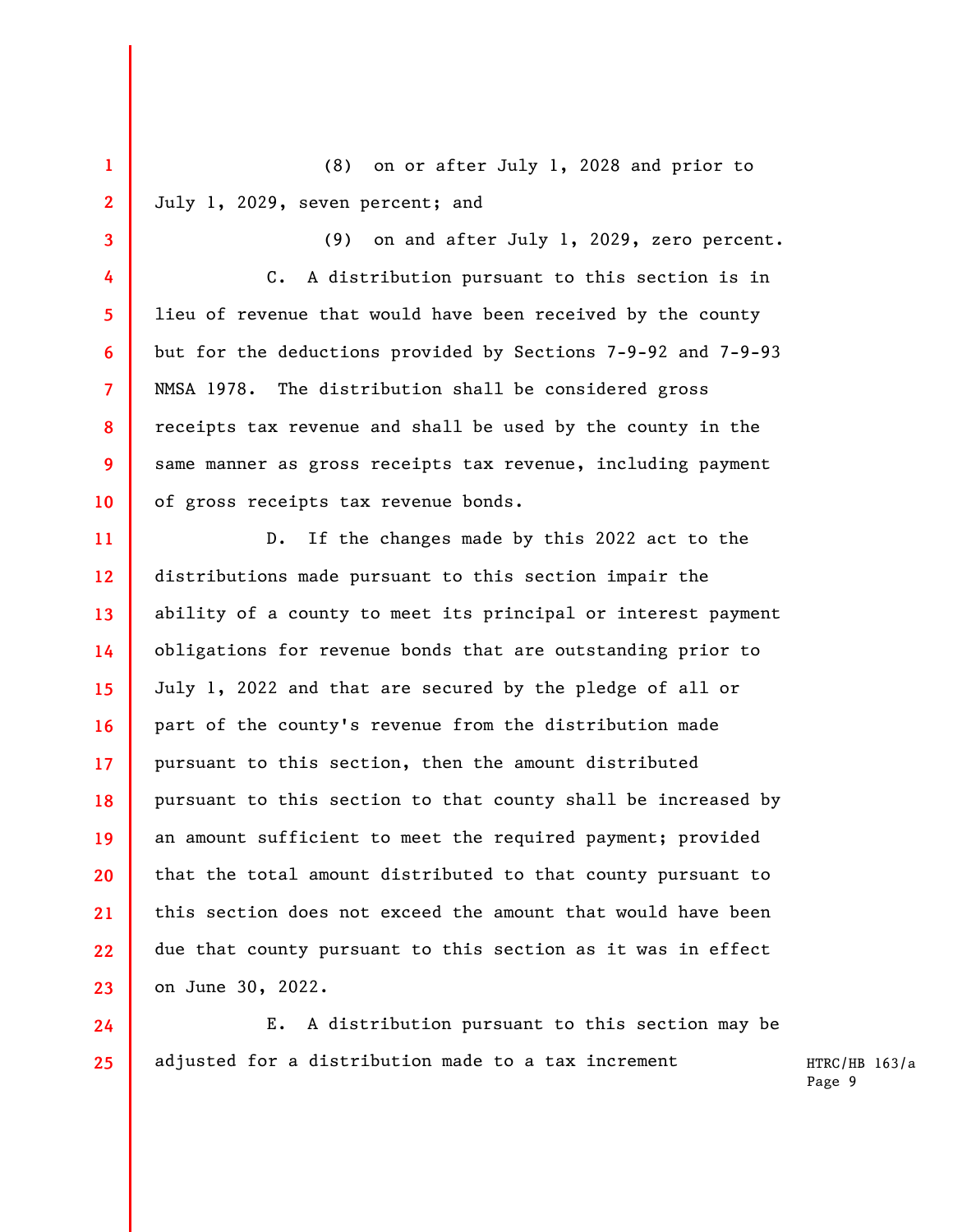**3 4 5 6 7 8 9 10 11 12 13 14 15 16 17**  Tax Increment for Development Act. F. For the purposes of this section, "maximum distribution" means: (1) for a county that did not have in effect on June 30, 2019 a county hold harmless gross receipts tax and that has a population of less than forty-eight thousand according to the most recent federal decennial census, the sum of: (a) the total deductions claimed pursuant to Sections 7-9-92 and 7-9-93 NMSA 1978 for the month by taxpayers from business locations within a municipality in the county multiplied by the combined rate of all county local option gross receipts taxes in effect for the month that are imposed throughout the county; and (b) the total deductions claimed

development district with respect to a portion of a gross

receipts tax increment dedicated by a county pursuant to the

**1** 

**2** 

**18 19 20 21 22 23**  pursuant to Sections 7-9-92 and 7-9-93 NMSA 1978 for the month by taxpayers from business locations in the county but not within a municipality multiplied by the combined rate of all county local option gross receipts taxes in effect for the month that are imposed in the county area not within a municipality; and

**24 25**  (2) for a county not described in Paragraph (1) of this subsection, the sum of: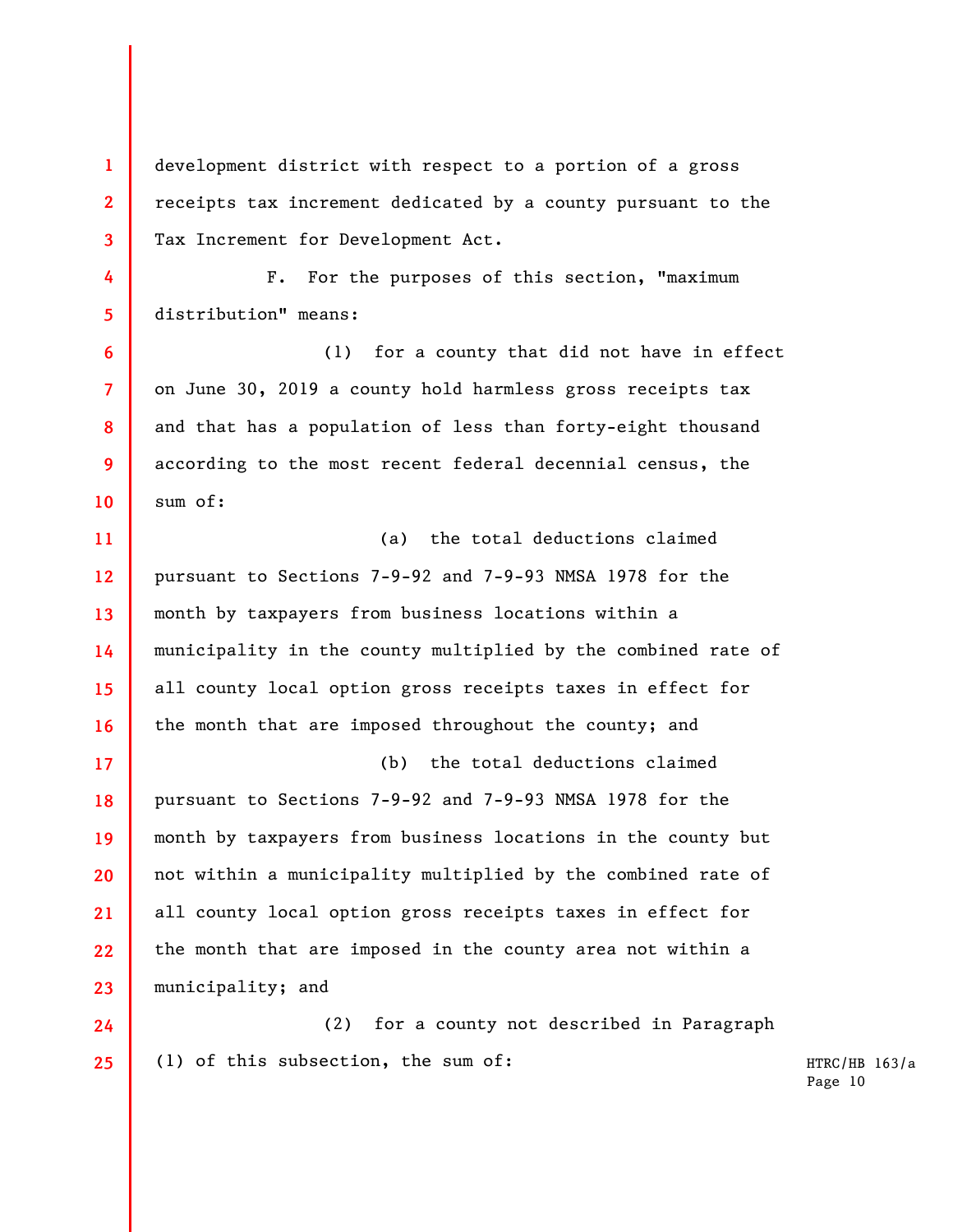| $\mathbf{1}$            | (a) the total deductions claimed                              |               |
|-------------------------|---------------------------------------------------------------|---------------|
| $\mathbf{2}$            | pursuant to Sections 7-9-92 and 7-9-93 NMSA 1978 for the      |               |
| $\overline{\mathbf{3}}$ | month by taxpayers from business locations within a           |               |
| 4                       | municipality in the county multiplied by the combined rate of |               |
| 5                       | all county local option gross receipts taxes in effect on     |               |
| 6                       | January 1, 2007 that are imposed throughout the county; and   |               |
| $\overline{7}$          | (b) the total deductions claimed                              |               |
| 8                       | pursuant to Sections 7-9-92 and 7-9-93 NMSA 1978 for the      |               |
| 9                       | month by taxpayers from business locations in the county but  |               |
| 10                      | not within a municipality multiplied by the combined rate of  |               |
| 11                      | all county local option gross receipts taxes in effect on     |               |
| 12                      | January 1, 2007 that are imposed in the county area not       |               |
| 13                      | within a municipality."                                       |               |
| 14                      | SECTION 3. A new section of the Income Tax Act is             |               |
| 15                      | enacted to read:                                              |               |
| 16                      | "CREDIT--NURSES--2022 TAXABLE YEAR.--                         |               |
| 17                      | For taxable year 2022, a taxpayer who is not a<br>A.          |               |
| 18                      | dependent of another individual and who was employed full     |               |
| 19                      | time as a nurse at a hospital located in New Mexico may apply |               |
| 20                      | for, and the department may allow, a tax credit against the   |               |
| 21                      | taxpayer's tax liability pursuant to the Income Tax Act       |               |
| 22                      | pursuant to the provisions of this section.                   |               |
| 23                      | The amount of tax credit allowed pursuant to<br>B.            |               |
| 24                      | this section shall be in an amount equal to one thousand      |               |
| 25                      | dollars $($1,000)$ .                                          | HTRC/HB 163/a |
|                         |                                                               | Page 11       |
|                         |                                                               |               |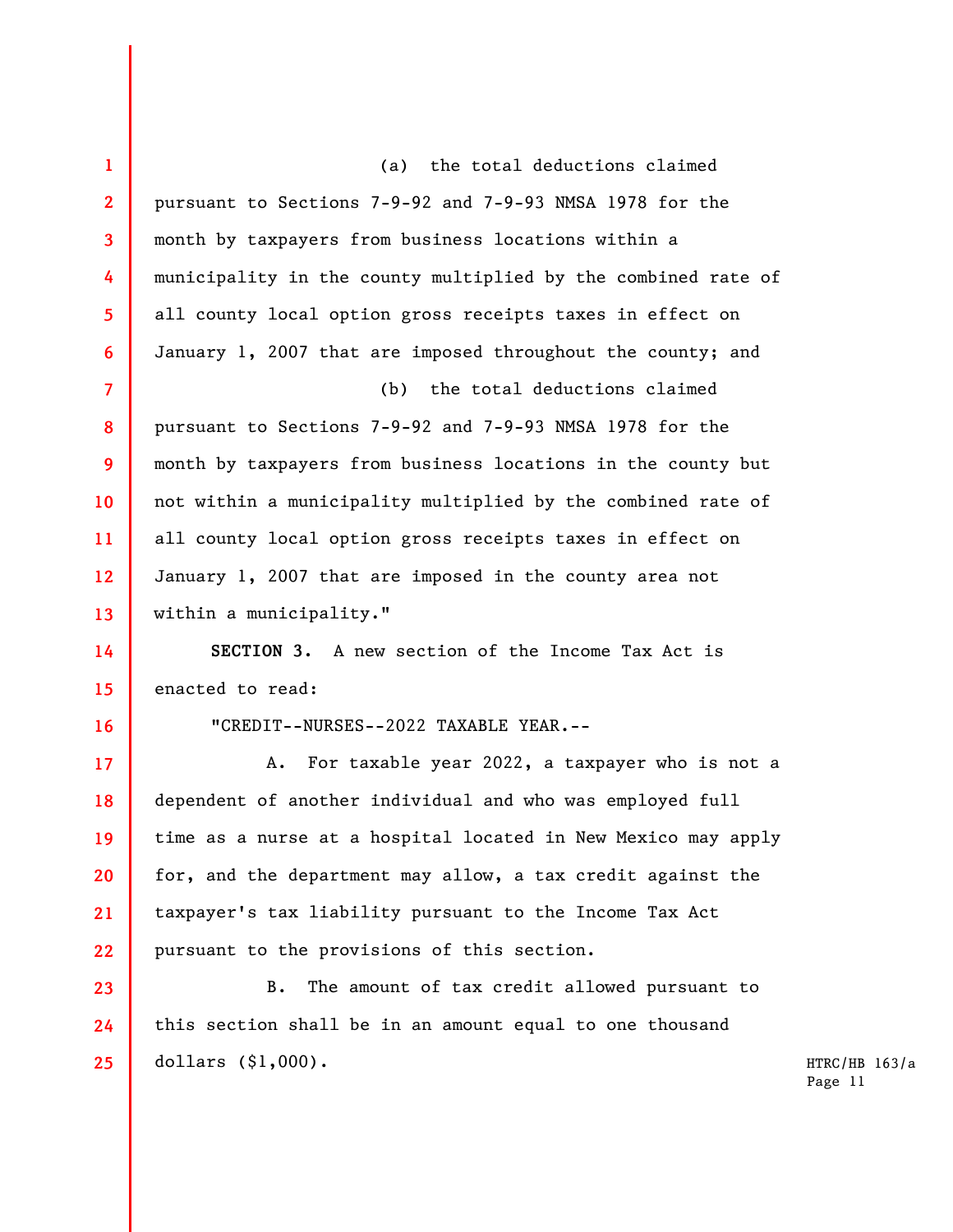**4 6**  C. To receive a tax credit provided by this section, a taxpayer shall apply to the department on forms and in the manner prescribed by the department. The application shall include a certification by the hospital for which the taxpayer was employed in 2022 that the taxpayer was employed full time throughout 2022 as a nurse by the hospital.

D. That portion of the tax credit that exceeds a taxpayer's tax liability in the taxable year in which the credit is claimed shall be refunded to the taxpayer.

**11 12 13 14**  E. A taxpayer allowed a tax credit pursuant to this section shall report the amount of the credit to the taxation and revenue department in a manner required by that department.

**15 16 17 18 19 20 21 22 23**  F. The department shall compile an annual report on the tax credit provided by this section that shall include the number of taxpayers approved by the department to receive the credit, the aggregate amount of credits approved and any other information necessary to evaluate the credit. The department shall present the report to the revenue stabilization and tax policy committee and the legislative finance committee with an analysis of the cost of the tax credit.

**24 25** 

**1** 

**2** 

**3** 

**5** 

**7** 

**8** 

**9** 

**10** 

G. As used in this section:

(1) "full time" means working at least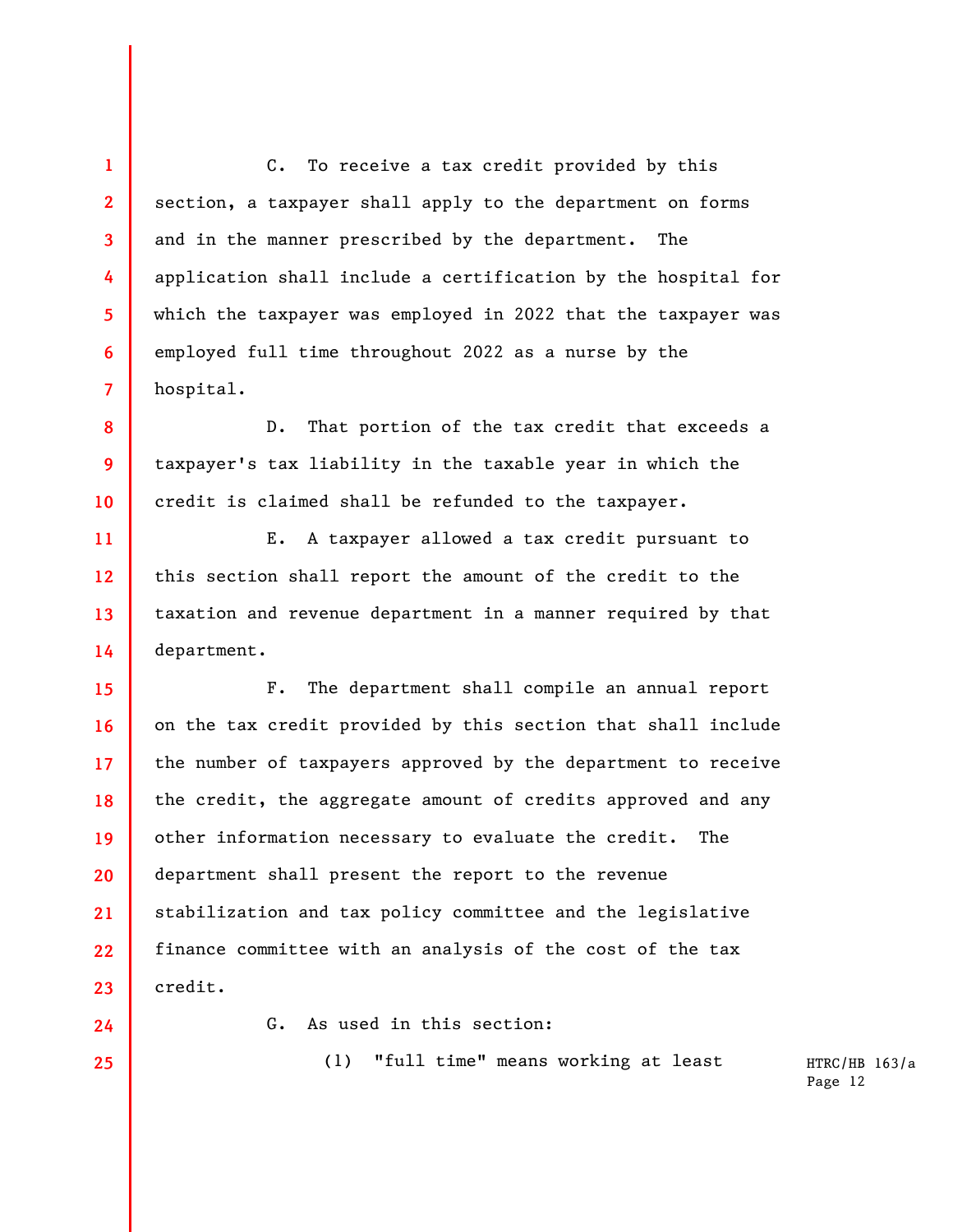**1 2 3 4 5 6 7 8 9 10 11 12 13 14 15 16 17 18 19 20 21 22 23 24 25**  thirty hours per week for forty-four weeks per year; (2) "hospital" means a facility licensed as a hospital by the department of health; and (3) "nurse" means a person licensed as a registered nurse or licensed practical nurse pursuant to the Nursing Practice Act." **SECTION 4.** A new section of the Income Tax Act is enacted to read: "2021 INCOME TAX REBATE.-- A. A resident who is not a dependent of another individual is eligible for a tax rebate of: (1) five hundred dollars (\$500) for heads of household, surviving spouses and married individuals filing joint returns with adjusted gross income of less than one hundred fifty thousand dollars (\$150,000); and (2) two hundred fifty dollars (\$250) for single individuals and married individuals filing separate returns with adjusted gross income of less than seventy-five thousand dollars (\$75,000). B. The rebate provided by this section may be deducted from the taxpayer's New Mexico income tax liability for taxable year 2021. C. If the amount of rebate exceeds the taxpayer's income tax liability, the excess shall be refunded to the taxpayer.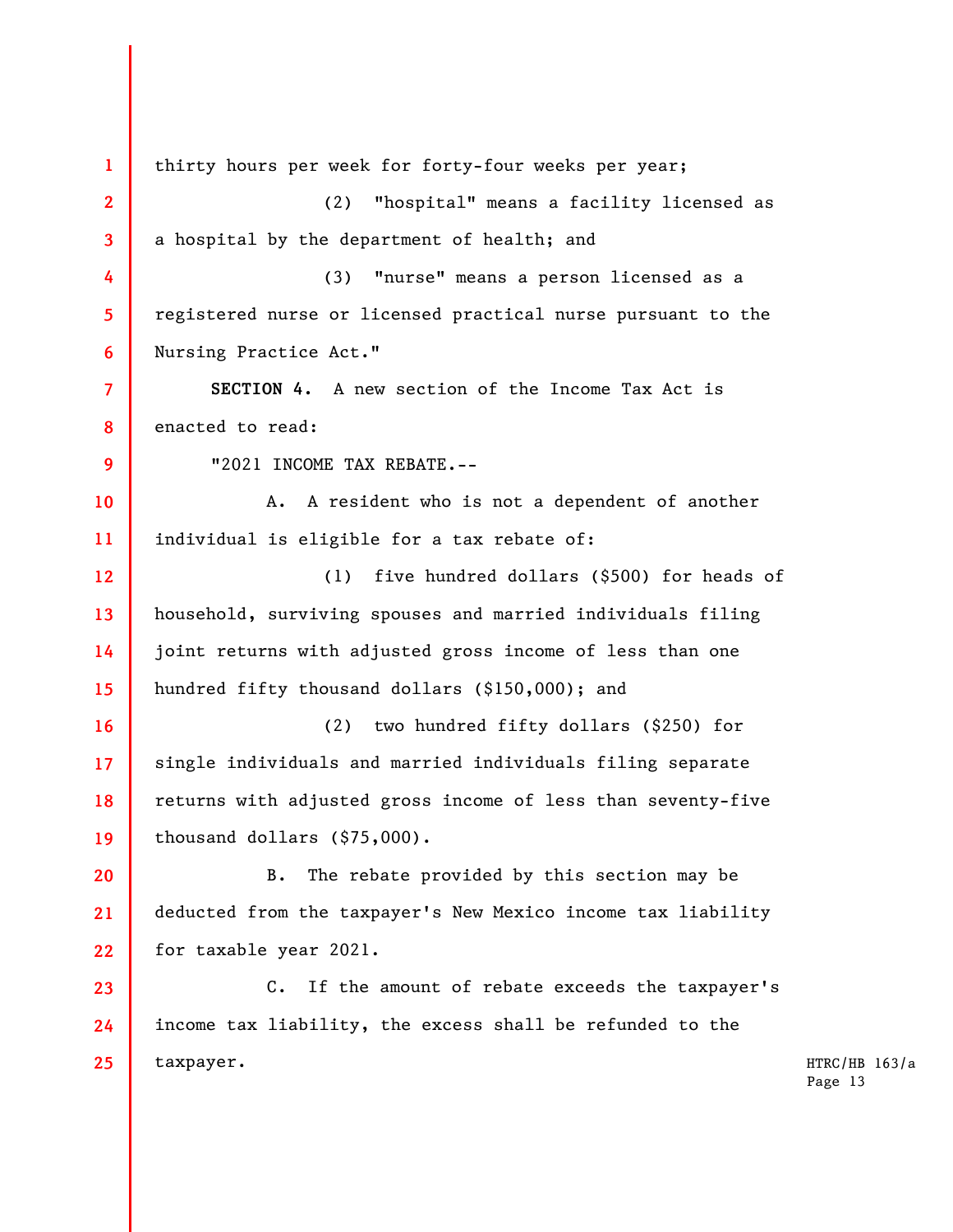**1 2 3 4 5 6 7 8 9 10 11 12 13 14 15 16 17 18 19 20 21 22 23 24 25**  D. The department may require a taxpayer to claim the rebate provided by this section on forms and in a manner required by the department. E. The rebate provided by this section shall not be allowed after June 30, 2023." **SECTION 5.** A new section of the Income Tax Act is enacted to read: "CHILD INCOME TAX CREDIT.-- A. For taxable years beginning January 1, 2023 and prior to January 1, 2032, a taxpayer who is a resident and is not a dependent of another individual may apply for, and the department may allow, a credit against the taxpayer's tax liability imposed pursuant to the Income Tax Act for each qualifying child of the taxpayer. The tax credit provided by this section may be referred to as the "child income tax credit". B. The child income tax credit may be claimed as shown in the following table: Adjusted gross income is **Amount** of credit per Over But not over qualifying child is  $\begin{array}{cccc} \text{S} & 0 & \text{S25,000} \\ \text{S175} & \text{S25,000} \end{array}$  25,000 50,000 150 50,000 75,000 125 75,000 100,000 100 100,000 200,000 75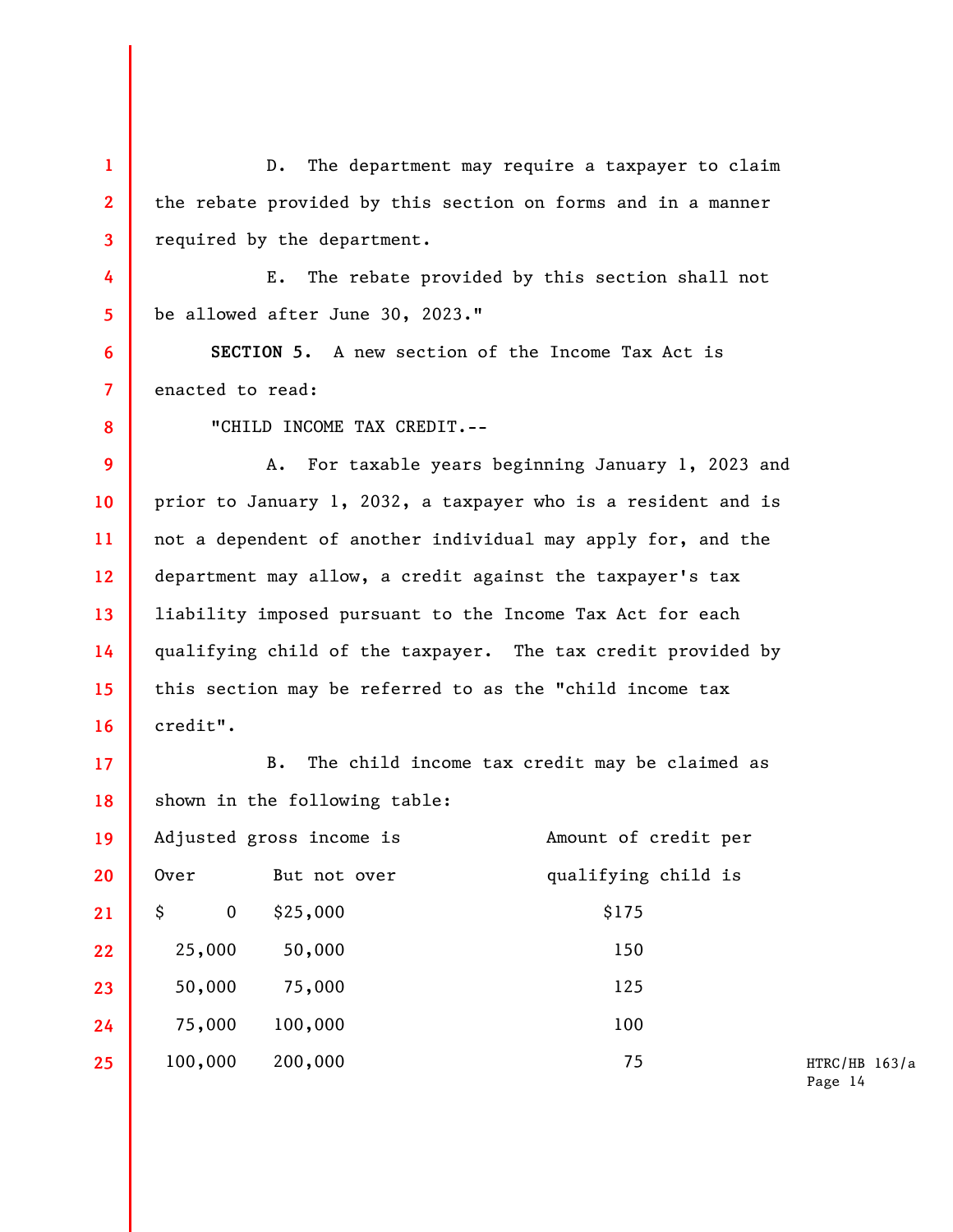200,000 350,000 50 350,000 25.

**1** 

**2** 

**3** 

**4** 

**5** 

**6** 

**13** 

**14** 

**15** 

**16** 

**17** 

**18** 

**19** 

C. If a taxpayer's adjusted gross income is less than zero, the taxpayer may claim a tax credit in the amount shown in the first row of the table provided in Subsection B of this section.

**7 8 9**  D. To receive a child income tax credit, a taxpayer shall apply to the department on forms and in the manner prescribed by the department.

**10 11 12**  E. That portion of a child income tax credit that exceeds a taxpayer's tax liability in the taxable year in which the credit is claimed shall be refunded.

F. Married individuals filing separate returns for a taxable year for which they could have filed a joint return may each claim only one-half of the child income tax credit that would have been claimed on a joint return.

G. A taxpayer allowed a tax credit pursuant to this section shall report the amount of the credit to the department in a manner required by the department.

**20 21 22 23 24 25**  H. The department shall compile an annual report on the child income tax credit that shall include the number of taxpayers approved by the department to receive the credit, the aggregate amount of credits approved and any other information necessary to evaluate the effectiveness of the credit. The department shall compile and present the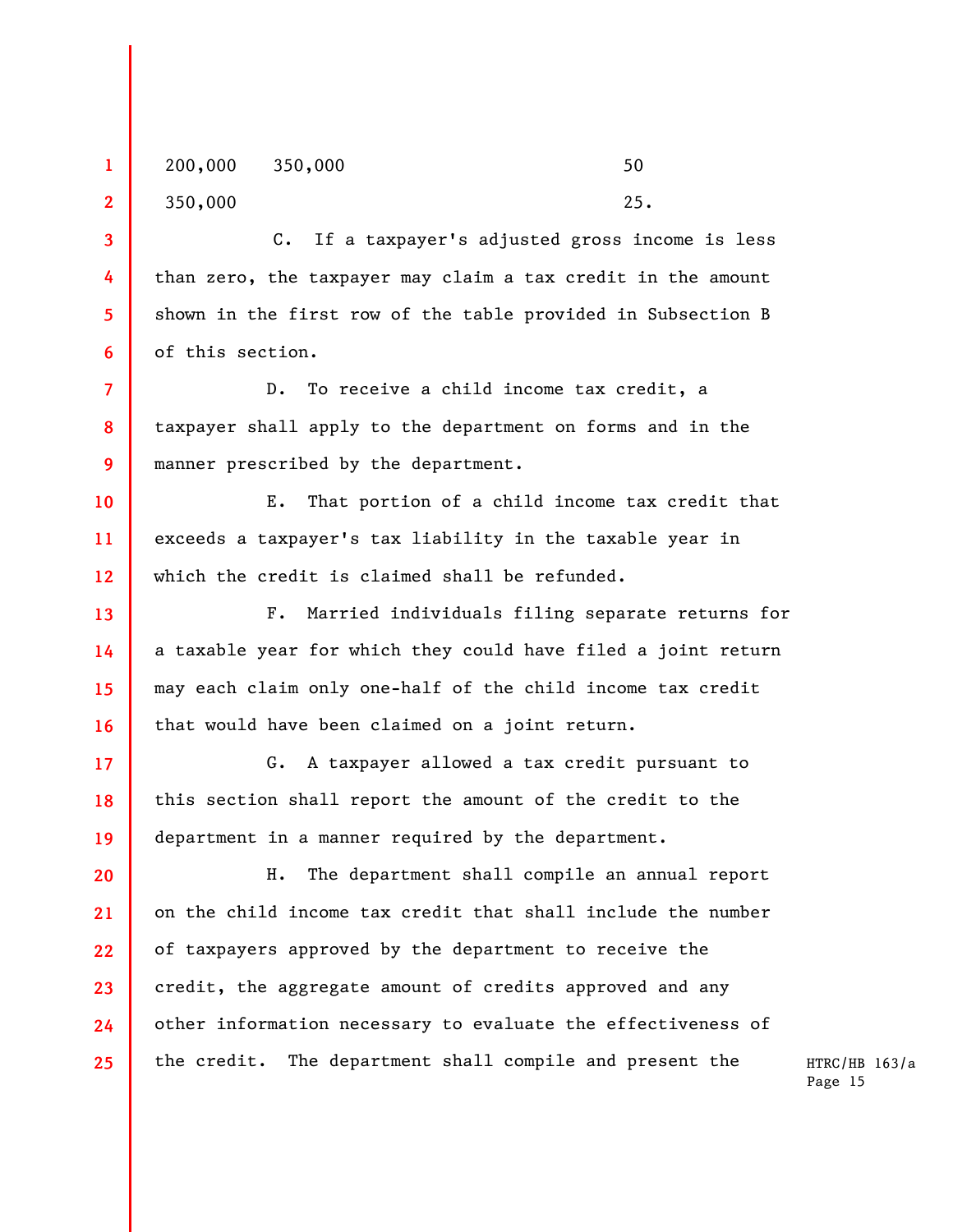**1 2 3**  annual report to the revenue stabilization and tax policy committee and the legislative finance committee with an analysis of the cost of the tax credit.

**4** 

**5** 

**7** 

**8** 

**9** 

**10** 

**11** 

**14** 

**25** 

**6**  I. As used in this section, "qualifying child" means "qualifying child" as defined by Section 152(c) of the Internal Revenue Code, as that section may be amended or renumbered, but includes any minor child or stepchild of the taxpayer who would be a qualifying child for federal income tax purposes if the public assistance contributing to the support of the child or stepchild was considered to have been contributed by the taxpayer."

**12 13 SECTION 6.** A new section of the Income Tax Act is enacted to read:

"EXEMPTION--ARMED FORCES RETIREMENT PAY.--

**15 16 17 18**  A. An individual who is an armed forces retiree may claim an exemption in the following amounts of military retirement pay includable, except for this exemption, in net income:

**19 20**  (1) for taxable year 2022, ten thousand dollars (\$10,000);

**21 22**  (2) for taxable year 2023, twenty thousand dollars (\$20,000); and

**23 24**  (3) for taxable years 2024 through 2026, thirty thousand dollars (\$30,000).

> B. As used in this section, "armed forces retiree" HTRC/HB 163/a Page 16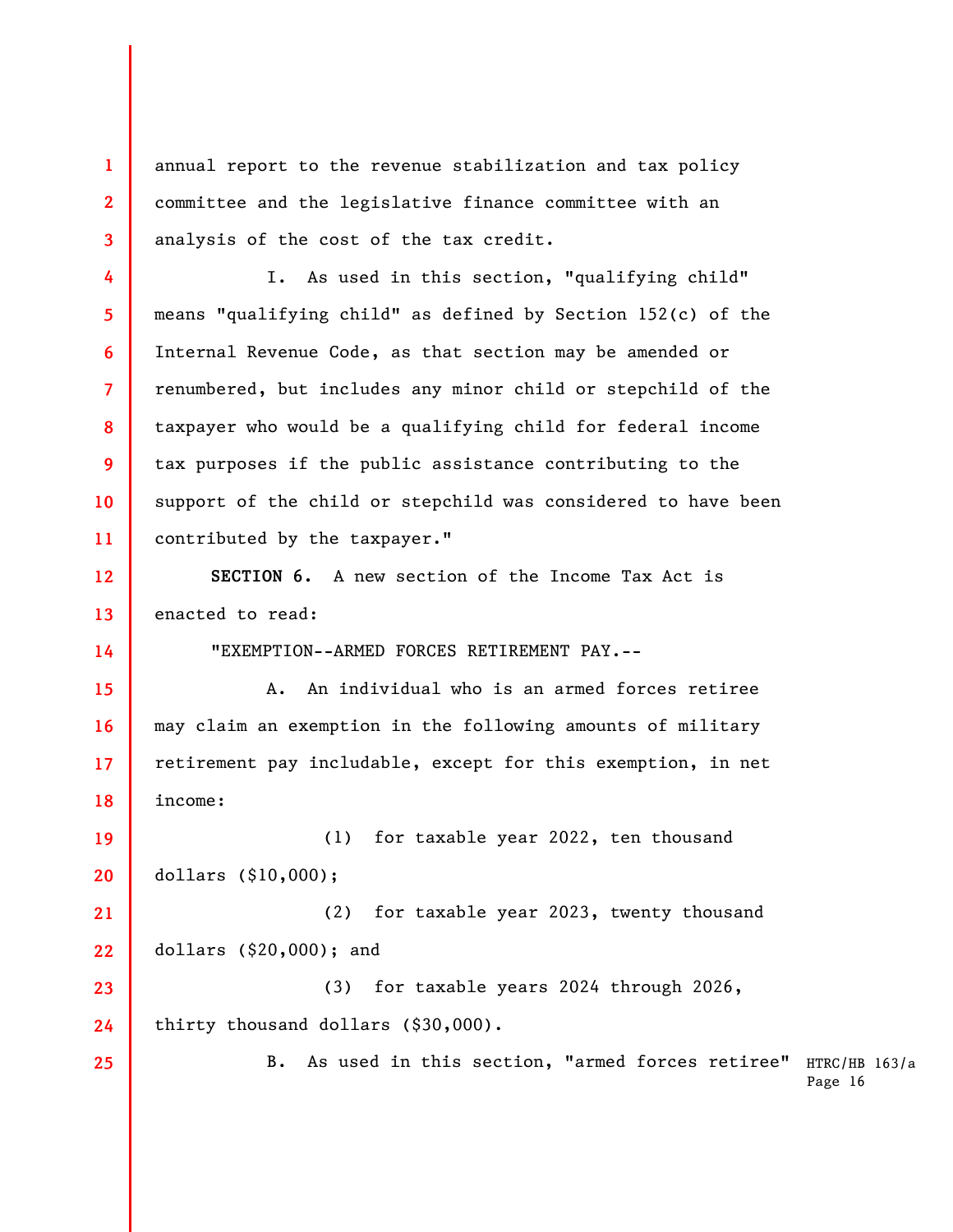means a former member of the armed forces of the United States who has qualified by years of service or disability to separate from military service with lifetime benefits."

**SECTION 7.** A new section of the Income Tax Act is enacted to read:

**1** 

**2** 

**3** 

**4** 

**5** 

**6** 

**7** 

**8** 

**9** 

**10** 

**11** 

**12** 

**20** 

**21** 

"EXEMPTION--SOCIAL SECURITY INCOME.--An individual may claim an exemption in an amount equal to the amount included in adjusted gross income pursuant to Section 86 of the Internal Revenue Code, as that section may be amended or renumbered, of income includable except for this exemption in net income; provided that the individual's adjusted gross income shall not exceed:

**13 14**  A. seventy-five thousand dollars (\$75,000) for married individuals filing separate returns;

**15 16 17**  B. one hundred fifty thousand dollars (\$150,000) for heads of household, surviving spouses and married individuals filing joint returns; and

**18 19**  C. one hundred thousand dollars (\$100,000) for single individuals."

**SECTION 8.** Section 7-2-18.31 NMSA 1978 (being Laws 2020, Chapter 13, Section 1) is amended to read:

**22 23**  "7-2-18.31. NEW SOLAR MARKET DEVELOPMENT INCOME TAX CREDIT.--

**24 25**  A. For taxable years prior to January 1, 2032, a taxpayer who is not a dependent of another individual and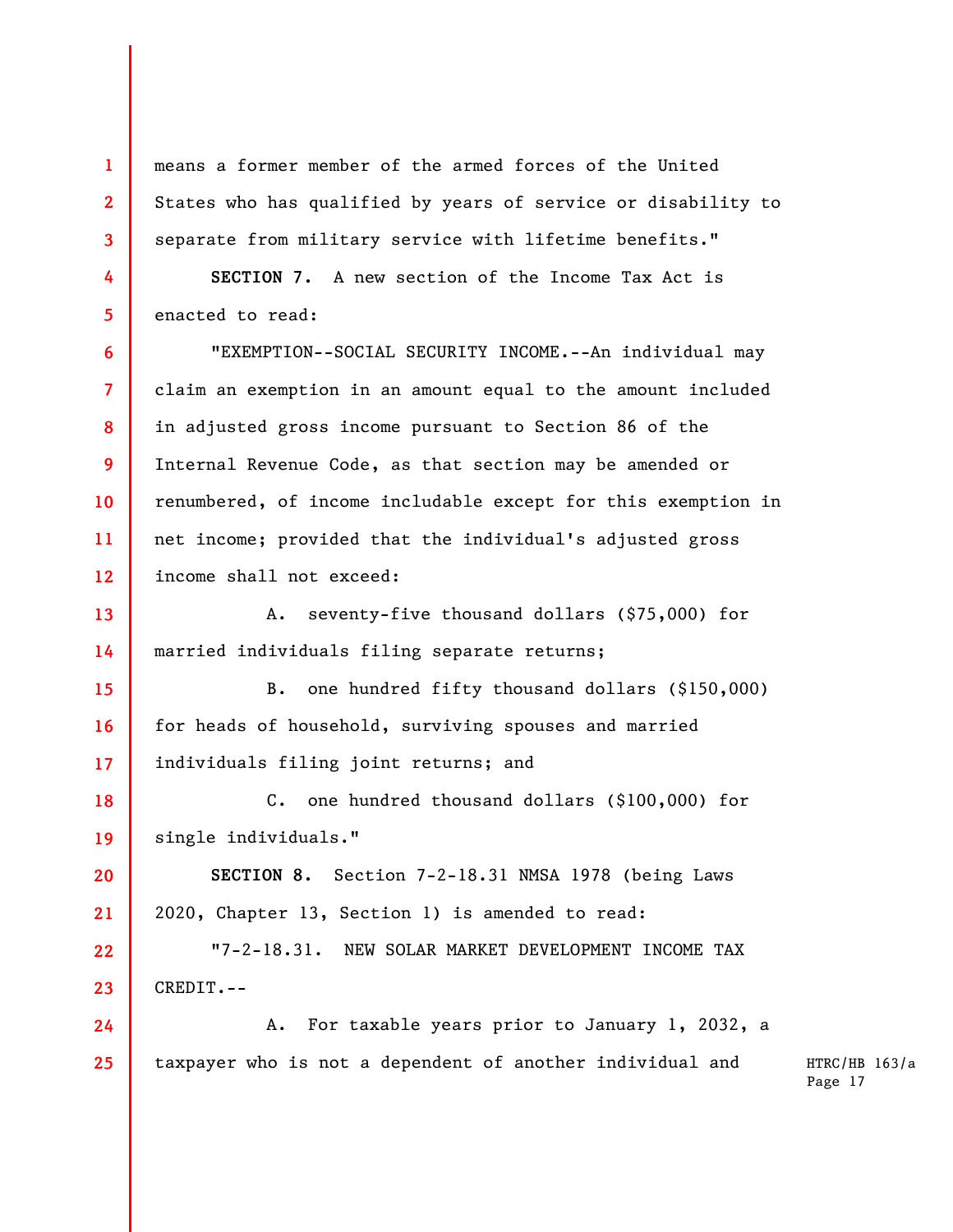who, on or after March 1, 2020, purchases and installs a solar thermal system or a photovoltaic system in a residence, business or agricultural enterprise in New Mexico owned by that taxpayer, may apply for, and the department may allow, a credit against the taxpayer's tax liability imposed pursuant to the Income Tax Act in an amount provided in Subsection C of this section. The tax credit provided by this section may be referred to as the "new solar market development income tax credit".

**1** 

**2** 

**3** 

**4** 

**5** 

**6** 

**7** 

**8** 

**9** 

**14** 

**16** 

**17** 

**23** 

**10 11 12 13**  B. The purpose of the new solar market development income tax credit is to encourage the installation of solar thermal and photovoltaic systems in residences, businesses and agricultural enterprises.

**15**  C. The department may allow a new solar market development income tax credit of ten percent of the purchase and installation costs of a solar thermal or photovoltaic system.

**18 19 20 21 22**  D. The new solar market development income tax credit shall not exceed six thousand dollars (\$6,000) per taxpayer per taxable year. The department shall allow a tax credit only for solar thermal and photovoltaic systems certified pursuant to Subsection E of this section.

**24 25**  E. A taxpayer shall apply for certification of eligibility for the new solar market development income tax credit from the energy, minerals and natural resources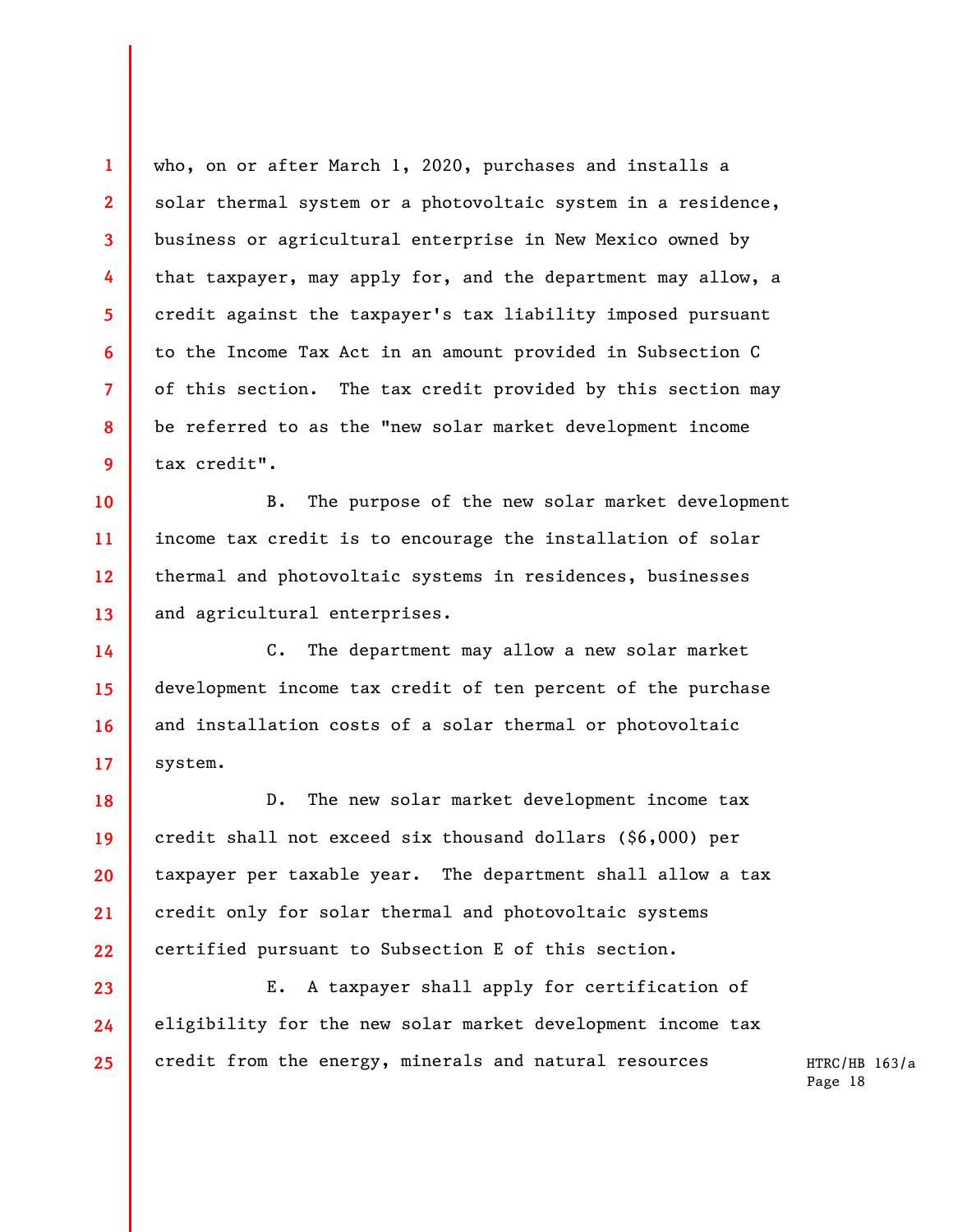**1 2 3 4 5 6 7 8 9 10 11 12 13 14 15 16 17 18 19 20 21 22 23 24 25**  department on forms and in the manner prescribed by that department. The aggregate amount of credits that may be certified as eligible in any calendar year is twelve million dollars (\$12,000,000). Completed applications shall be considered in the order received. Applications for certification received after this limitation has been met in a calendar year shall not be approved. The application shall include proof of purchase and installation of a solar thermal or photovoltaic system, that the system meets technical specifications and requirements relating to safety, code and standards compliance, solar collector orientation and sun exposure, minimum system sizes, system applications and lists of eligible components and any additional information that the energy, minerals and natural resources department may require to determine eligibility for the credit. A dated certificate of eligibility shall be issued to the taxpayer providing the amount of the new solar market development income tax credit for which the taxpayer is eligible and the taxable year in which the credit may be claimed. A certificate of eligibility for a new solar market development income tax credit may be sold, exchanged or otherwise transferred to another taxpayer for the full value of the credit. The parties to such a transaction shall notify the department of the sale, exchange or transfer within ten days of the sale, exchange or transfer.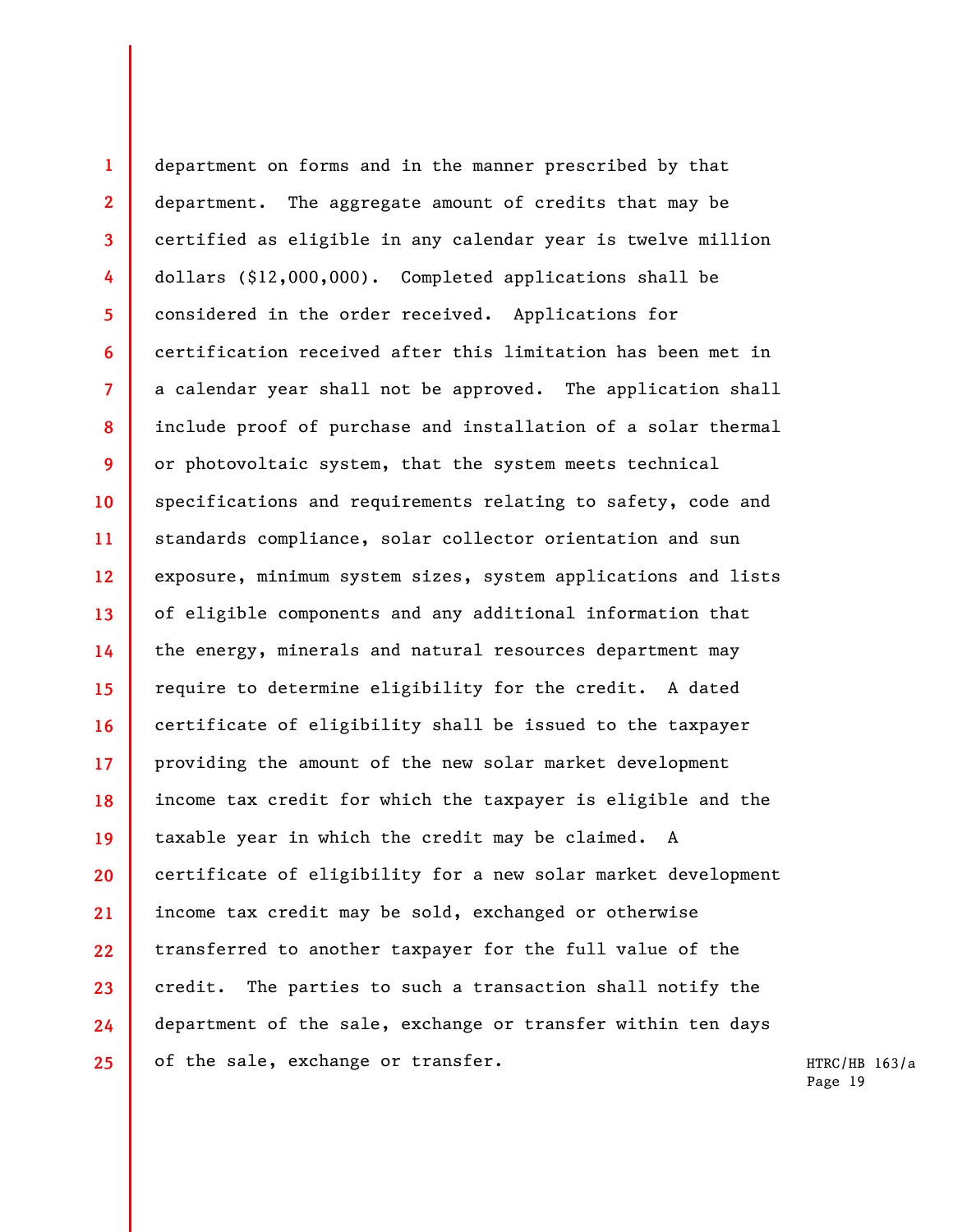**1 2 3 4 5 6 7 8 9 10**  F. A taxpayer may claim a new solar market development income tax credit for the taxable year in which the taxpayer purchases and installs a solar thermal or photovoltaic system. To receive a new solar market development income tax credit, a taxpayer shall apply to the department on forms and in the manner prescribed by the department within twelve months following the calendar year in which the system was installed. The application shall include a certification made pursuant to Subsection E of this section.

**11 12 13 14**  G. That portion of a new solar market development income tax credit that exceeds a taxpayer's tax liability in the taxable year in which the credit is claimed shall be refunded to the taxpayer.

**15 16 17 18 19**  H. Married individuals filing separate returns for a taxable year for which they could have filed a joint return may each claim only one-half of the new solar market development income tax credit that would have been claimed on a joint return.

**20 21 22 23 24 25**  I. A taxpayer may be allocated the right to claim a new solar market development income tax credit in proportion to the taxpayer's ownership interest if the taxpayer owns an interest in a business entity that is taxed for federal income tax purposes as a partnership or limited liability company and that business entity has met all of the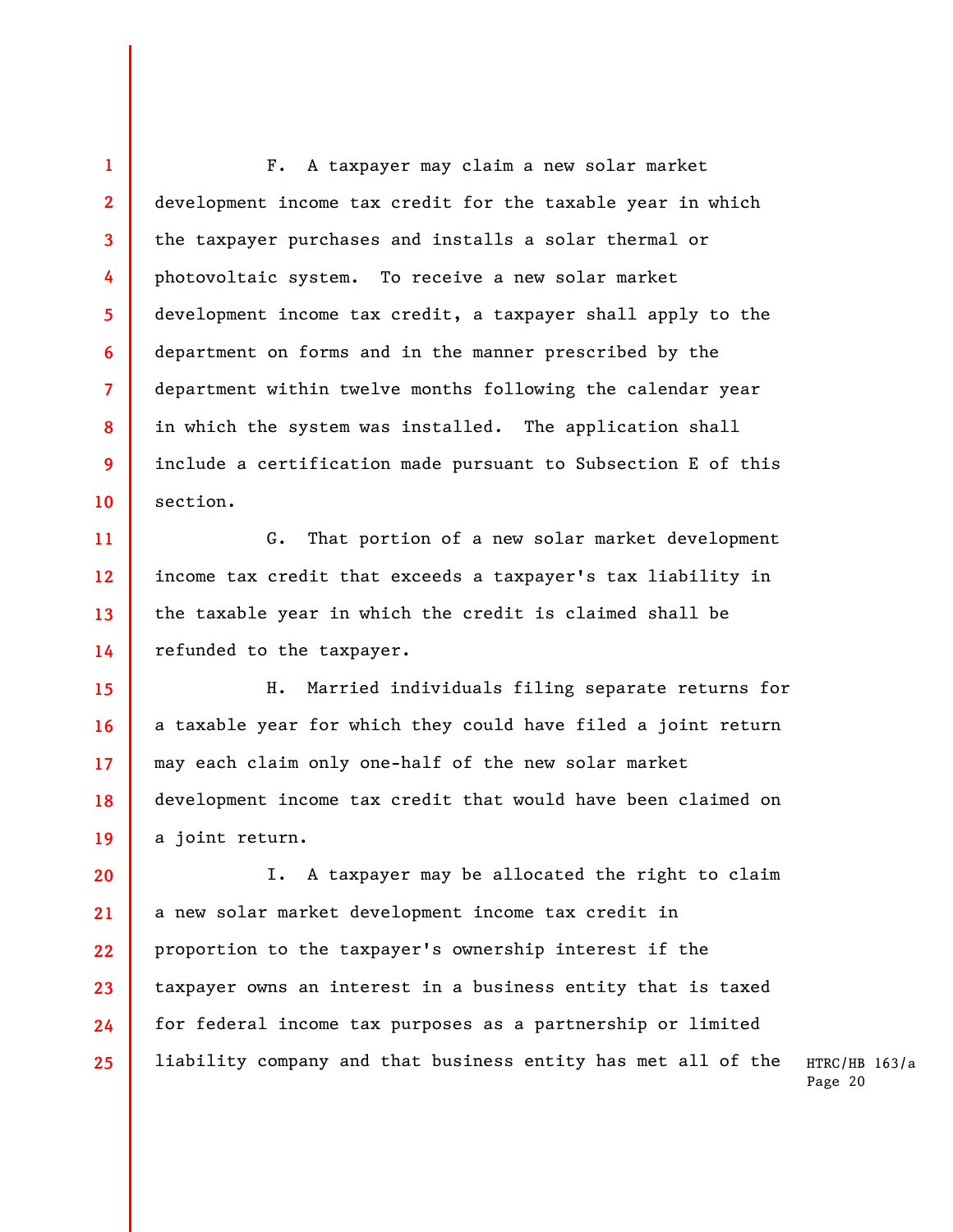**1 2 3 4**  requirements to be eligible for the credit. The total credit claimed by all members of the partnership or limited liability company shall not exceed the allowable credit pursuant to this section.

J. A taxpayer allowed a tax credit pursuant to this section shall report the amount of the credit to the taxation and revenue department in a manner required by that department.

**9 10 11 12 13 14 15 16 17**  K. The taxation and revenue department shall compile an annual report on the new solar market development income tax credit that shall include the number of taxpayers approved by the department to receive the credit, the aggregate amount of credits approved and any other information necessary to evaluate the credit. The department shall present the report to the revenue stabilization and tax policy committee and the legislative finance committee with an analysis of the cost of the tax credit.

**18** 

**5** 

**6** 

**7** 

**8** 

L. As used in this section:

**19 20 21**  (1) "photovoltaic system" means an energy system that collects or absorbs sunlight for conversion into electricity; and

**22 23 24 25**  (2) "solar thermal system" means an energy system that collects or absorbs solar energy for conversion into heat for the purposes of space heating, space cooling or water heating."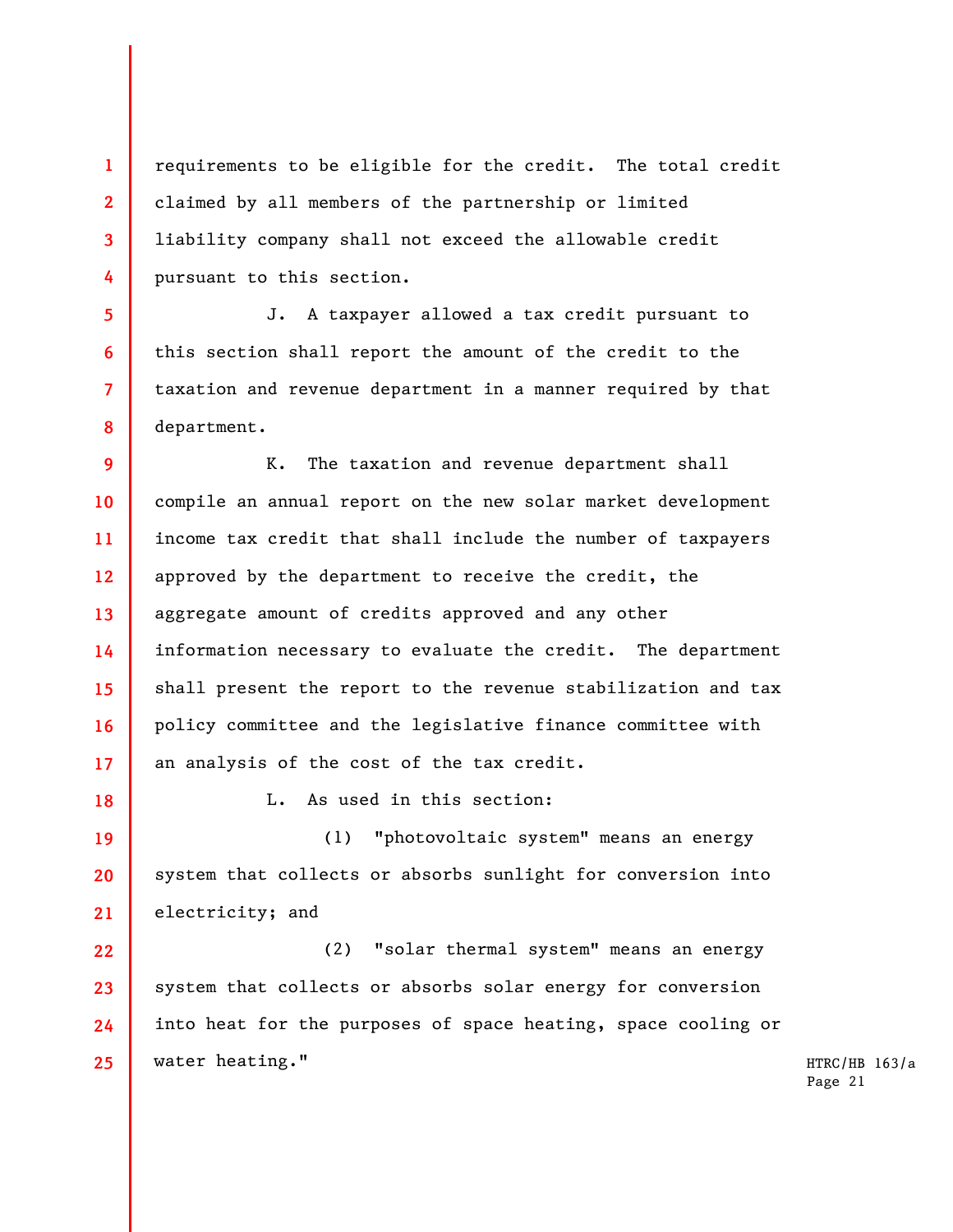**SECTION 9.** Section 7-2-18.32 NMSA 1978 (being Laws 2021, Chapter 84, Section 2) is amended to read:

**1** 

**2** 

**3** 

"7-2-18.32. 2021 SUSTAINABLE BUILDING TAX CREDIT.--

**4 5 6 7 8 9 10 11 12 13 14 15 16 17 18 19 20 21 22 23**  A. The tax credit provided by this section may be referred to as the "2021 sustainable building tax credit". For taxable years prior to January 1, 2028, a taxpayer who is a building owner and files an income tax return is eligible to be granted a 2021 sustainable building tax credit by the department if the requirements of this section are met. The 2021 sustainable building tax credit shall be available for the construction in New Mexico of a sustainable building, the renovation of an existing building in New Mexico, the permanent installation of manufactured housing, regardless of where the housing is manufactured, that is a sustainable building or the installation of energy-conserving products to existing buildings in New Mexico, as provided in this section. The tax credit provided in this section may not be claimed with respect to the same sustainable building for which the 2021 sustainable building tax credit provided in the Corporate Income and Franchise Tax Act or the 2015 sustainable building tax credit pursuant to the Income Tax Act or the Corporate Income and Franchise Tax Act has been claimed.

**24 25**  B. The amount of a 2021 sustainable building tax credit shall be determined as follows: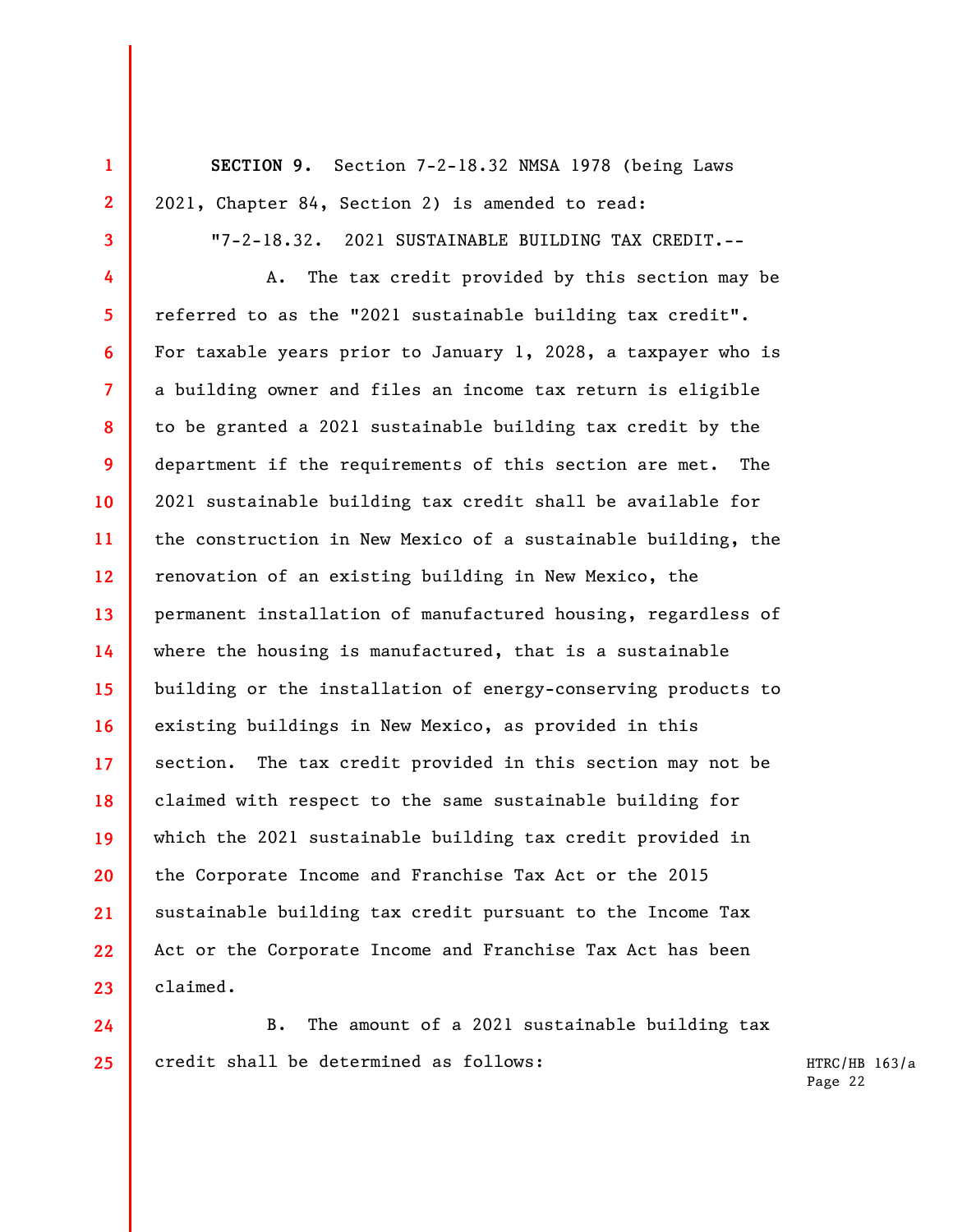| $\mathbf{1}$   |                                                              | (1) for the construction of a new |            |
|----------------|--------------------------------------------------------------|-----------------------------------|------------|
| $\overline{2}$ | sustainable commercial building that is broadband ready and  |                                   |            |
| 3              | electric vehicle ready and is completed on or after January  |                                   |            |
| 4              | 1, 2022, the amount of credit shall be calculated:           |                                   |            |
| 5              | (a)<br>based on the certification level                      |                                   |            |
| 6              | the building has achieved in the rating level and the amount |                                   |            |
| $\overline{7}$ | of qualified occupied square footage in the building, as     |                                   |            |
| 8              | indicated on the following chart:                            |                                   |            |
| 9              | Rating Level                                                 | Qualified                         | Tax Credit |
| 10             |                                                              | Occupied                          | per Square |
| 11             |                                                              | Square Footage                    | Foot       |
| $12 \,$        | LEED-NC Platinum                                             | First 10,000                      | \$5.25     |
| 13             |                                                              | Next 40,000                       | \$2.25     |
| 14             |                                                              | Over 50,000                       |            |
| 15             |                                                              | up to 200,000                     | \$1.00     |
| <b>16</b>      | LEED-EB or CS Platinum                                       | First 10,000                      | \$3.40     |
| 17             |                                                              | Next 40,000                       | \$1.30     |
| 18             |                                                              | Over 50,000                       |            |
| 19             |                                                              | up to 200,000                     | \$0.35     |
| 20             | LEED-CI Platinum                                             | First 10,000                      | \$1.50     |
| 21             |                                                              | Next 40,000                       | \$0.40     |
| 22             |                                                              | Over 50,000                       |            |
| 23             |                                                              | up to 200,000                     | \$0.30     |
| 24             | LEED-NC Gold                                                 | First 10,000                      | \$3.00     |
| 25             |                                                              | Next 40,000                       | \$1.00     |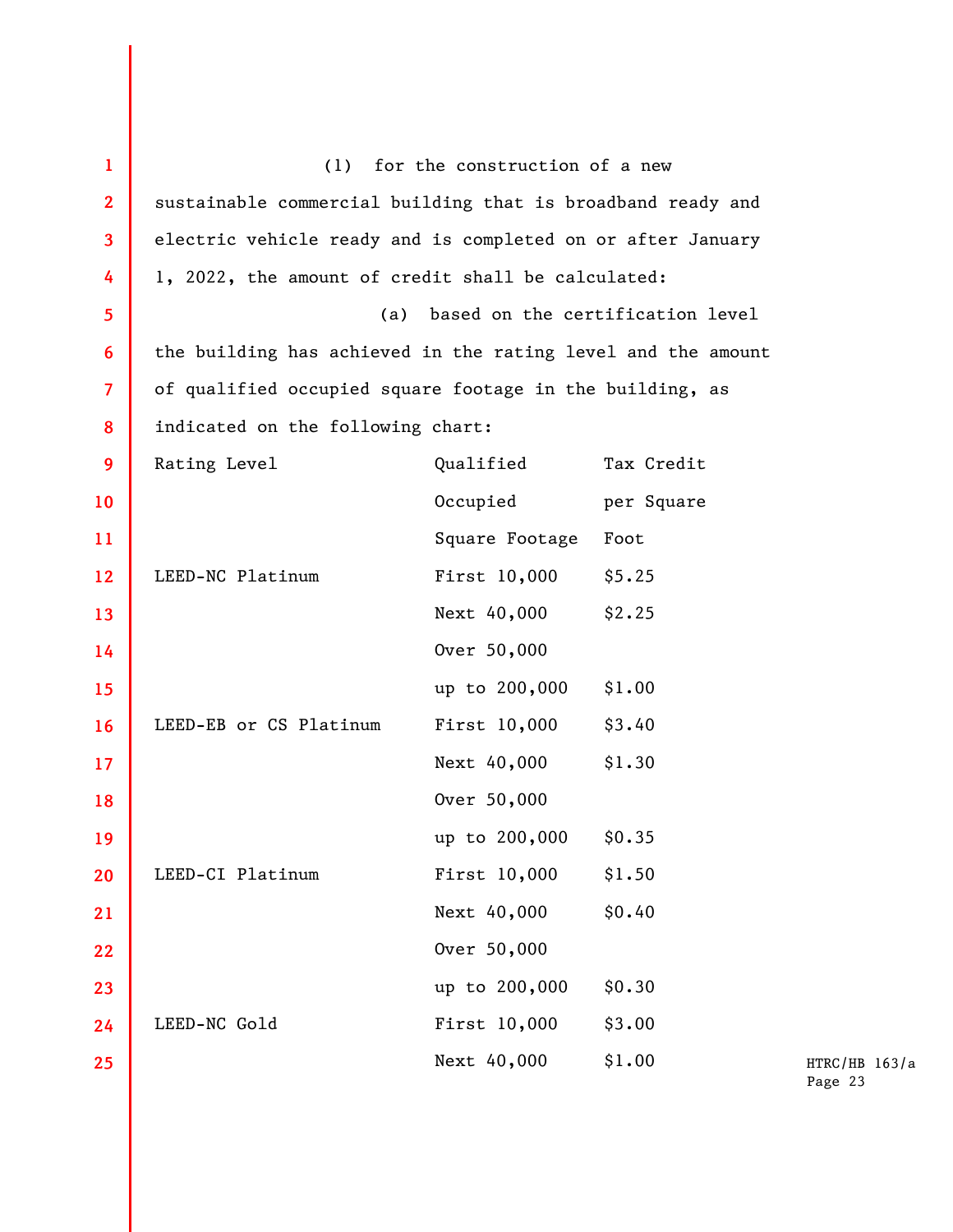| $\mathbf{1}$            |                                                            | Over 50,000    |                                             |                          |
|-------------------------|------------------------------------------------------------|----------------|---------------------------------------------|--------------------------|
| $\overline{2}$          |                                                            | up to 200,000  | \$0.25                                      |                          |
| $\overline{\mathbf{3}}$ | LEED-EB or -CS Gold                                        | First 10,000   | \$2.00                                      |                          |
| 4                       |                                                            | Next 40,000    | \$1.00                                      |                          |
| 5                       |                                                            | Over 50,000    |                                             |                          |
| 6                       |                                                            | up to 200,000  | \$0.25                                      |                          |
| $\overline{7}$          | LEED-CI Gold                                               | First 10,000   | \$0.90                                      |                          |
| 8                       |                                                            | Next 40,000    | \$0.40                                      |                          |
| 9                       |                                                            | Over 50,000    |                                             |                          |
| 10                      |                                                            | up to 200,000  | \$0.10; and                                 |                          |
| 11                      | with additional amounts based on the<br>(b)                |                |                                             |                          |
| 12                      | additional criteria and the amount of qualified occupied   |                |                                             |                          |
| 13                      | square footage, as indicated in the following chart:       |                |                                             |                          |
| 14                      | Additional Criteria                                        | Qualified      | Tax Credit                                  |                          |
| 15                      |                                                            | Occupied       | per Square                                  |                          |
| 16                      |                                                            | Square Footage | Foot                                        |                          |
| 17                      | Fully Electric Building                                    | First 50,000   | \$1.00                                      |                          |
| 18                      |                                                            | Over 50,000    |                                             |                          |
| 19                      |                                                            | up to 200,000  | \$0.50                                      |                          |
| 20                      | Zero Carbon, Energy,                                       |                |                                             |                          |
| 21                      | Waste or Water Certified                                   | First 50,000   | \$0.25                                      |                          |
| 22                      |                                                            | Over 50,000    |                                             |                          |
| 23                      |                                                            | up to 200,000  | \$0.10;                                     |                          |
| 24                      | (2)                                                        |                | for the renovation of a commercial building |                          |
| 25                      | that was built at least ten years prior to the date of the |                |                                             | HTRC/HB 163/a<br>Page 24 |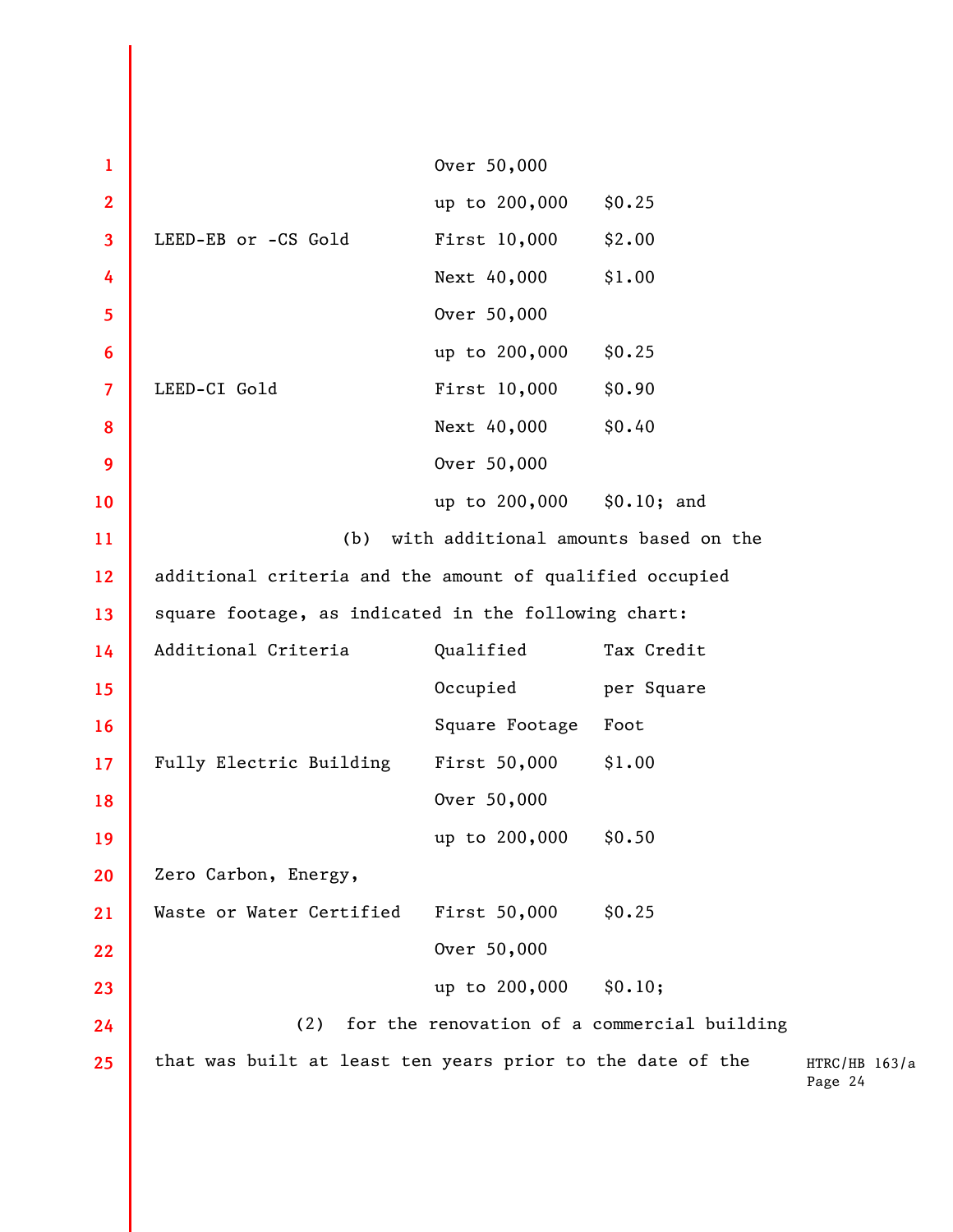**1 2 3 4 5 6 7 8 9 10 11 12**  renovation, has twenty thousand square feet or more of space in which temperature is controlled and is broadband ready and electric vehicle ready, the amount of credit shall be calculated by multiplying two dollars twenty-five cents (\$2.25) by the amount of qualified occupied square footage in the building, up to a maximum of one hundred fifty thousand dollars (\$150,000) per renovation; provided that the renovation reduces total energy and power costs by fifty percent when compared to the most current energy standard for buildings except low-rise residential buildings, as developed by the American society of heating, refrigerating and airconditioning engineers;

**13 14 15 16 17 18 19 20 21 22 23 24 25**  (3) for the installation of the following energy-conserving products to an existing commercial building with less than twenty thousand square feet of space in which temperature is controlled that is broadband ready, the amount of credit shall be based on the cost of the product installed, which shall include installation costs, and if the building is affordable housing, per product installed: Product Amount of Credit Affordable Non-Affordable Housing Housing Energy Star Air Source Heat Pump \$2,000 \$1,000 Energy Star Ground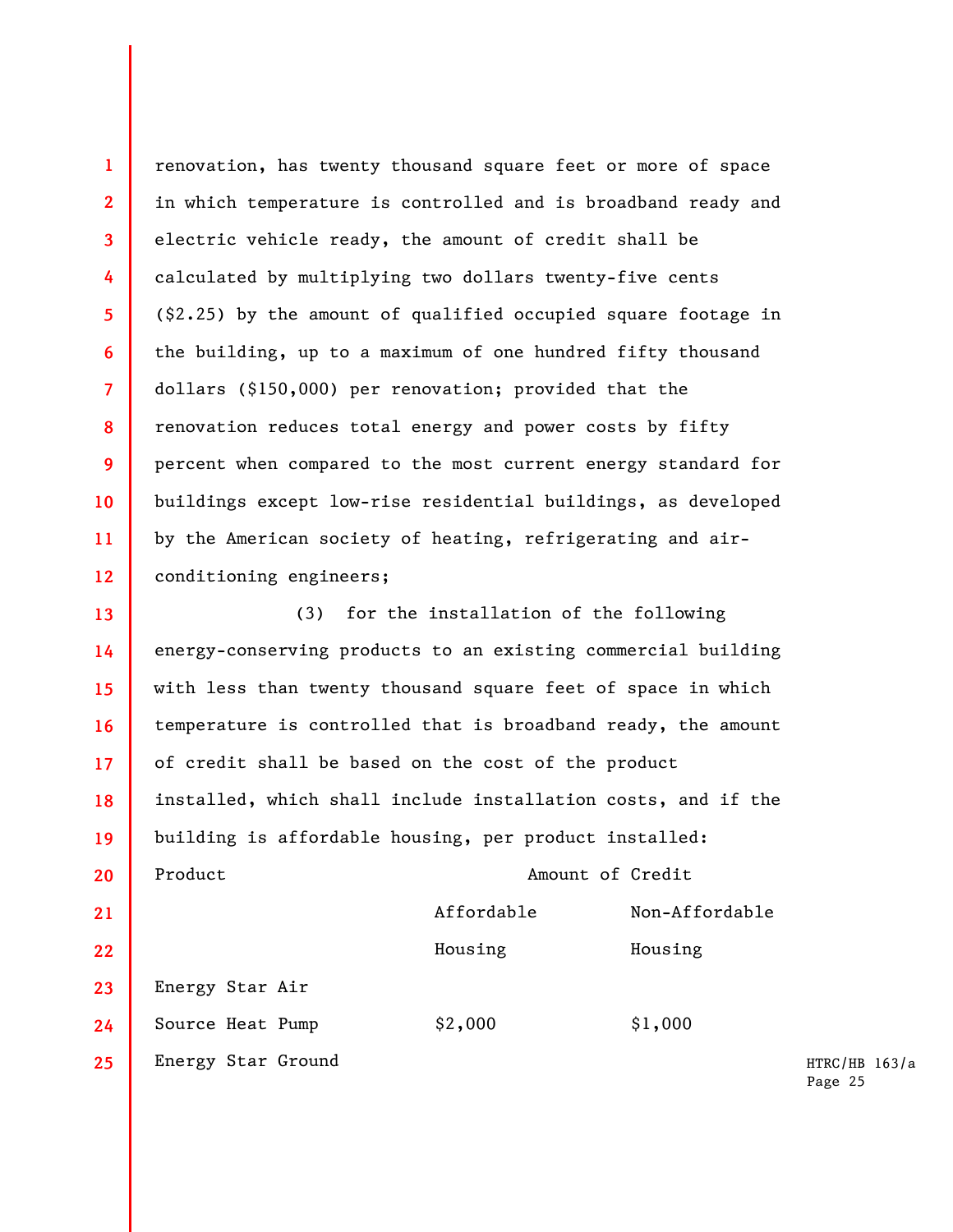**1 2 3 4 5 6 7 8 9 10 11 12 13 14 15 16 17 18 19 20 21 22 23 24 25**  Source Heat Pump  $$2,000$   $$1,000$ Energy Star Windows and Doors 100% of product 50% of product cost up to cost up to \$1,000 \$500 Insulation Improvements That Meet Rules of the Energy, Minerals and Natural Resources Department 100% of product 50% of product cost up to cost up to \$2,000 \$1,000 Energy Star Heat Pump Water  $\text{Heater}$   $\text{\$700}$   $\text{\$350}$ Electric Vehicle Ready 100% of product 50% of product cost up to cost up to \$3,000 \$1,500; (4) for the construction of a new sustainable residential building that is broadband ready and electric vehicle ready and is completed on or after January 1, 2022, the amount of credit shall be calculated: (a) based on the certification level the building has achieved in the rating level and the amount of qualified occupied square footage in the building, as indicated on the following chart: Rating Level **Qualified** Tax Credit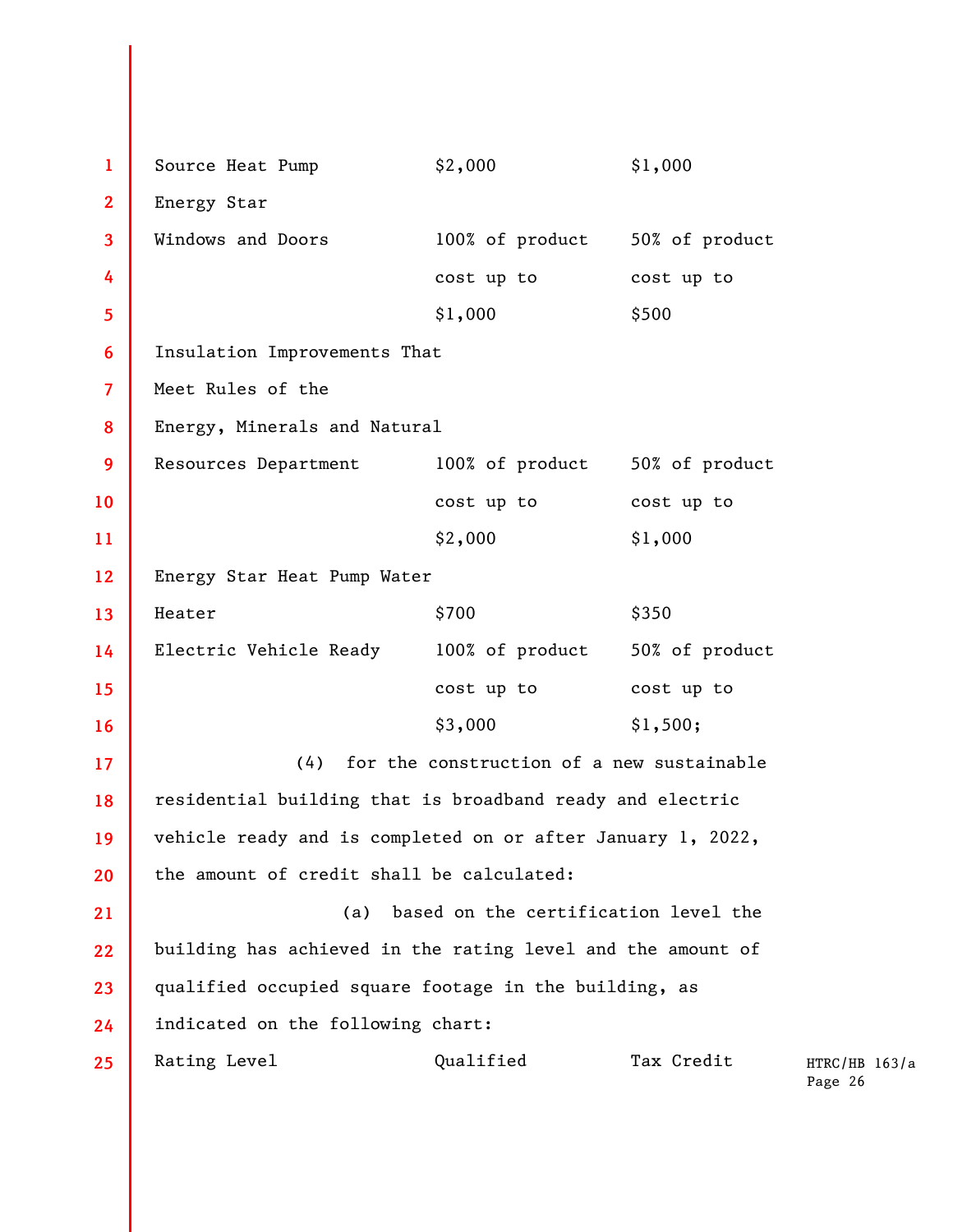| $\mathbf{1}$            |                                                              | Occupied                                  | per Square     |                   |
|-------------------------|--------------------------------------------------------------|-------------------------------------------|----------------|-------------------|
| $\overline{2}$          |                                                              | Square Footage                            | Foot           |                   |
| 3                       | LEED-H Platinum                                              | Up to $2,000$                             | \$5.50         |                   |
| 4                       | LEED-H Gold                                                  | Up to $2,000$                             | \$3.80         |                   |
| 5                       | Build Green Emerald                                          | Up to $2,000$                             | \$5.50         |                   |
| 6                       | Build Green Gold                                             | Up to $2,000$                             | \$3.80         |                   |
| $\overline{\mathbf{z}}$ | Manufactured Housing Up to 2,000                             |                                           | \$2.00; and    |                   |
| 8                       | with additional amounts based on the<br>(b)                  |                                           |                |                   |
| 9                       | additional criteria and the amount of qualified occupied     |                                           |                |                   |
| 10                      | square footage, as indicated in the following chart:         |                                           |                |                   |
| 11                      | Additional Criteria                                          | Qualified                                 | Tax Credit     |                   |
| 12                      |                                                              | Occupied                                  | per Square     |                   |
| 13                      |                                                              | Square Footage                            | Foot           |                   |
| 14                      | Fully Electric Building Up to 2,000                          |                                           | \$1.00         |                   |
| 15                      | Zero Carbon, Energy,                                         |                                           |                |                   |
| 16                      | Waste or Water Certified Up to 2,000                         |                                           | \$0.25; and    |                   |
| 17                      |                                                              | (5) for the installation of the following |                |                   |
| 18                      | energy-conserving products to an existing residential        |                                           |                |                   |
| 19                      | building, the amount of credit shall be based on the cost of |                                           |                |                   |
| 20                      | the product installed, which shall include installation      |                                           |                |                   |
| 21                      | costs, and if the building is affordable housing or the      |                                           |                |                   |
| 22                      | taxpayer is a low-income taxpayer, per product installed:    |                                           |                |                   |
| 23                      | Product                                                      | Amount of Credit                          |                |                   |
| 24                      |                                                              | Affordable                                | Non-Affordable |                   |
| $25\,$                  |                                                              | Housing and                               | Housing and    | <b>HTR</b><br>Pag |

 $RC/HB 163/a$  ${age}$  27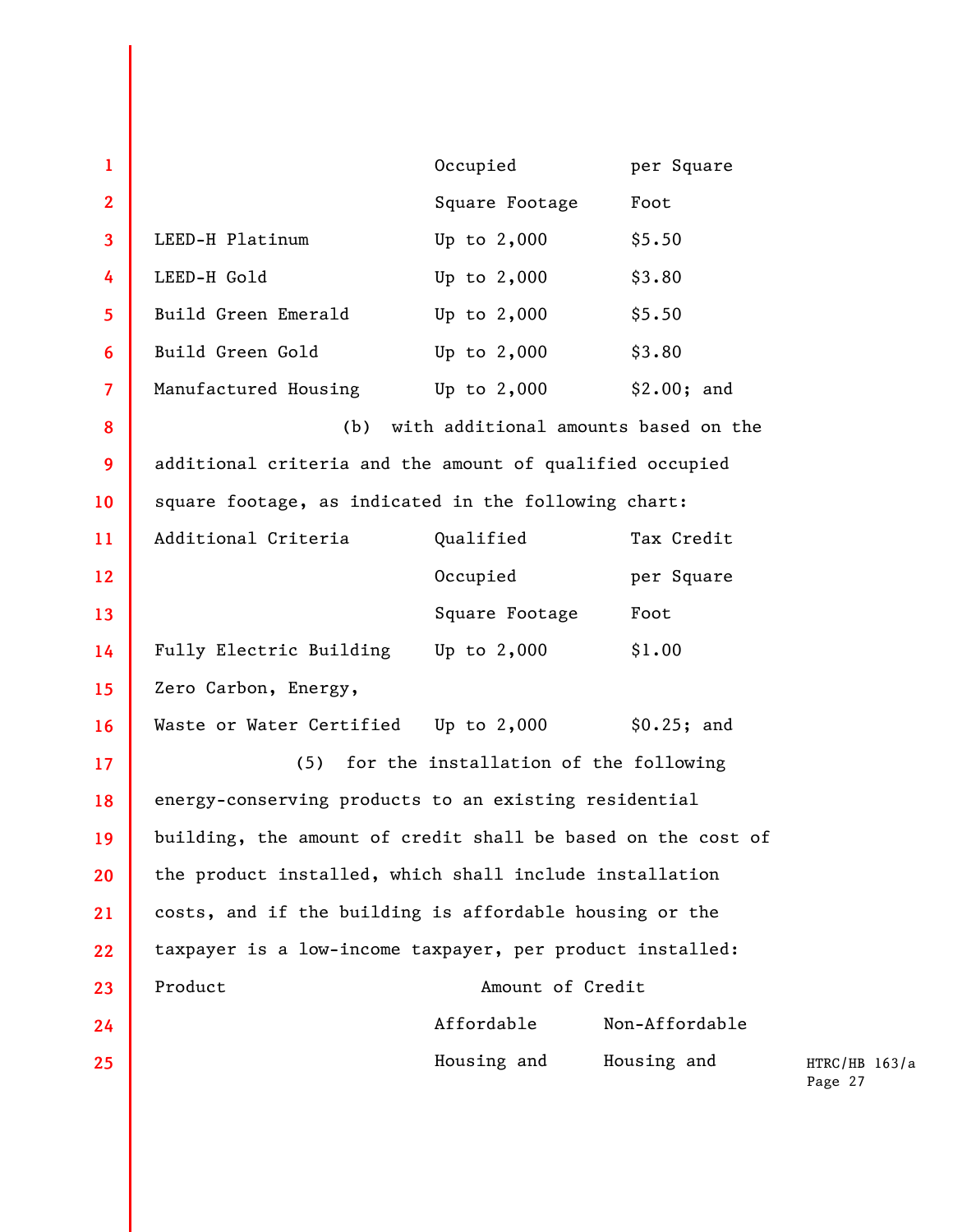| $\mathbf{1}$   |                                                                    | Low-Income                     | Non-Low Income |
|----------------|--------------------------------------------------------------------|--------------------------------|----------------|
| $\overline{2}$ | Energy Star Air                                                    |                                |                |
| $\mathbf{3}$   | Source Heat Pump                                                   | \$2,000                        | \$1,000        |
| 4              | Energy Star Ground                                                 |                                |                |
| 5              | Source Heat Pump                                                   | \$2,000                        | \$1,000        |
| 6              | Energy Star                                                        |                                |                |
| $\overline{7}$ | Windows and Doors                                                  | 100% of                        | 50% of product |
| 8              |                                                                    | product cost                   | cost up to     |
| 9              |                                                                    | up to \$1,000                  | \$500          |
| 10             | Insulation Improvements That                                       |                                |                |
| 11             | Meet Rules of the                                                  |                                |                |
| 12             | Energy, Minerals and Natural                                       |                                |                |
| 13             | Resources Department                                               | 100% of product 50% of product |                |
| 14             |                                                                    | cost up to                     | cost up to     |
| 15             |                                                                    | \$2,000                        | \$1,000        |
| 16             | Energy Star Heat Pump Water                                        |                                |                |
| 17             | Heater                                                             | \$700                          | \$350          |
| 18             | Electric Vehicle Ready                                             | \$1,000                        | \$500.         |
| 19             | A person who is a building owner may apply for a<br>$\mathsf{C}$ . |                                |                |
| 20             | certificate of eligibility for the 2021 sustainable building       |                                |                |
| 21             | tax credit from the energy, minerals and natural resources         |                                |                |
| 22             | department after the construction, installation or renovation      |                                |                |
| 23             | of the sustainable building or installation of energy-             |                                |                |
| 24             | conserving products in an existing building is complete.           |                                |                |
| 25             | Applications shall be considered in the order received.<br>If      |                                |                |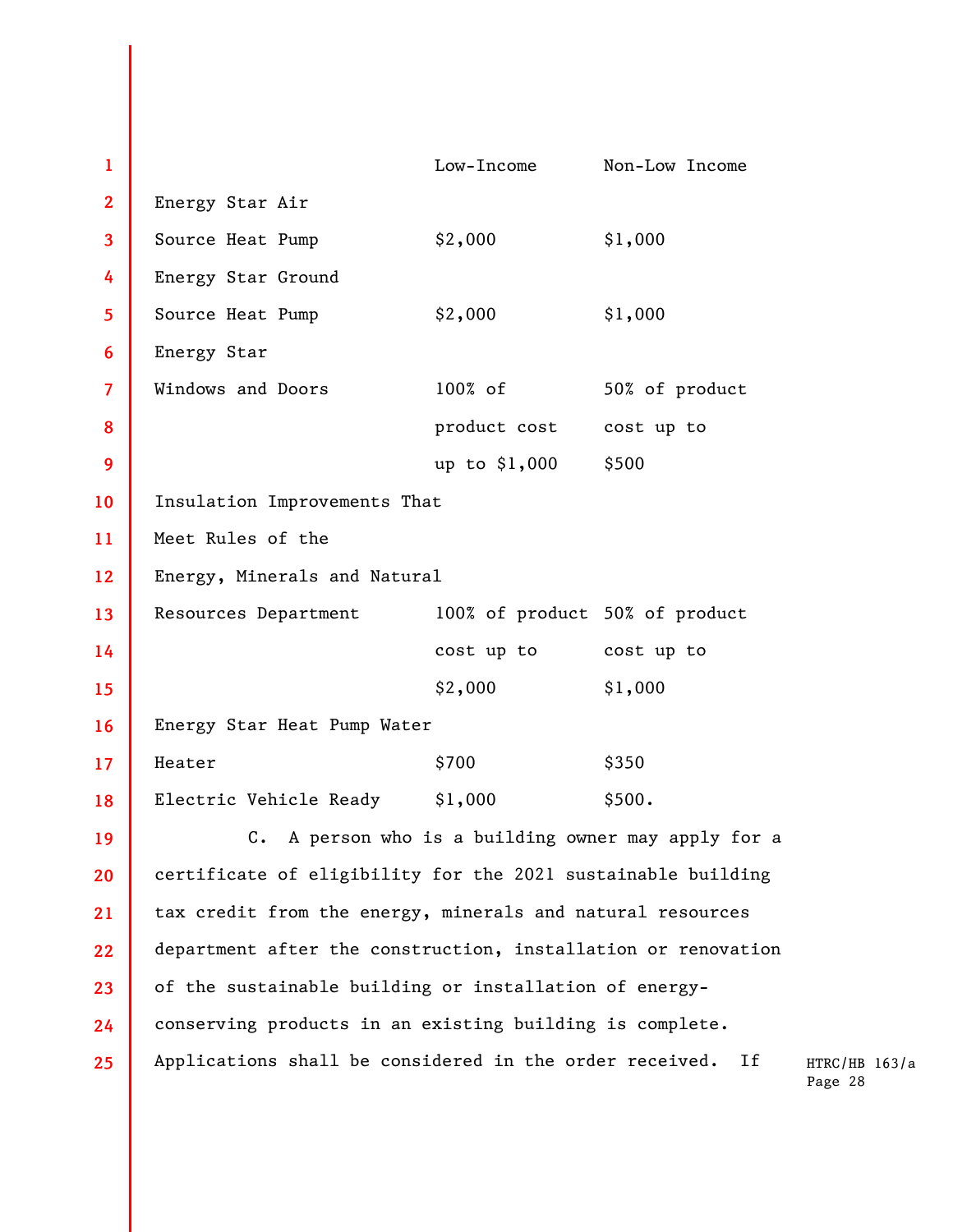**1 2 3 4 5 6 7 8 9 10 11 12 13 14 15 16 17 18 19 20 21 22**  the energy, minerals and natural resources department determines that the building owner meets the requirements of this subsection and that the building with respect to which the application is made meets the requirements of this section for a 2021 sustainable building tax credit, the energy, minerals and natural resources department may issue a certificate of eligibility to the building owner, subject to the limitations in Subsection D of this section. The certificate shall include the rating system certification level awarded to the building, the amount of qualified occupied square footage in the building, a calculation of the maximum amount of 2021 sustainable building tax credit for which the building owner would be eligible, the identification number, date of issuance and the first taxable year that the credit shall be claimed. The energy, minerals and natural resources department may issue rules governing the procedure for administering the provisions of this subsection. If the certification level for the sustainable residential building is awarded on or after January 1, 2022, the energy, minerals and natural resources department may issue a certificate of eligibility to a building owner who is:

(1) the owner of the sustainable residential building at the time the certification level for the building is awarded; or

**23** 

**24** 

**25**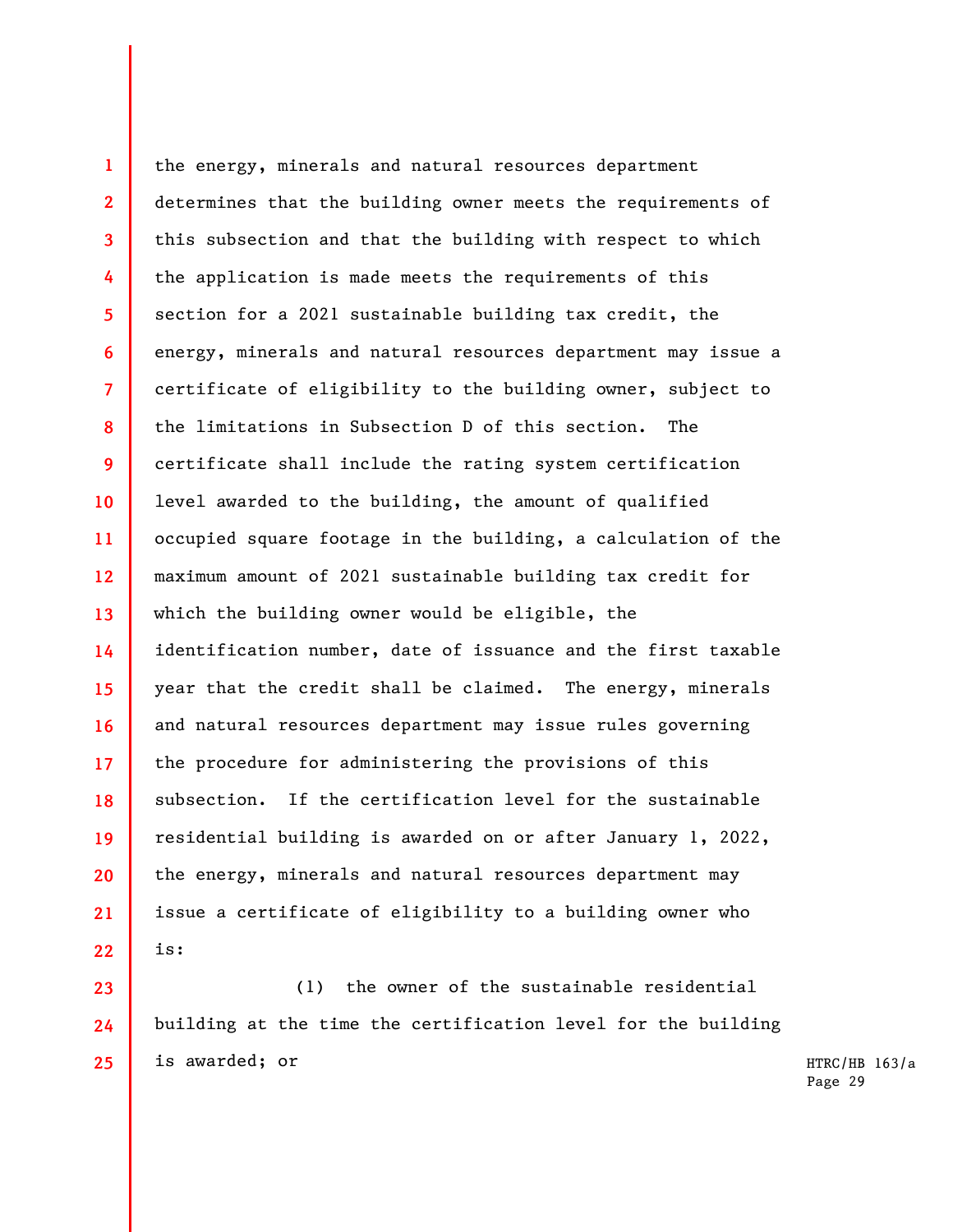(2) the subsequent purchaser of a sustainable residential building with respect to which no tax credit has been previously claimed.

**1** 

**2** 

**3** 

**4 5 6 7 8 9 10 11 12**  D. Except as provided in Subsection E of this section, the energy, minerals and natural resources department may issue a certificate of eligibility only if the total amount of 2021 sustainable building tax credits represented by certificates of eligibility issued by the energy, minerals and natural resources department pursuant to this section and pursuant to the Corporate Income and Franchise Tax Act shall not exceed in any calendar year an aggregate amount of:

**13 14 15**  (1) one million dollars (\$1,000,000) with respect to the construction of new sustainable commercial buildings;

**16 17 18**  (2) two million dollars (\$2,000,000) with respect to the construction of new sustainable residential buildings that are not manufactured housing;

**19 20 21 22**  (3) two hundred fifty thousand dollars (\$250,000) with respect to the construction of new sustainable residential buildings that are manufactured housing;

**23 24 25**  (4) one million dollars (\$1,000,000) with respect to the renovation of large commercial buildings; and (5) two million nine hundred thousand dollars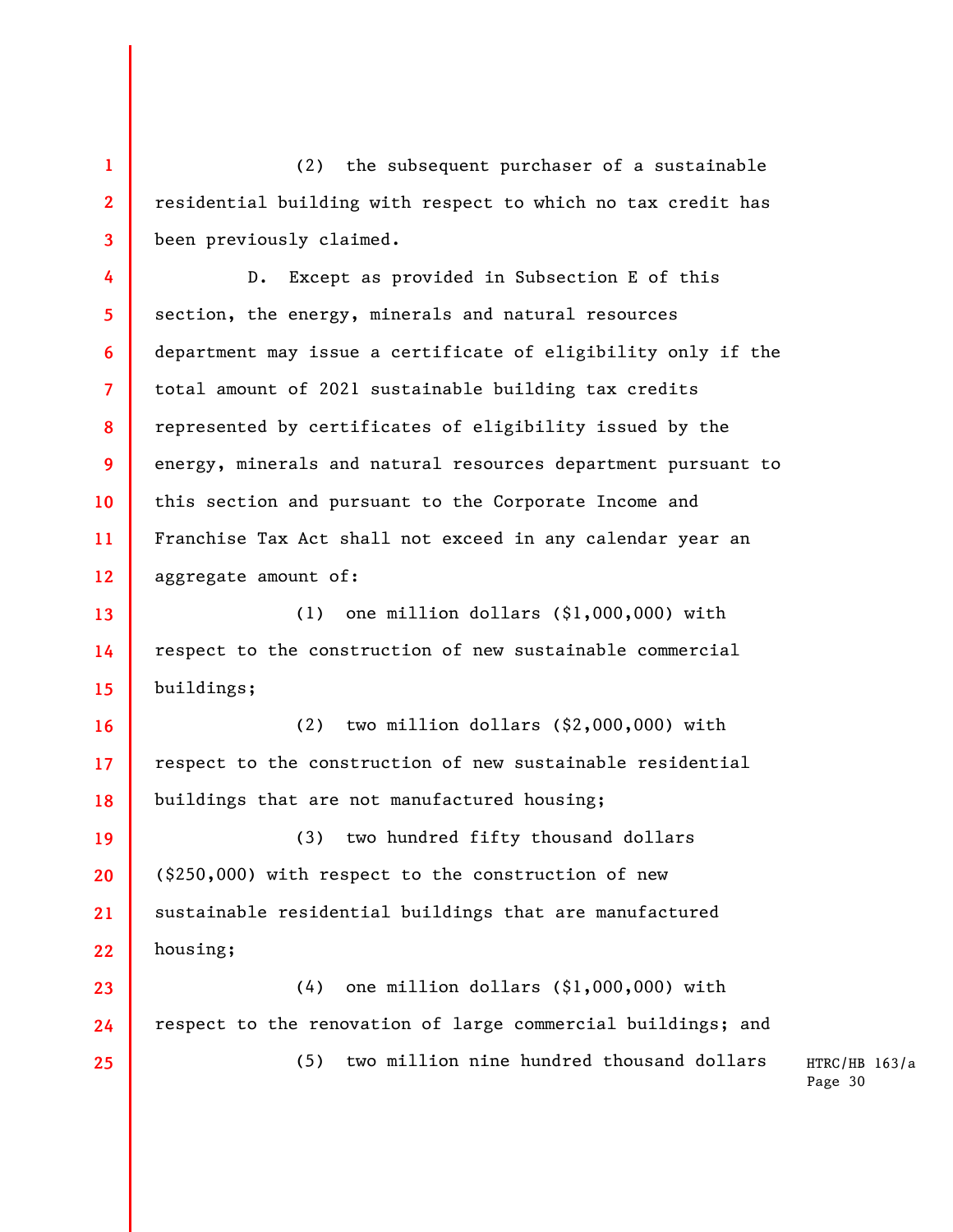(\$2,900,000) with respect to the installation of energyconserving products in existing commercial buildings pursuant to Paragraph (3) of Subsection B of this section and existing residential buildings pursuant to Paragraph (5) of Subsection B of this section.

**1** 

**2** 

**3** 

**4** 

**5** 

**6 7 8 9 10 11 12 13 14 15 16 17 18**  E. For any taxable year that the energy, minerals and natural resources department determines that applications for sustainable building tax credits for any type of sustainable building pursuant to Subsection D of this section are less than the aggregate limit for that type of sustainable building for that taxable year, the energy, minerals and natural resources department shall allow the difference between the aggregate limit and the applications to be added to the aggregate limit of another type of sustainable building for which applications exceeded the aggregate limit for that taxable year. Any excess not used in a taxable year shall not be carried forward to subsequent taxable years.

**19 20 21 22 23 24 25**  F. Installation of a solar thermal system or a photovoltaic system eligible for the new solar market development tax credit pursuant to Section 7-2-18.31 NMSA 1978 shall not be used as a component of qualification for the rating system certification level used in determining eligibility for the 2021 sustainable building tax credit, unless a new solar market development tax credit pursuant to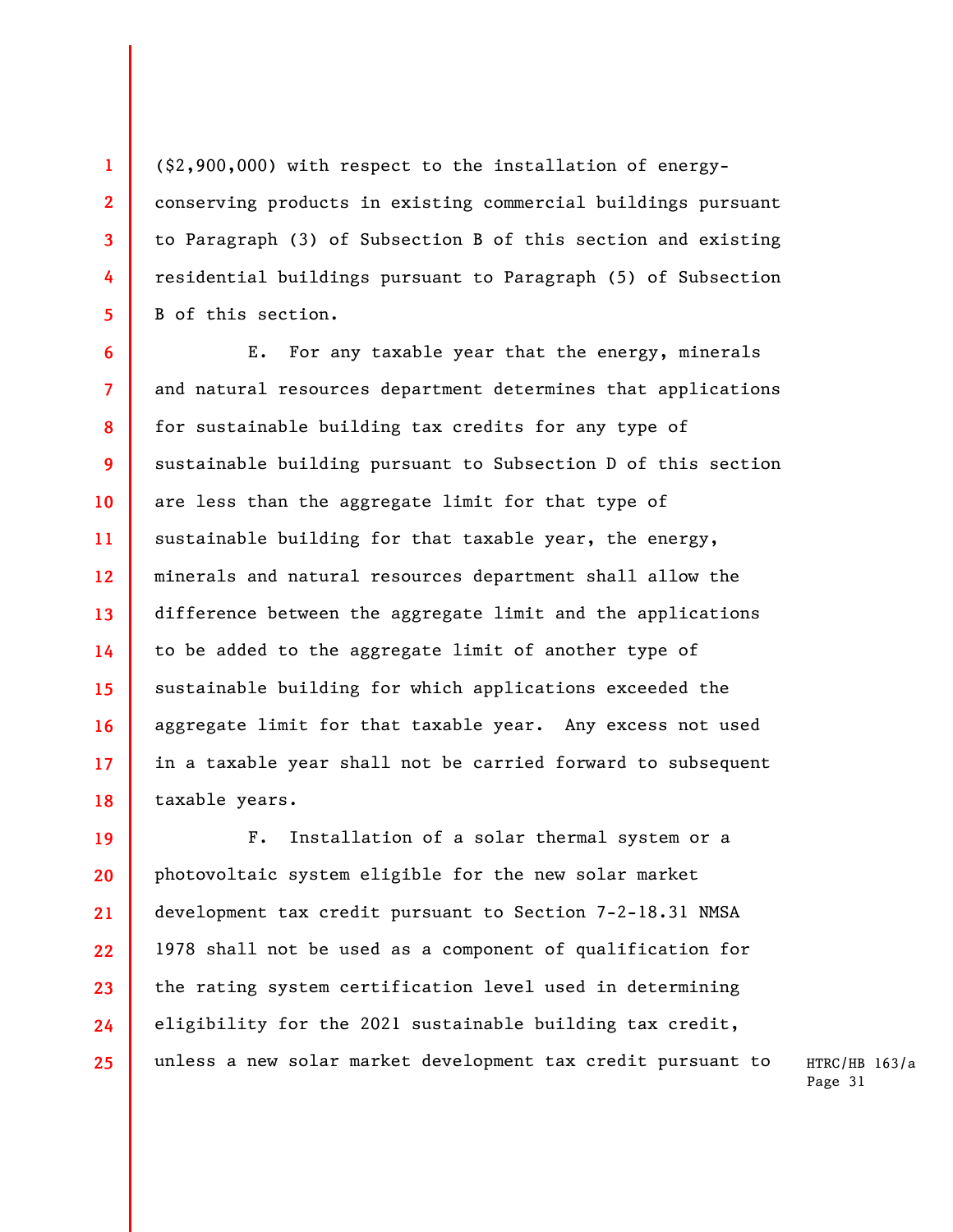Section 7-2-18.31 NMSA 1978 has not been claimed with respect to that system and the building owner and the taxpayer claiming the 2021 sustainable building tax credit certify that such a tax credit will not be claimed with respect to that system.

**1** 

**2** 

**3** 

**4** 

**5** 

**6** 

**7** 

**8** 

**9** 

**10** 

**11** 

**12** 

**17** 

**18** 

**19** 

**20** 

**21** 

G. To claim the 2021 sustainable building tax credit, the building owner shall provide to the taxation and revenue department a certificate of eligibility issued by the energy, minerals and natural resources department pursuant to the requirements of Subsection C of this section and any other information the taxation and revenue department may require.

**13 14 15 16**  H. If the approved amount of a 2021 sustainable building tax credit for a taxpayer in a taxable year represented by a document issued pursuant to Subsection C of this section is:

**22**  (1) less than one hundred thousand dollars (\$100,000), a maximum of twenty-five thousand dollars (\$25,000) shall be applied against the taxpayer's income tax liability for the taxable year for which the credit is approved and the next three subsequent taxable years as needed depending on the amount of credit; or

**23 24 25**  (2) one hundred thousand dollars (\$100,000) or more, increments of twenty-five percent of the total credit amount in each of the four taxable years, including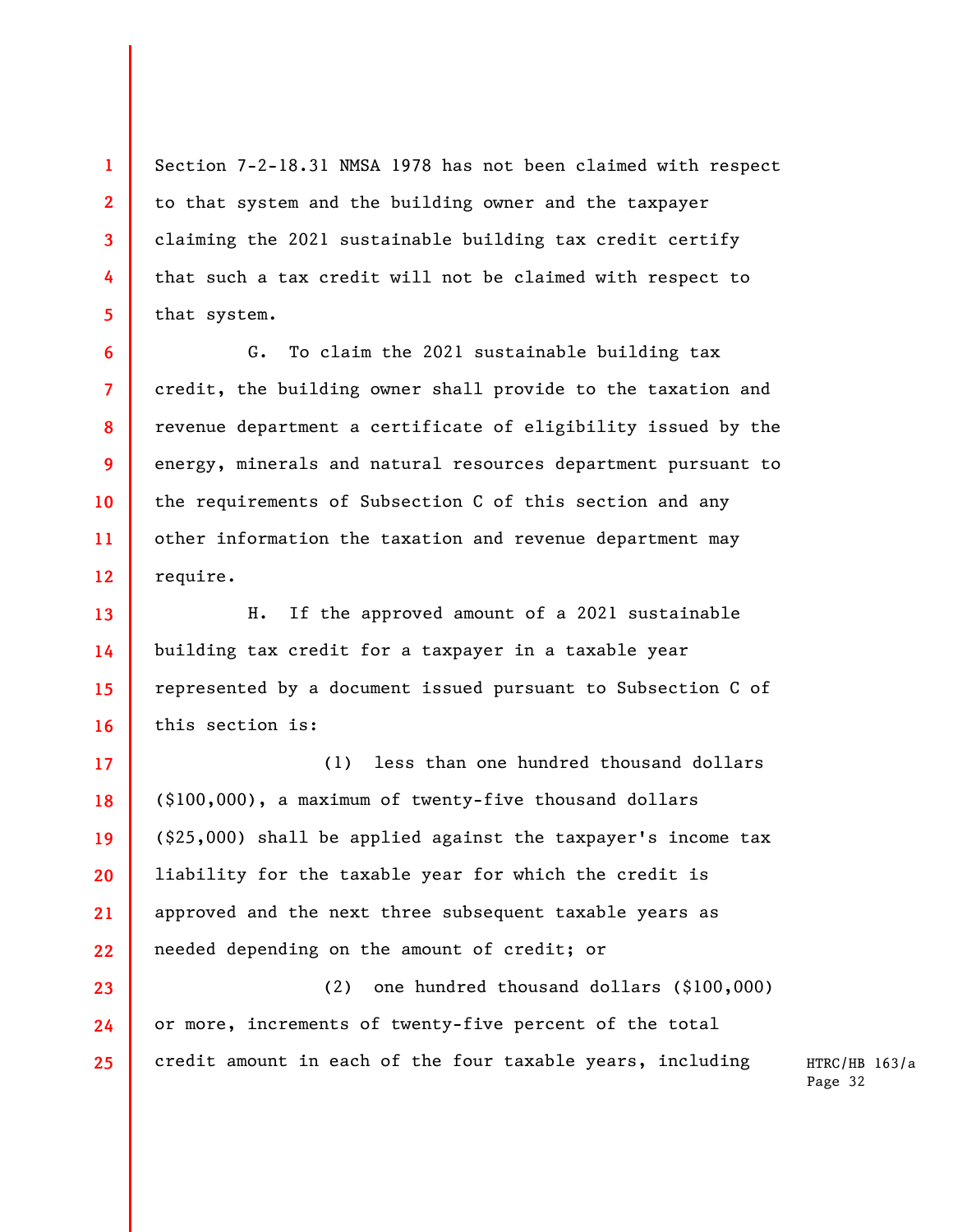the taxable year for which the credit is approved and the three subsequent taxable years, shall be applied against the taxpayer's income tax liability.

**1** 

**2** 

**3** 

**4** 

**5** 

**6** 

**7** 

**8** 

**9** 

**10** 

**11** 

I. If the sum of all 2021 sustainable building tax credits that can be applied to a taxable year for a taxpayer, calculated according to Paragraph (1) or (2) of Subsection H of this section, exceeds the taxpayer's income tax liability for that taxable year, the excess may be carried forward for a period of up to seven years; provided that if the taxpayer is a low-income taxpayer, the excess shall be refunded to the taxpayer.

**12 13 14 15 16 17 18 19 20 21**  J. A taxpayer who otherwise qualifies and claims a 2021 sustainable building tax credit with respect to a sustainable building owned by a partnership or other business association of which the taxpayer is a member may claim a credit only in proportion to that taxpayer's interest in the partnership or association. The total credit claimed in the aggregate by all members of the partnership or association with respect to the sustainable building shall not exceed the amount of the credit that could have been claimed by a sole owner of the property.

**22 23 24 25**  K. Married individuals who file separate returns for a taxable year in which they could have filed a joint return may each claim only one-half of the 2021 sustainable building tax credit that would have been allowed on a joint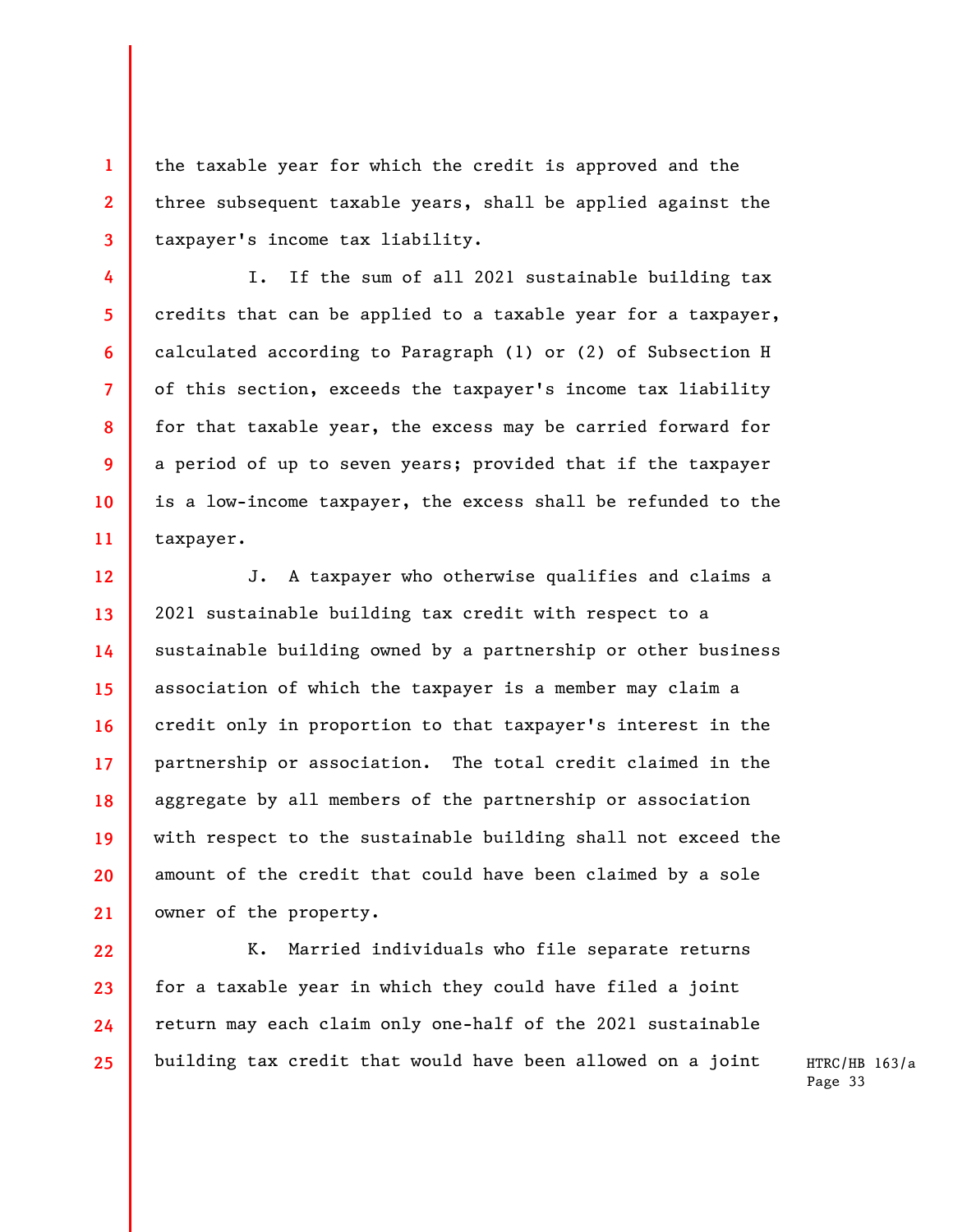return.

**1** 

**2** 

**3** 

**4** 

**5** 

**6** 

**7** 

**8** 

**9** 

**10** 

**11** 

**12** 

**13** 

**14** 

**15** 

**16** 

**17** 

**18** 

**19** 

**20** 

**21** 

**22** 

**23** 

**24** 

**25** 

L. If the requirements of this section have been complied with, the department shall issue to the building owner a document granting a 2021 sustainable building tax credit. The document shall be numbered for identification and declare its date of issuance and the amount of the tax credit allowed pursuant to this section. The document may be submitted by the building owner with that taxpayer's income tax return, if applicable, or may be sold, exchanged or otherwise transferred to another taxpayer. The parties to such a transaction shall notify the department of the sale, exchange or transfer within ten days of the sale, exchange or transfer.

M. The department and the energy, minerals and natural resources department shall compile an annual report on the 2021 sustainable building tax credit created pursuant to this section that shall include the number of taxpayers approved to receive the tax credit, the aggregate amount of tax credits approved and any other information necessary to evaluate the effectiveness of the tax credit. The department shall present the report to the revenue stabilization and tax policy committee and the legislative finance committee with an analysis of the effectiveness and cost of the tax credit.

N. For the purposes of this section:

(1) "broadband ready" means a building with an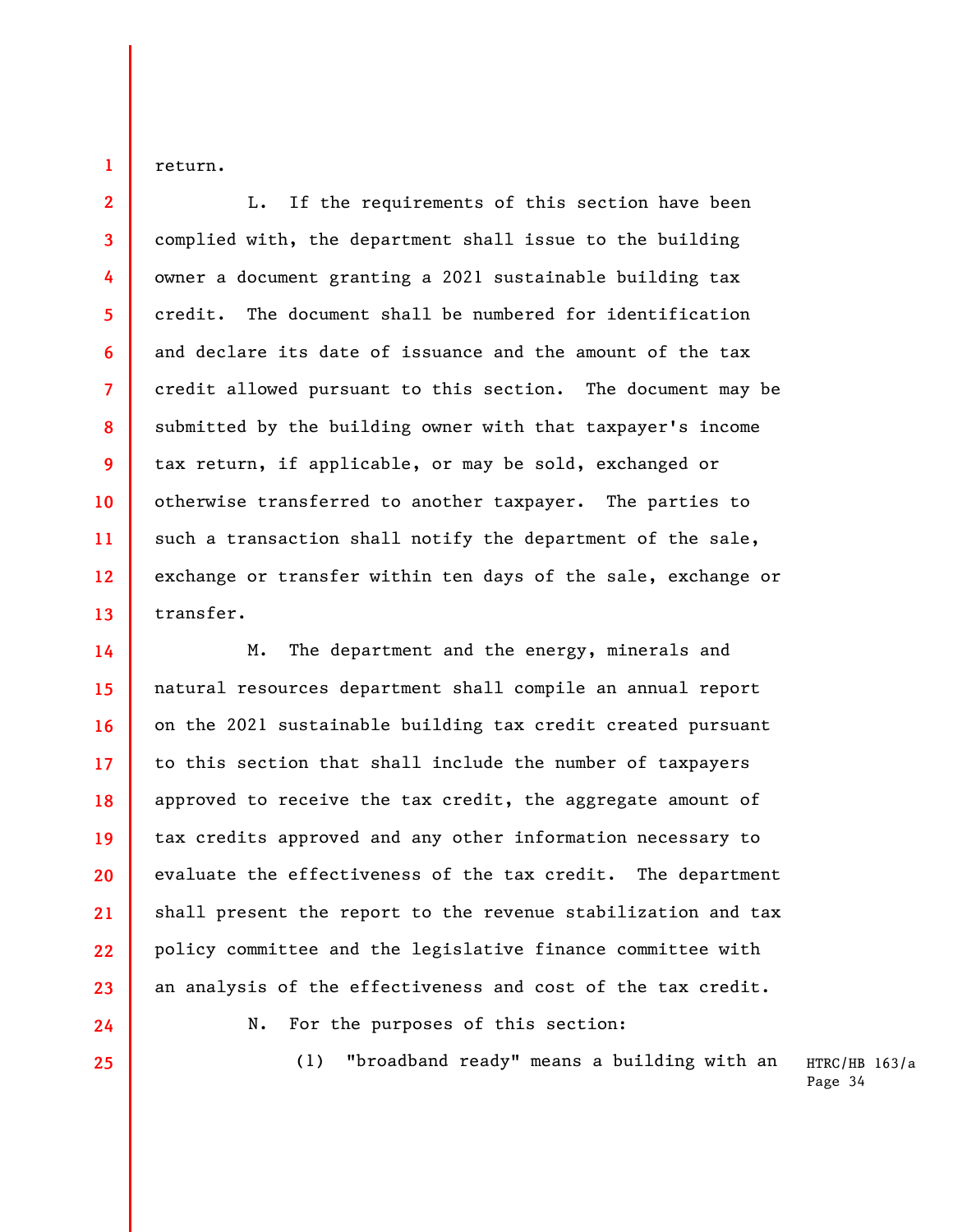internet connection capable of connecting to a broadband provider;

**1** 

**2** 

**3** 

**4** 

**5** 

**6** 

**7** 

**8** 

**9** 

(2) "build green emerald" means the emerald level certification standard adopted by build green New Mexico, which includes water conservation standards and uses forty percent less energy than is required by the prescriptive path of the most current residential energy conservation code promulgated by the construction industries division of the regulation and licensing department;

**10 11 12 13 14 15 16**  (3) "build green gold" means the gold level certification standard adopted by build green New Mexico, which includes water conservation standards and uses thirty percent less energy than is required by the prescriptive path of the most current residential energy conservation code promulgated by the construction industries division of the regulation and licensing department;

**17 18 19 20 21 22 23 24 25**  (4) "electric vehicle ready" means a property that for commercial buildings provides at least ten percent of parking spaces and for residential buildings at least one parking space with one forty-ampere, two-hundred-eight-volt or two-hundred-forty-volt dedicated branch circuit for servicing electric vehicles that terminates in a suitable termination point, such as a receptacle or junction box, and is located in reasonably close proximity to the proposed location of the parking spaces;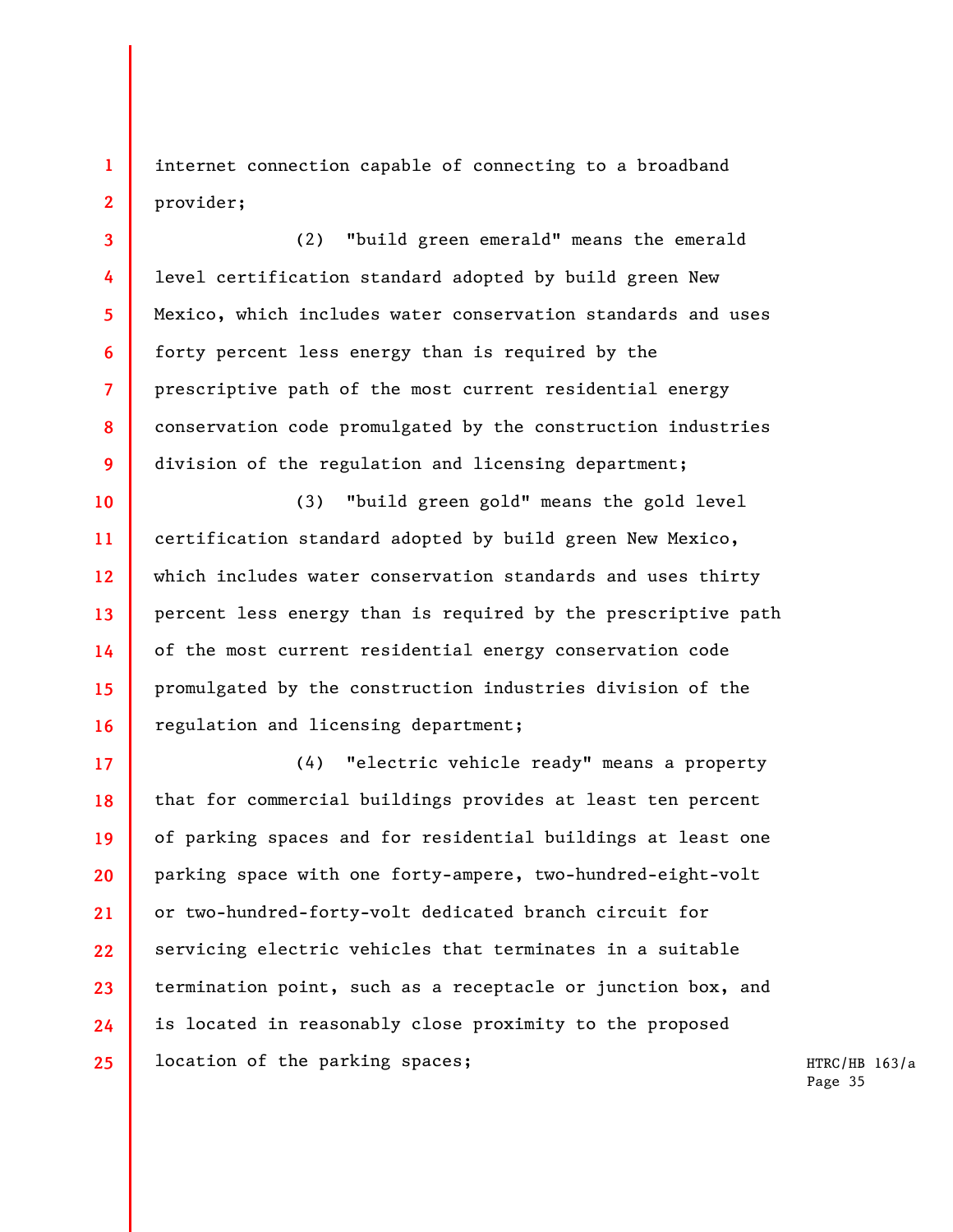**1 2 3 4 5 6 7 8**  (5) "energy rating system index" means a numerical score given to a building where one hundred is equivalent to the 2006 international energy conservation code and zero is equivalent to a net-zero home. As used in this paragraph, "net-zero home" means an energy-efficient home where, on a source energy basis, the actual annual delivered energy is less than or equal to the on-site renewable exported energy;

**9 10 11 12 13**  (6) "Energy Star" means products and devices certified under the energy star program administered by the United States environmental protection agency and United States department of energy that meet the specified performance requirements at the installed locations;

**14 15 16 17 18 19 20 21**  (7) "fully electric building" means a building that uses a permanent supply of electricity as the source of energy for all space heating, water heating, including pools and spas, cooking appliances and clothes drying appliances and, in the case of a new building, has no natural gas or propane plumbing installed in the building or, in the case of an existing building, has no connected natural gas or propane plumbing;

**22 23 24 25**  (8) "LEED" means the most current leadership in energy and environmental design green building rating system guidelines developed and adopted by the United States green building council;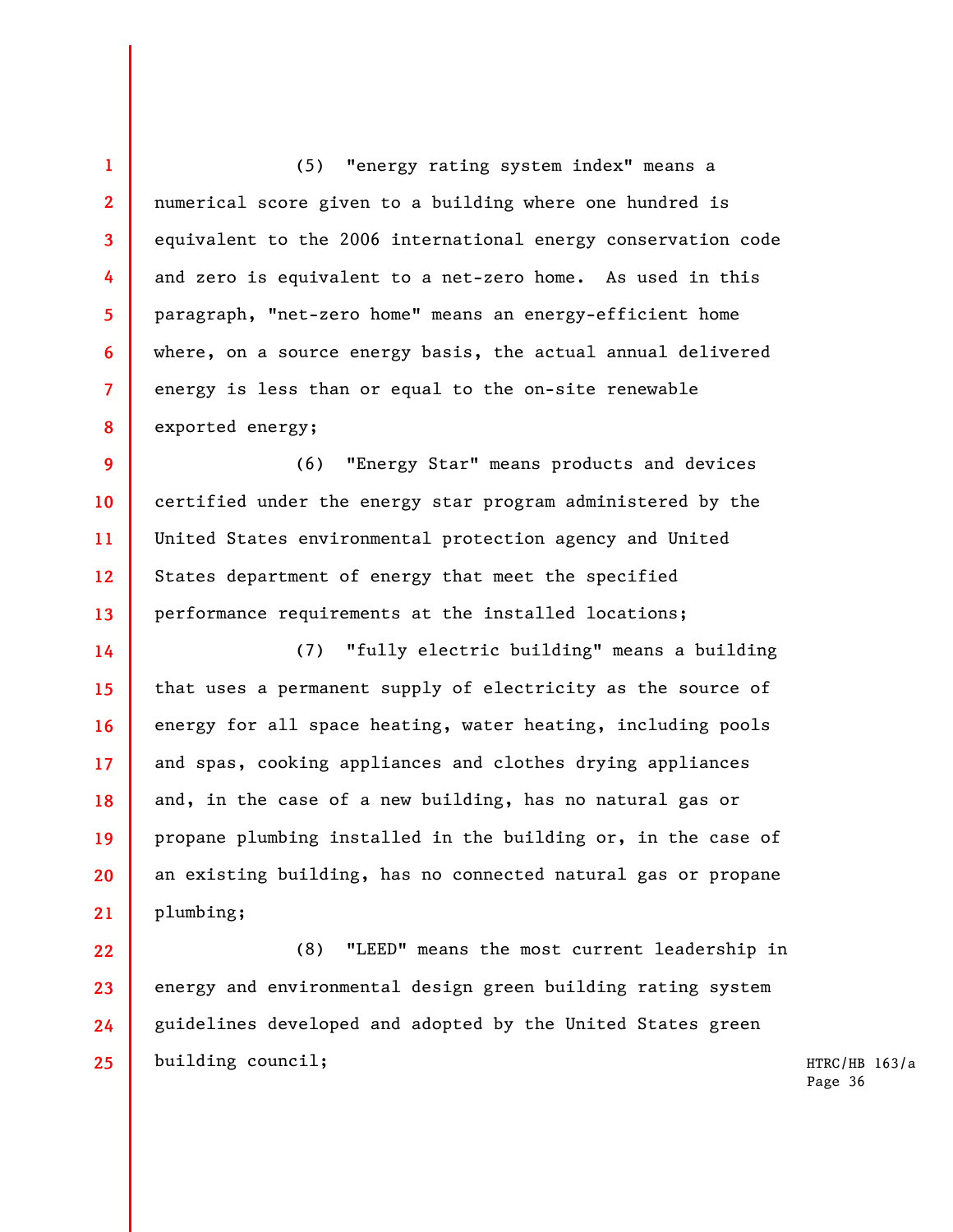HTRC/HB 163/a Page 37 **1 2 3 4 5 6 7 8 9 10 11 12 13 14 15 16 17 18 19 20 21 22 23 24 25**  (9) "LEED-CI" means the LEED rating system for commercial interiors; (10) "LEED-CS" means the LEED rating system for the core and shell of buildings; (11) "LEED-EB" means the LEED rating system for existing buildings; (12) "LEED gold" means the rating in compliance with, or exceeding, the second-highest rating awarded by the LEED certification process; (13) "LEED-H" means the LEED rating system for homes; (14) "LEED-NC" means the LEED rating system for new buildings and major renovations; (15) "LEED platinum" means the rating in compliance with, or exceeding, the highest rating awarded by the LEED certification process; (16) "low-income taxpayer" means a taxpayer with an annual household adjusted gross income equal to or less than two hundred percent of the federal poverty level guidelines published by the United States department of health and human services; (17) "manufactured housing" means a multisectioned home that is: (a) a manufactured home or modular home; (b) a single-family dwelling with a heated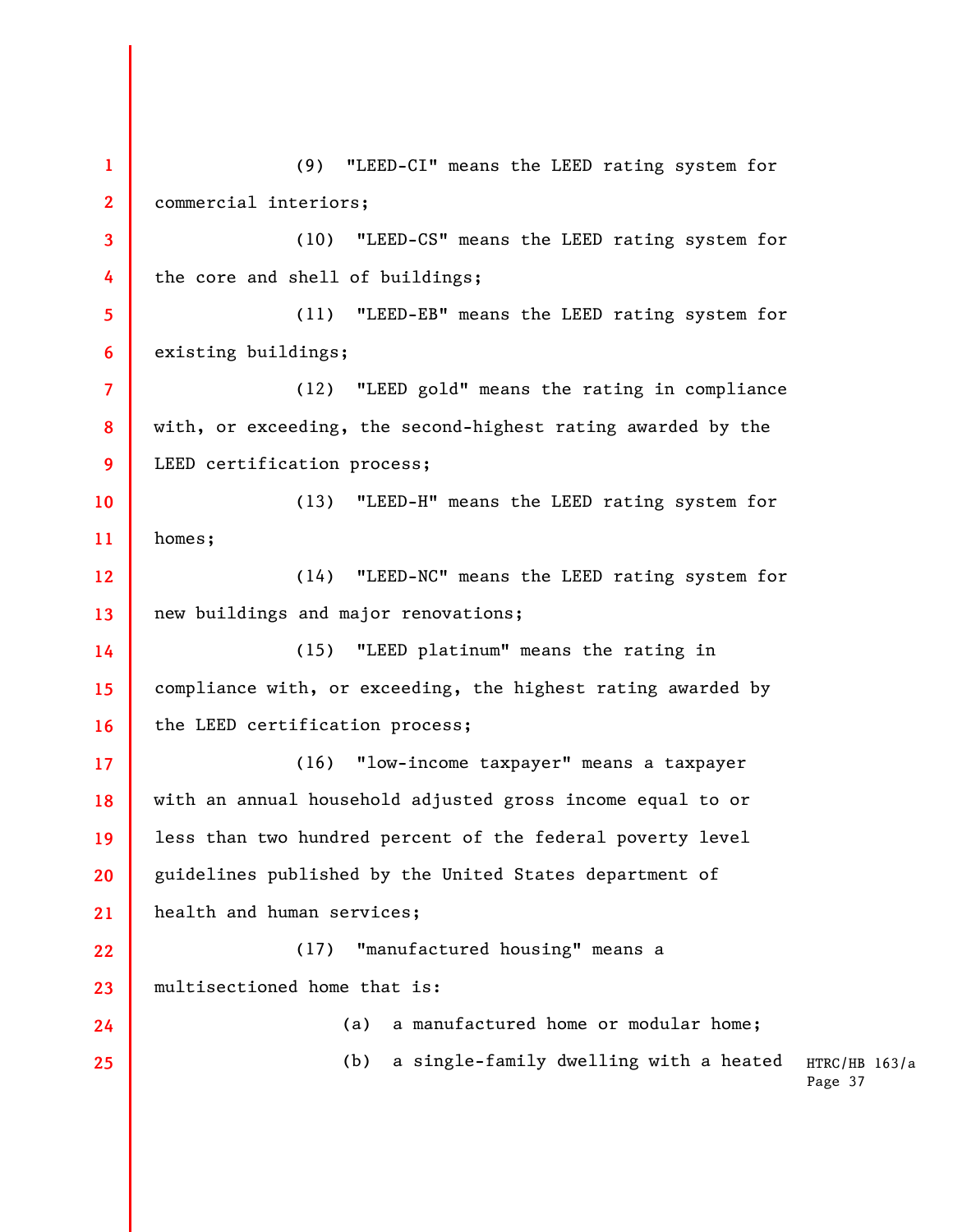| $\mathbf{1}$    | area of at least thirty-six feet by twenty-four feet and a    |
|-----------------|---------------------------------------------------------------|
| $\mathbf{2}$    | total area of at least eight hundred sixty-four square feet;  |
| 3               | (c) constructed in a factory to the                           |
| 4               | standards of the United States department of housing and      |
| 5               | urban development, the National Manufactured Housing          |
| 6               | Construction and Safety Standards Act of 1974 and the Housing |
| $\overline{7}$  | and Urban Development Zone Code 2 or New Mexico construction  |
| 8               | codes up to the date of the unit's construction; and          |
| 9               | (d)<br>installed consistent with the                          |
| 10              | Manufactured Housing Act and rules adopted pursuant to that   |
| 11              | act relating to permanent foundations;                        |
| 12 <sup>2</sup> | "qualified occupied square footage" means<br>(18)             |
| 13              | the occupied spaces of the building as determined by:         |
| 14              | (a) the United States green building                          |
| 15              | council for those buildings obtaining LEED certification;     |
| 16              | (b) the administrators of the build green                     |
| 17 <sup>2</sup> | New Mexico rating system for those homes obtaining build      |
| 18              | green New Mexico certification; and                           |
| 19              | the United States environmental<br>(c)                        |
| 20              | protection agency for Energy Star-certified manufactured      |
| 21              | homes;                                                        |
| 22              | "person" does not include state, local<br>(19)                |
| 23              | government, public school district or tribal agencies;        |
| 24              | "sustainable building" means either a<br>(20)                 |
| 25              | sustainable commercial building or a sustainable residential  |
|                 |                                                               |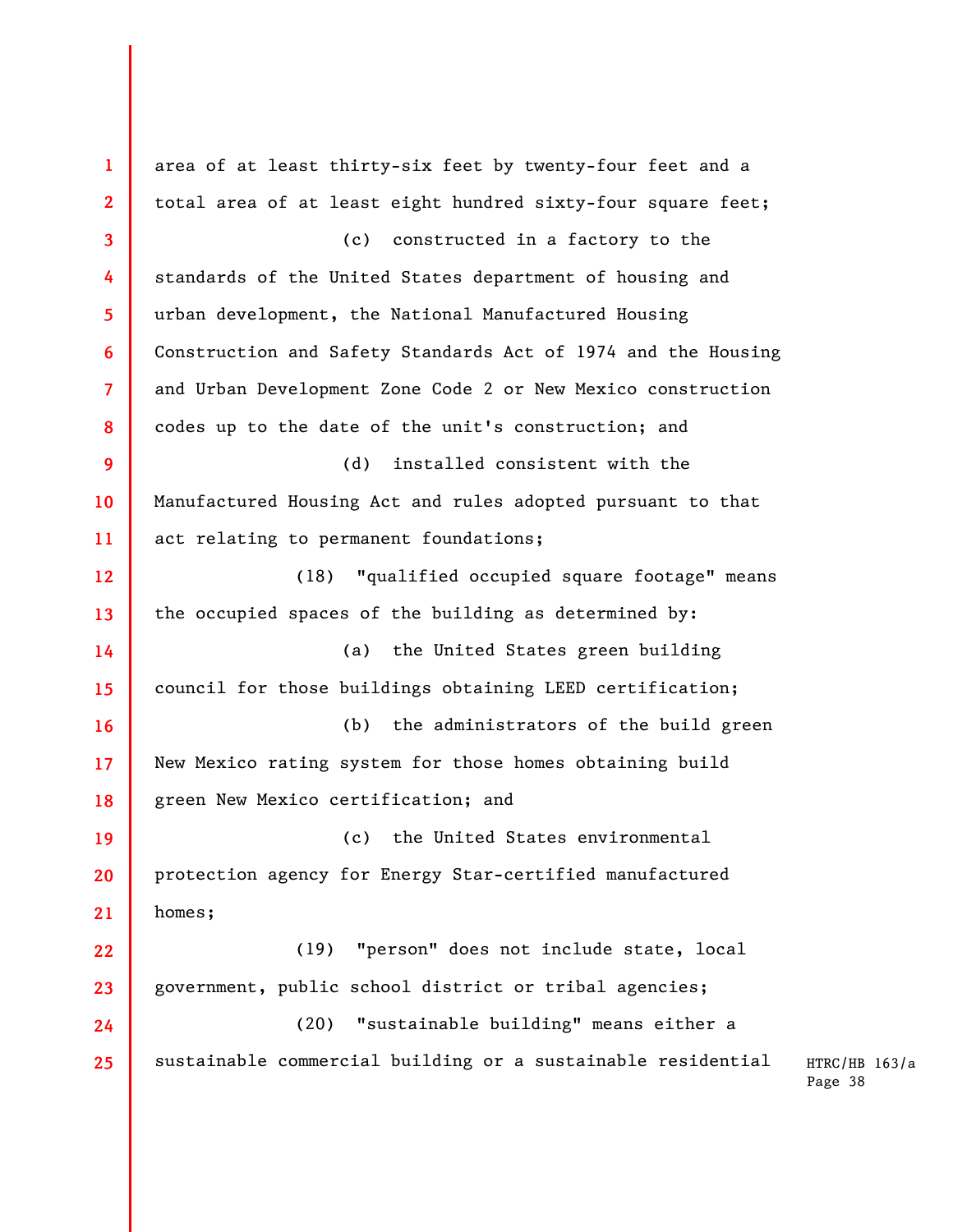**1** 

building;

**2** 

**3** 

**4** 

**5** 

(21) "sustainable commercial building" means: (a) a commercial building that is certified as any LEED platinum or gold for commercial buildings;

**6 7 8 9 10 11 12 13 14 15 16 17**  (b) a multifamily dwelling unit that is certified as LEED-H platinum or gold or build green emerald or gold and uses at least thirty percent less energy than is required by the prescriptive path of the most current applicable energy conservation code promulgated by the construction industries division of the regulation and licensing department for build green gold or LEED-H, or uses at least forty percent less energy than is required by the prescriptive path of the most current residential energy conservation code promulgated by the construction industries division of the regulation and licensing department for build green emerald or LEED platinum; or

**18 19 20 21 22 23 24 25**  (c) a building that: 1) is certified at LEED-NC, LEED-EB, LEED-CS or LEED-CI platinum or gold levels; 2) achieves any prerequisite for and at least one point related to commissioning under the LEED energy and atmosphere category, if included in the applicable rating system; and 3) has reduced energy consumption beginning January 1, 2012 by forty percent based on the national average for that building type as published by the United States department of energy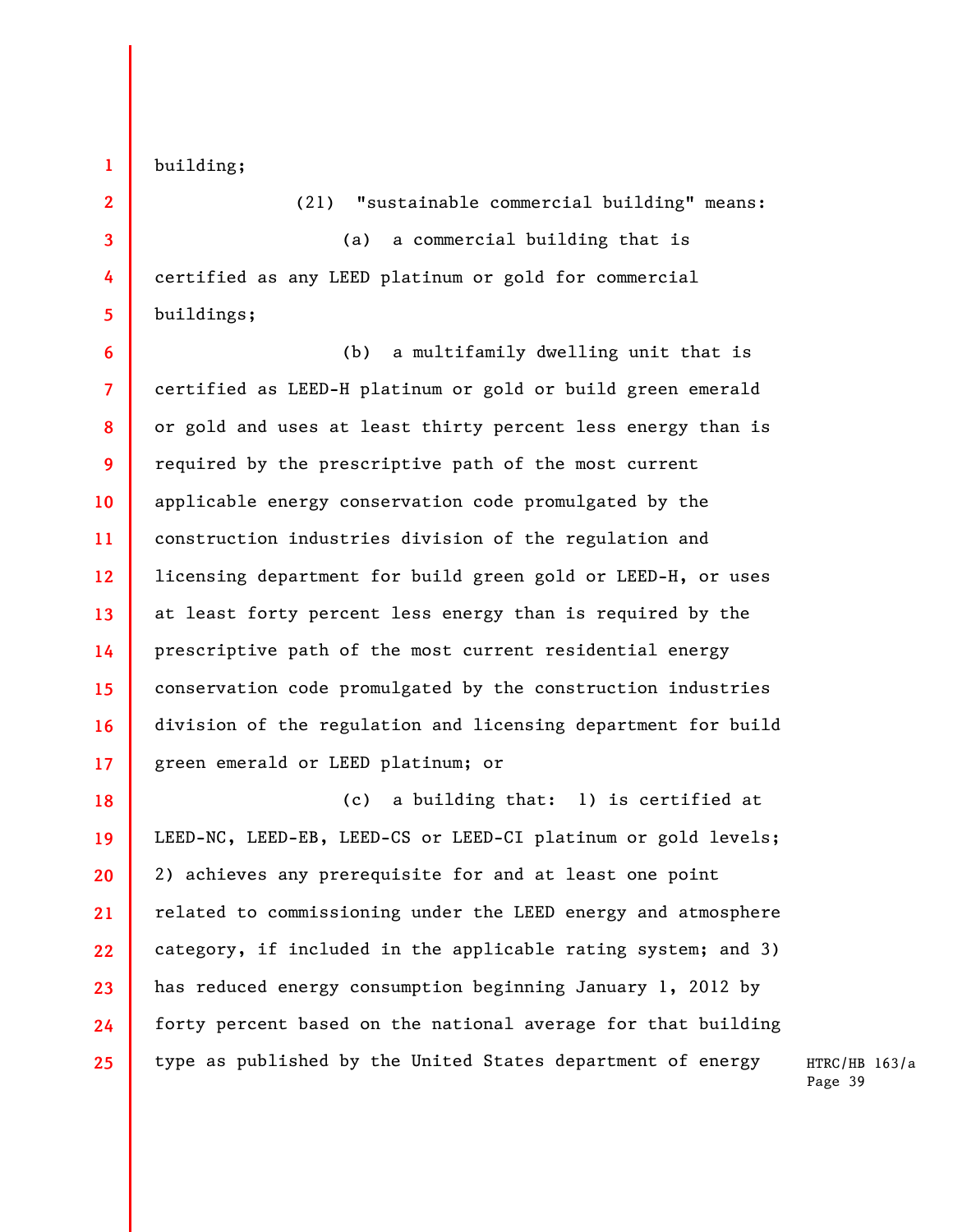as substantiated by the United States environmental protection agency target finder energy performance results form, dated no sooner than the schematic design phase of development;

**4 5 6 7 8 9 10 11 12 13 14 15 16 17 18 19 20 21 22 23**  (22) "sustainable residential building" means: (a) a building used as a single-family residence that: 1) is certified as LEED-H platinum or gold or build green emerald or gold; 2) uses at least thirty percent less energy than is required by the prescriptive path of the most current residential energy conservation code promulgated by the construction industries division of the regulation and licensing department for build green gold or LEED-H, or uses at least forty percent less energy than is required by the prescriptive path of the most current residential energy conservation code promulgated by the construction industries division of the regulation and licensing department for build green emerald or LEED platinum; 3) has indoor plumbing fixtures and water-using appliances that, on average, have flow rates equal to or lower than the flow rates required for certification by WaterSense; 4) if landscape area is available at the front of the property, has at least one water line outside the building below the frost line that may be connected to a drip

irrigation system; and 5) if landscape area is available at

the rear of the property, has at least one water line outside

**24 25** 

**1** 

**2** 

**3**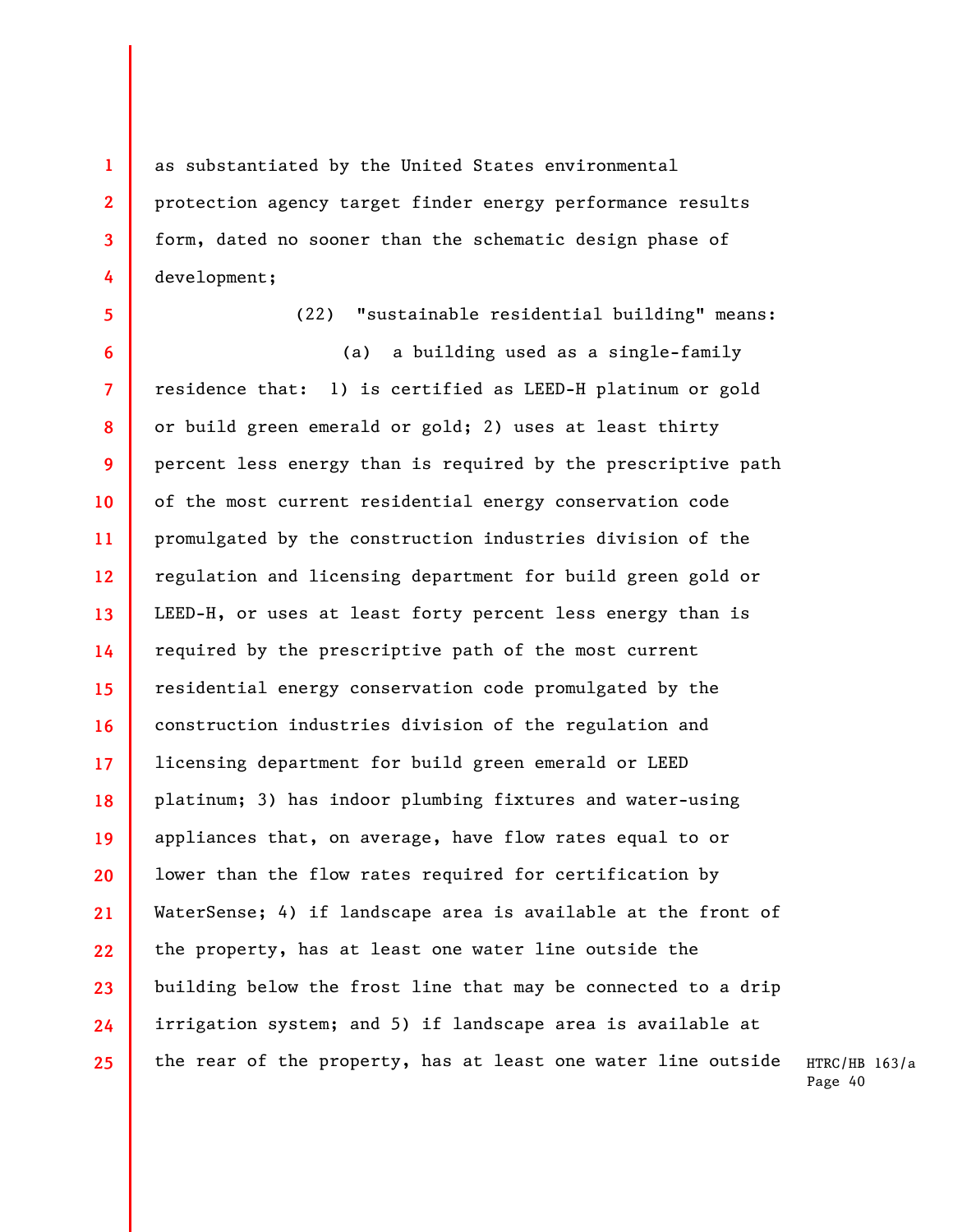**1 2 3 4 5 6 7 8 9 10 11 12 13 14 15 16 17 18 19 20 21 22 23 24 25**  the building below the frost line that may be connected to a drip irrigation system; or (b) manufactured housing that is Energy Star-qualified; (23) "tribal" means of, belonging to or created by a federally recognized Indian nation, tribe or pueblo; (24) "WaterSense" means a program created by the federal environmental protection agency that certifies water-using products that meet the environmental protection agency's criteria for efficiency and performance; (25) "zero carbon certified" means a building that is certified as LEED zero carbon by achieving a carbondioxide-equivalent balance of zero for the building; (26) "zero energy certified" means a building that is certified as LEED zero energy by achieving a source energy use balance of zero for the building; (27) "zero waste certified" means a building that is certified as LEED zero waste by achieving green building certification incorporated's true zero waste certification at the platinum level; and (28) "zero water certified" means a building that is certified as LEED zero water by achieving a potable water use balance of zero for the building." **SECTION 10.** Section 7-2A-28.1 NMSA 1978 (being Laws 2021, Chapter 84, Section 4) is amended to read: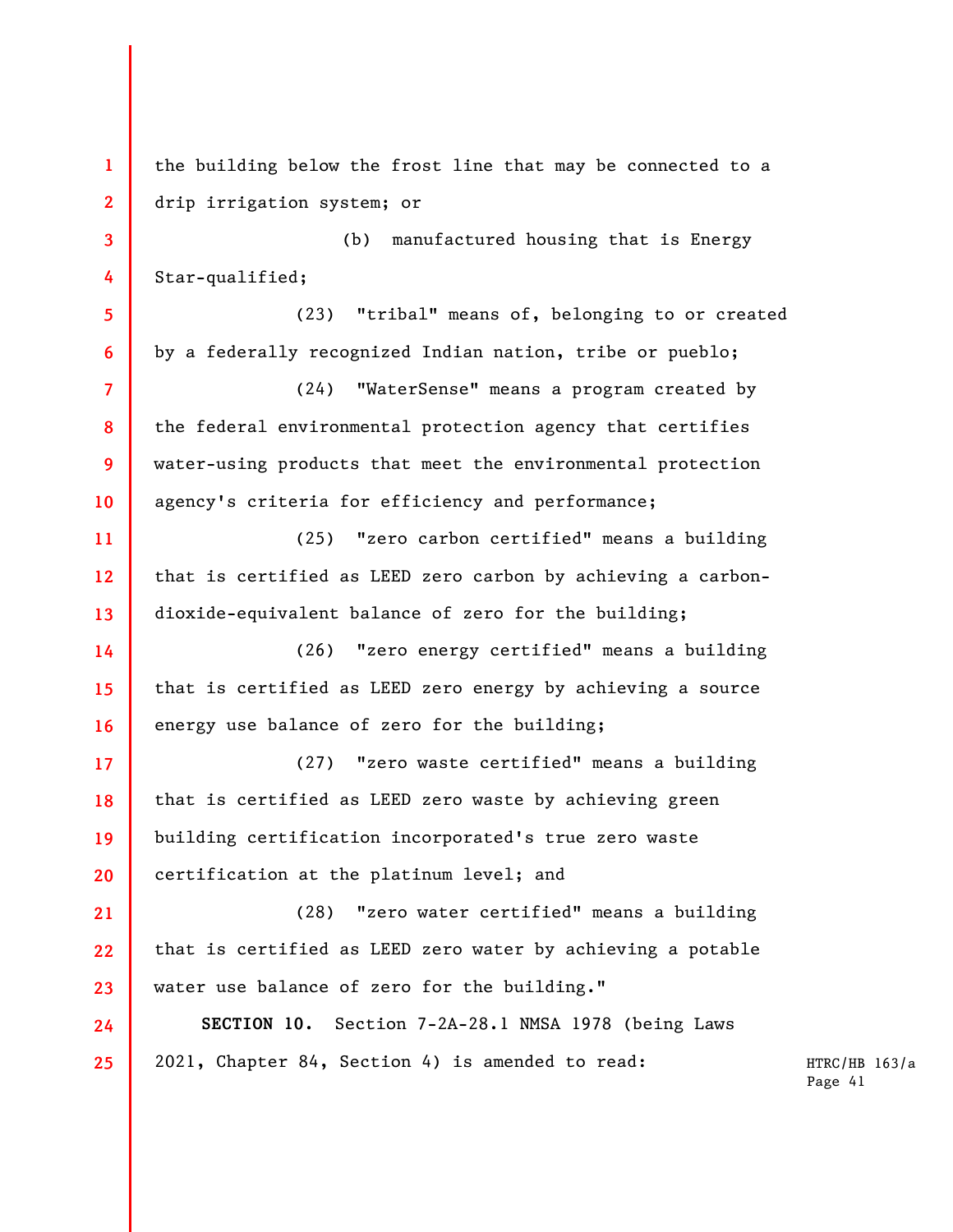"7-2A-28.1. 2021 SUSTAINABLE BUILDING TAX CREDIT.--

**1** 

**21** 

**22** 

**23** 

**24** 

**25** 

**2 3 4 5 6 7 8 9 10 11 12 13 14 15 16 17 18 19 20**  A. The tax credit provided by this section may be referred to as the "2021 sustainable building tax credit". For taxable years prior to January 1, 2028, a taxpayer that is a building owner and files a corporate income tax return is eligible to be granted a 2021 sustainable building tax credit by the department if the requirements of this section are met. The 2021 sustainable building tax credit shall be available for the construction in New Mexico of a sustainable building, the renovation of an existing building in New Mexico, the permanent installation of manufactured housing, regardless of where the housing is manufactured, that is a sustainable building or the installation of energy-conserving products to existing buildings in New Mexico, as provided in this section. The tax credit provided in this section may not be claimed with respect to the same sustainable building for which the 2021 sustainable building tax credit provided in the Income Tax Act or the 2015 sustainable building tax credit pursuant to the Income Tax Act or the Corporate Income and Franchise Tax Act has been claimed.

B. The amount of a 2021 sustainable building tax credit shall be determined as follows:

(1) for the construction of a new sustainable commercial building that is broadband ready and electric vehicle ready and is completed on or after January 1, 2022,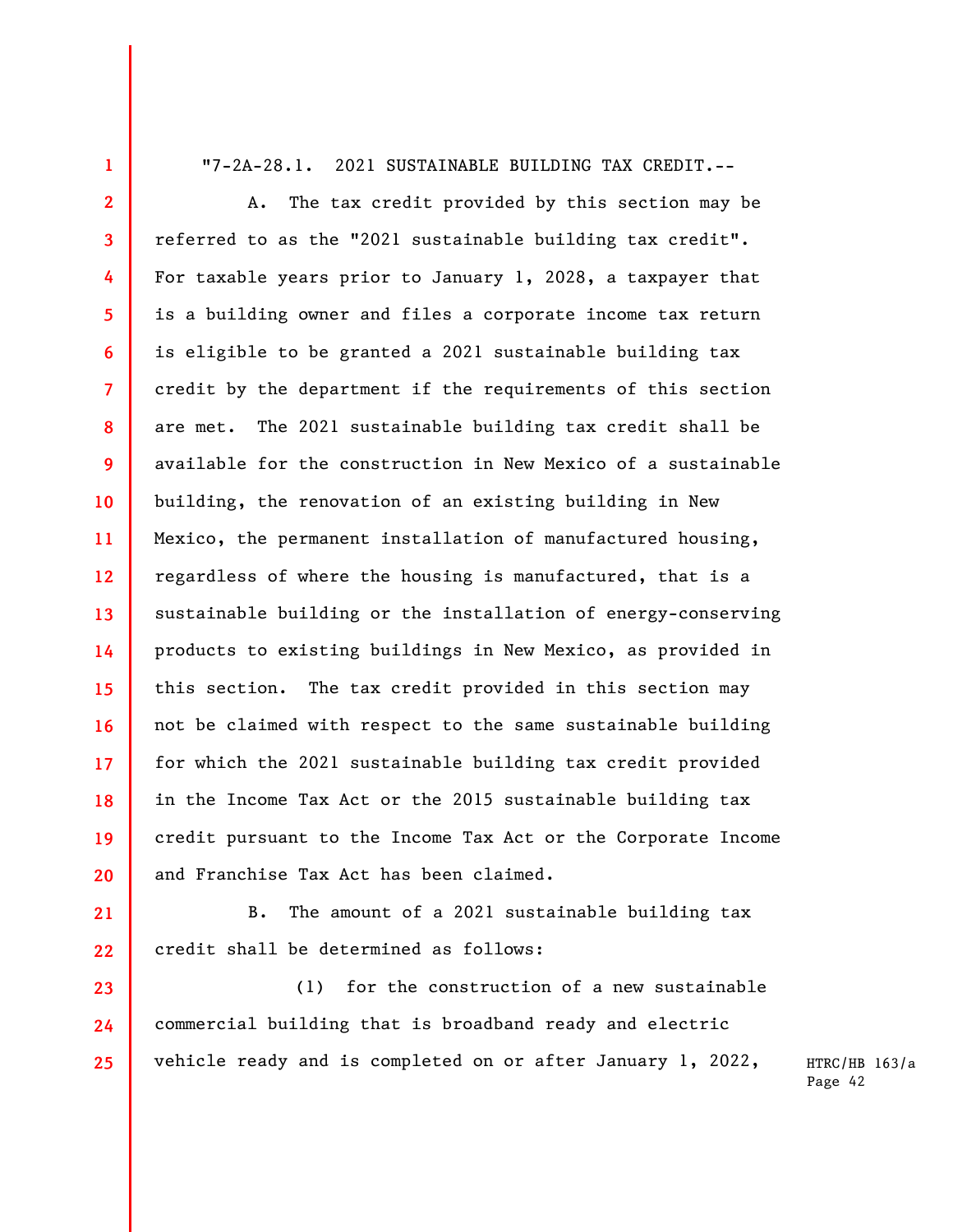| $\mathbf{1}$            | the amount of credit shall be calculated:                   |                |            |  |
|-------------------------|-------------------------------------------------------------|----------------|------------|--|
| $\overline{2}$          | (a) based on the certification level the                    |                |            |  |
| $\overline{\mathbf{3}}$ | building has achieved in the rating level and the amount of |                |            |  |
| 4                       | qualified occupied square footage in the building, as       |                |            |  |
| 5                       | indicated on the following chart:                           |                |            |  |
| 6                       | Rating Level                                                | Qualified      | Tax Credit |  |
| $\overline{\mathbf{7}}$ |                                                             | Occupied       | per Square |  |
| 8                       |                                                             | Square Footage | Foot       |  |
| 9                       | LEED-NC Platinum                                            | First 10,000   | \$5.25     |  |
| 10                      |                                                             | Next 40,000    | \$2.25     |  |
| 11                      |                                                             | Over 50,000    |            |  |
| 12                      |                                                             | up to 200,000  | \$1.00     |  |
| 13                      | LEED-EB or CS Platinum                                      | First 10,000   | \$3.40     |  |
| 14                      |                                                             | Next 40,000    | \$1.30     |  |
| 15                      |                                                             | Over 50,000    |            |  |
| 16                      |                                                             | up to 200,000  | \$0.35     |  |
| 17                      | LEED-CI Platinum                                            | First 10,000   | \$1.50     |  |
| 18                      |                                                             | Next 40,000    | \$0.40     |  |
| 19                      |                                                             | Over 50,000    |            |  |
| 20                      |                                                             | up to 200,000  | \$0.30     |  |
| 21                      | LEED-NC Gold                                                | First 10,000   | \$3.00     |  |
| 22                      |                                                             | Next 40,000    | \$1.00     |  |
| 23                      |                                                             | Over 50,000    |            |  |
| 24                      |                                                             | up to 200,000  | \$0.25     |  |
| 25                      | LEED-EB or -CS Gold                                         | First 10,000   | \$2.00     |  |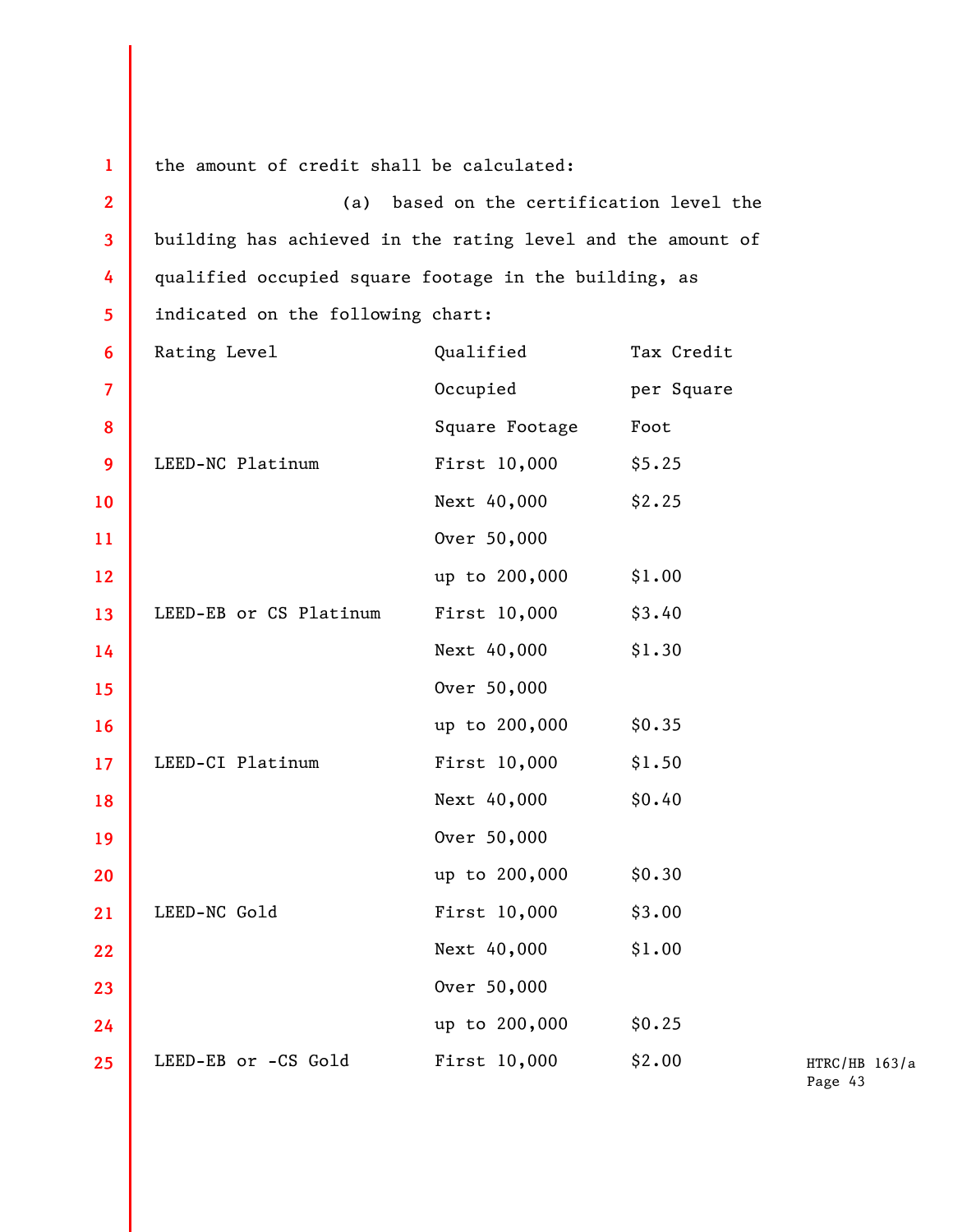| $\mathbf{1}$ |                                                               | Next 40,000                                 | \$1.00      |
|--------------|---------------------------------------------------------------|---------------------------------------------|-------------|
| $\mathbf{2}$ |                                                               | Over 50,000                                 |             |
| 3            |                                                               | up to 200,000                               | \$0.25      |
| 4            | LEED-CI Gold                                                  | First 10,000                                | \$0.90      |
| 5            |                                                               | Next 40,000                                 | \$0.40      |
| 6            |                                                               | Over 50,000                                 |             |
| 7            |                                                               | up to 200,000                               | \$0.10; and |
| 8            | (b)                                                           | with additional amounts based on the        |             |
| 9            | additional criteria and the amount of qualified occupied      |                                             |             |
| 10           | square footage, as indicated in the following chart:          |                                             |             |
| 11           | Additional Criteria                                           | Qualified                                   | Tax Credit  |
| 12           |                                                               | Occupied                                    | per Square  |
| 13           |                                                               | Square Footage                              | Foot        |
| 14           | Fully Electric Building                                       | First 50,000                                | \$1.00      |
| 15           |                                                               | Over 50,000                                 |             |
| 16           |                                                               | up to 200,000                               | \$0.50      |
| 17           | Zero Carbon, Energy,                                          |                                             |             |
| 18           | Waste or Water Certified                                      | First 50,000                                | \$0.25      |
| 19           |                                                               | Over 50,000                                 |             |
| 20           |                                                               | up to 200,000 \$0.10;                       |             |
| 21           | (2)                                                           | for the renovation of a commercial building |             |
| 22           | that was built at least ten years prior to the date of the    |                                             |             |
| 23           | renovation, has twenty thousand square feet or more of space  |                                             |             |
| 24           | in which temperature is controlled and is broadband ready and |                                             |             |
| 25           | electric vehicle ready, the amount of credit shall be         |                                             |             |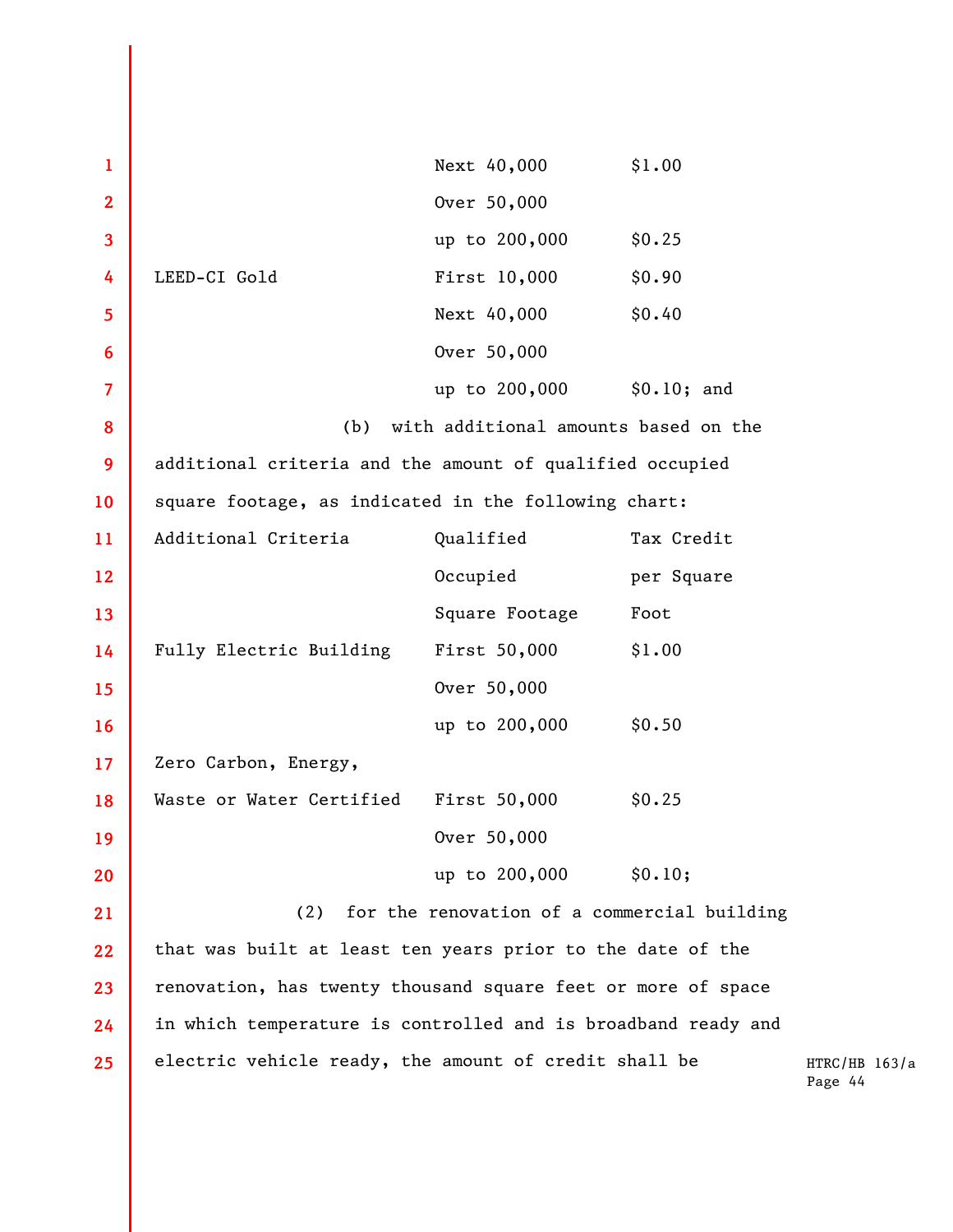**1 2 3 4 5 6 7 8 9 10 11 12 13**  calculated by multiplying two dollars twenty-five cents (\$2.25) by the amount of qualified occupied square footage in the building, up to a maximum of one hundred fifty thousand dollars (\$150,000) per renovation; provided that the renovation reduces total energy and power costs by fifty percent when compared to the most current energy standard for buildings except low-rise residential buildings, as developed by the American society of heating, refrigerating and airconditioning engineers; (3) for the installation of the following energy-conserving products to an existing commercial building with less than twenty thousand square feet of space in which temperature is controlled that is broadband ready, the amount

**14 15 16 17**  of credit shall be based on the cost of the product installed, which shall include installation costs, and if the building is affordable housing, per product installed: Product Amount of Credit

HTRC/HB 163/a Page 45 **18 19 20 21 22 23 24 25**  Affordable Non-Affordable Housing Housing Energy Star Air Source Heat Pump  $$2,000$   $$1,000$ Energy Star Ground Source Heat Pump  $$2,000$   $$1,000$ Energy Star Windows and Doors 100% of product 50% of product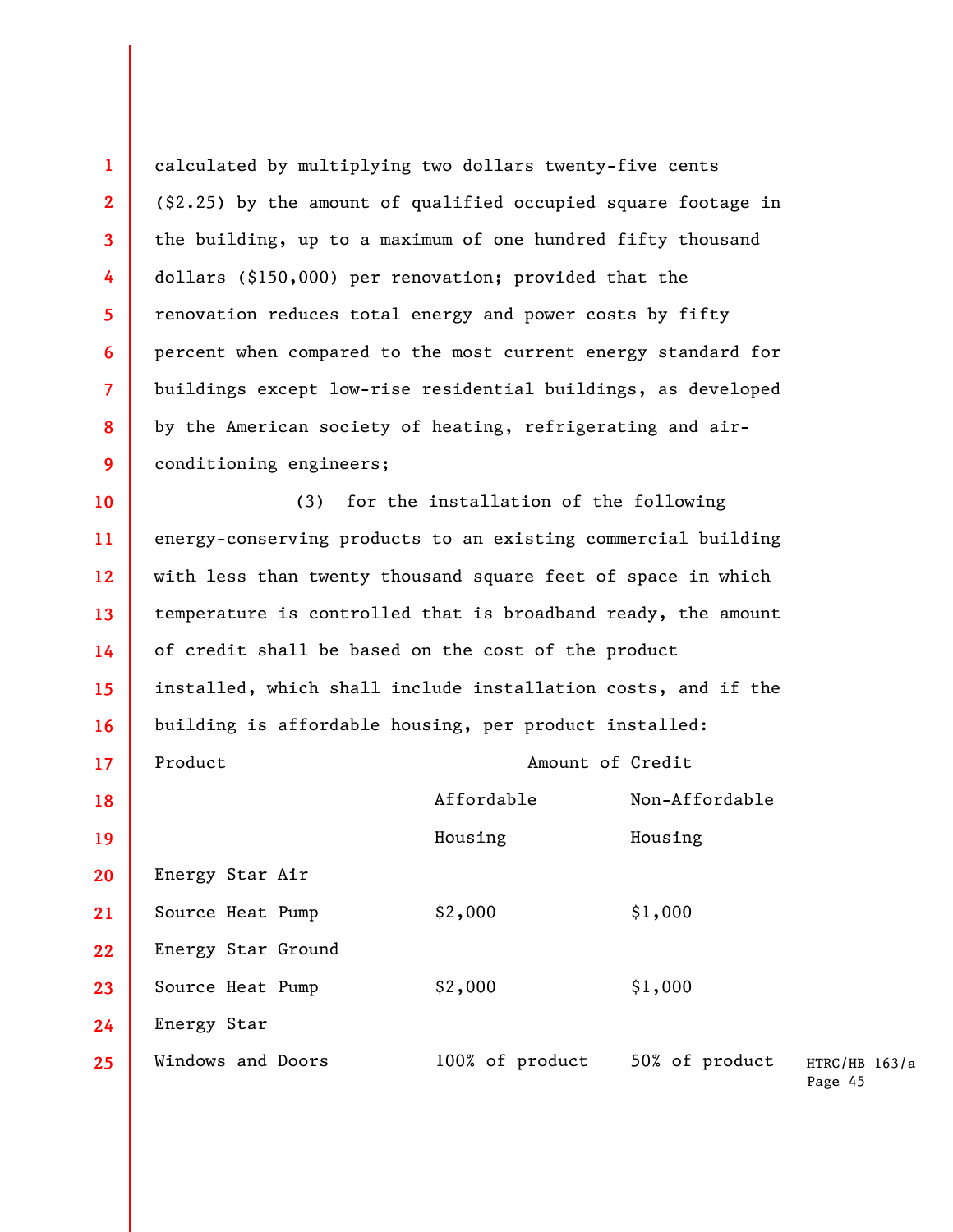| 1              |                                                             | cost up to     | cost up to |
|----------------|-------------------------------------------------------------|----------------|------------|
| $\overline{2}$ |                                                             | \$1,000        | \$500      |
| 3              | Insulation Improvements That                                |                |            |
| 4              | Meet Rules of the                                           |                |            |
| 5              | Energy, Minerals and Natural                                |                |            |
| 6              | Resources Department 100% of product 50% of product         |                |            |
| 7              |                                                             | cost up to     | cost up to |
| 8              |                                                             | \$2,000        | \$1,000    |
| 9              | Energy Star Heat Pump Water                                 |                |            |
| <b>10</b>      | Heater                                                      | \$700          | \$350      |
| 11             | Electric Vehicle Ready 100% of product 50% of product       |                |            |
| 12             | cost up to cost up to                                       |                |            |
| 13             |                                                             | \$3,000        | \$1,500;   |
| 14             | (4) for the construction of a new sustainable               |                |            |
| 15             | residential building that is broadband ready and electric   |                |            |
| 16             | vehicle ready and is completed on or after January 1, 2022, |                |            |
| 17             | the amount of credit shall be calculated:                   |                |            |
| 18             | based on the certification level the<br>(a)                 |                |            |
| 19             | building has achieved in the rating level and the amount of |                |            |
| 20             | qualified occupied square footage in the building, as       |                |            |
| 21             | indicated on the following chart:                           |                |            |
| 22             | Rating Level                                                | Qualified      | Tax Credit |
| 23             |                                                             | Occupied       | per Square |
| 24             |                                                             | Square Footage | Foot       |
| 25             | LEED-H Platinum                                             | Up to $2,000$  | \$5.50     |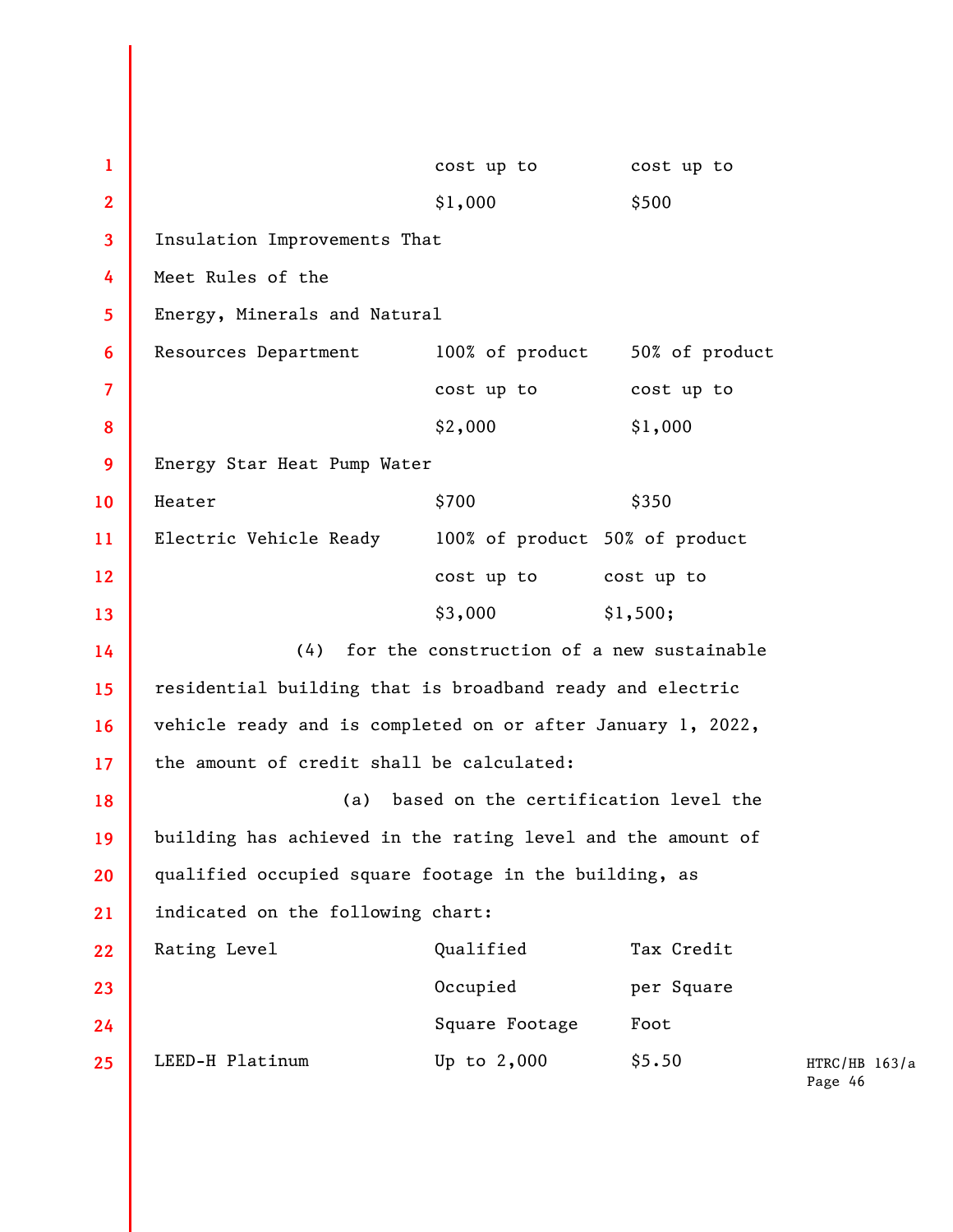| $\mathbf{1}$   | LEED-H Gold                                                  | Up to $2,000$                         | \$3.80           |          |
|----------------|--------------------------------------------------------------|---------------------------------------|------------------|----------|
| $\overline{2}$ | Build Green Emerald                                          | Up to 2,000                           | \$5.50           |          |
| 3              | Build Green Gold                                             | Up to $2,000$                         | \$3.80           |          |
| 4              | Manufactured Housing                                         | Up to $2,000$                         | \$2.00; and      |          |
| 5              | with additional amounts based on the<br>(b)                  |                                       |                  |          |
| 6              | additional criteria and the amount of qualified occupied     |                                       |                  |          |
| $\overline{7}$ | square footage, as indicated in the following chart:         |                                       |                  |          |
| 8              | Additional Criteria                                          | Qualified                             | Tax Credit       |          |
| 9              |                                                              | Occupied                              | per Square       |          |
| 10             |                                                              | Square Footage                        | Foot             |          |
| 11             | Fully Electric Building Up to 2,000                          |                                       | \$1.00           |          |
| 12             | Zero Carbon, Energy,                                         |                                       |                  |          |
| 13             | Waste or Water Certified Up to 2,000                         |                                       | \$0.25; and      |          |
| 14             | (5)                                                          | for the installation of the following |                  |          |
| 15             | energy-conserving products to an existing residential        |                                       |                  |          |
| 16             | building, the amount of credit shall be based on the cost of |                                       |                  |          |
| 17             | the product installed, which shall include installation      |                                       |                  |          |
| 18             | costs, and if the building is affordable housing or the      |                                       |                  |          |
| 19             | taxpayer is a low-income taxpayer, per product installed:    |                                       |                  |          |
| 20             | Product                                                      |                                       | Amount of Credit |          |
| 21             |                                                              | Affordable                            | Non-Affordable   |          |
| 22             |                                                              | Housing and                           | Housing and      |          |
| 23             |                                                              | Low-Income                            | Non-Low Income   |          |
| 24             | Energy Star Air                                              |                                       |                  |          |
| 25             | Source Heat Pump                                             | \$2,000                               | \$1,000          | HT<br>Pa |
|                |                                                              |                                       |                  |          |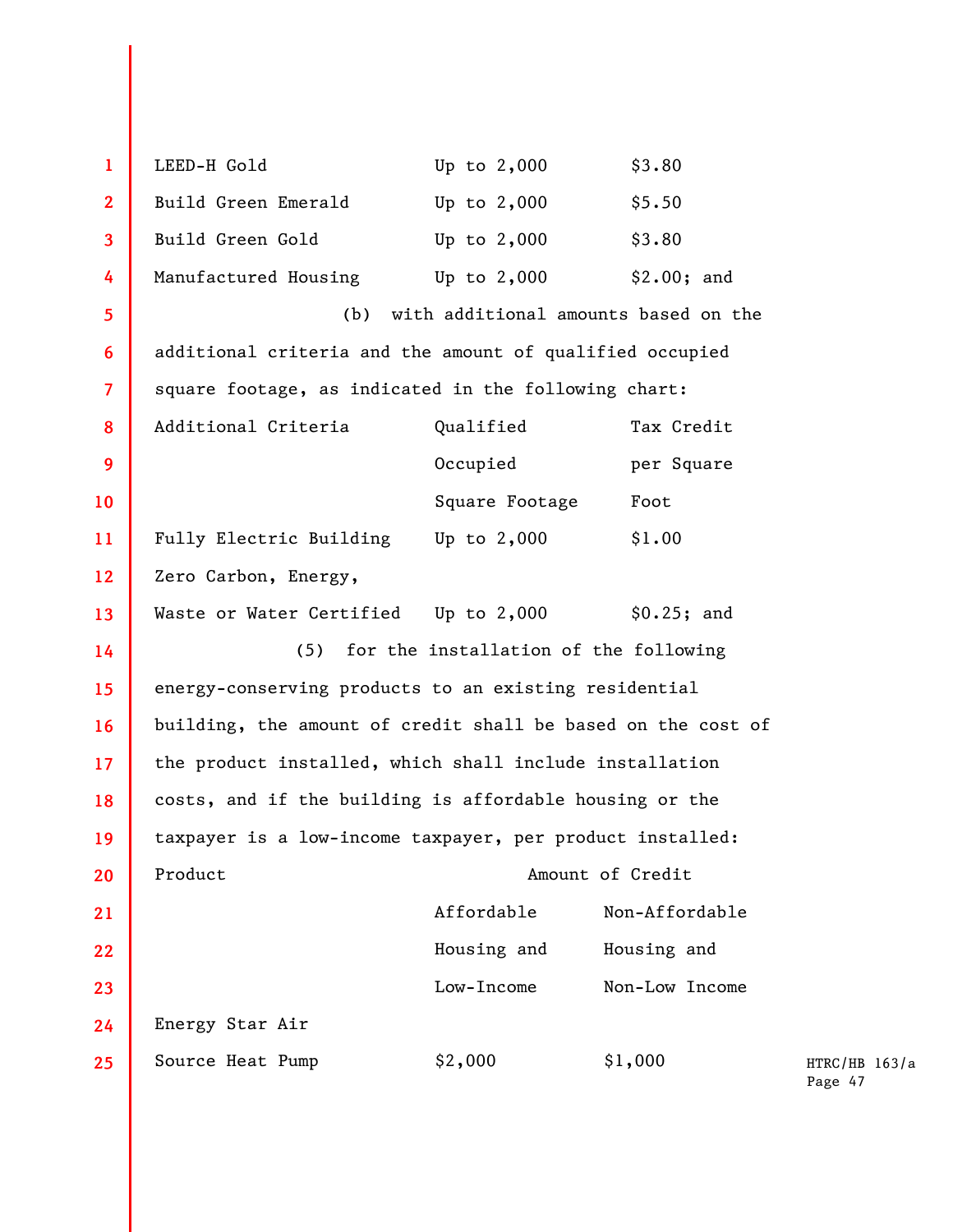**1 2 3 4 5 6 7 8 9 10 11 12 13 14 15 16 17 18 19 20 21 22 23 24 25**  Energy Star Ground Source Heat Pump  $$2,000$   $$1,000$ Energy Star Windows and Doors 100% of product 50% of product cost up to cost up to \$1,000 \$500 Insulation Improvements That Meet Rules of the Energy, Minerals and Natural Resources Department 100% of product 50% of product cost up to cost up to \$2,000 \$1,000 Energy Star Heat Pump Water  $\text{Heater}$   $\text{\$700}$   $\text{\$350}$ Electric Vehicle Ready \$1,000 \$500. C. A person that is a building owner may apply for a certificate of eligibility for the 2021 sustainable building tax credit from the energy, minerals and natural resources department after the construction, installation or renovation of the sustainable building or installation of energy-conserving products in an existing building is complete. Applications shall be considered in the order received. If the energy, minerals and natural resources department determines that the building owner meets the requirements of this subsection and that the building with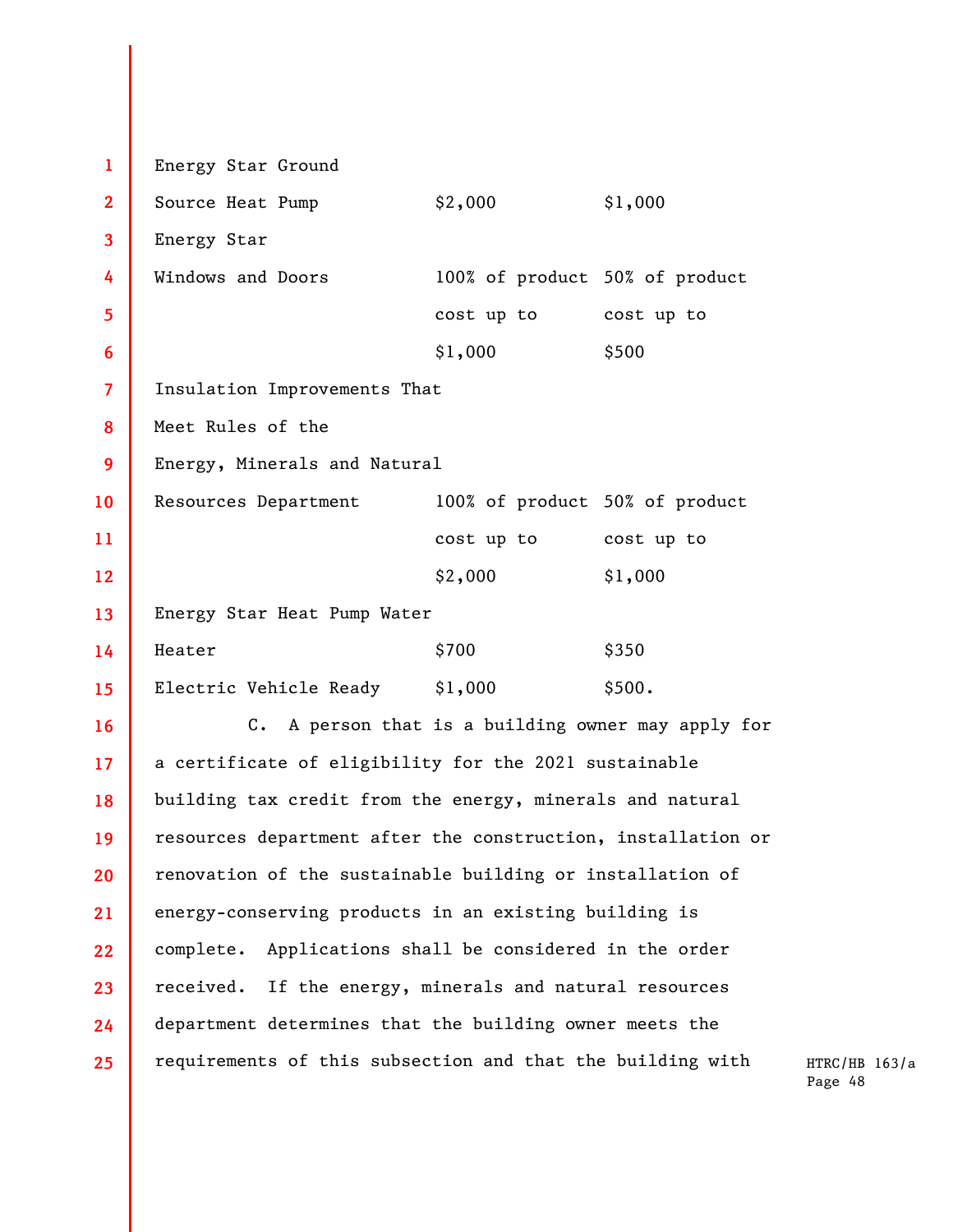**1 2 3 4 5 6 7 8 9 10 11 12 13 14 15 16 17 18 19**  respect to which the application is made meets the requirements of this section for a 2021 sustainable building tax credit, the energy, minerals and natural resources department may issue a certificate of eligibility to the building owner, subject to the limitations in Subsection D of this section. The certificate shall include the rating system certification level awarded to the building, the amount of qualified occupied square footage in the building, a calculation of the maximum amount of 2021 sustainable building tax credit for which the building owner would be eligible, the identification number, date of issuance and the first taxable year that the credit shall be claimed. The energy, minerals and natural resources department may issue rules governing the procedure for administering the provisions of this subsection. If the certification level for the sustainable residential building is awarded on or after January 1, 2022, the energy, minerals and natural resources department may issue a certificate of eligibility to a building owner that is:

**20 21 22**  (1) the owner of the sustainable residential building at the time the certification level for the building is awarded; or

**23 24 25**  (2) the subsequent purchaser of a sustainable residential building with respect to which no tax credit has been previously claimed.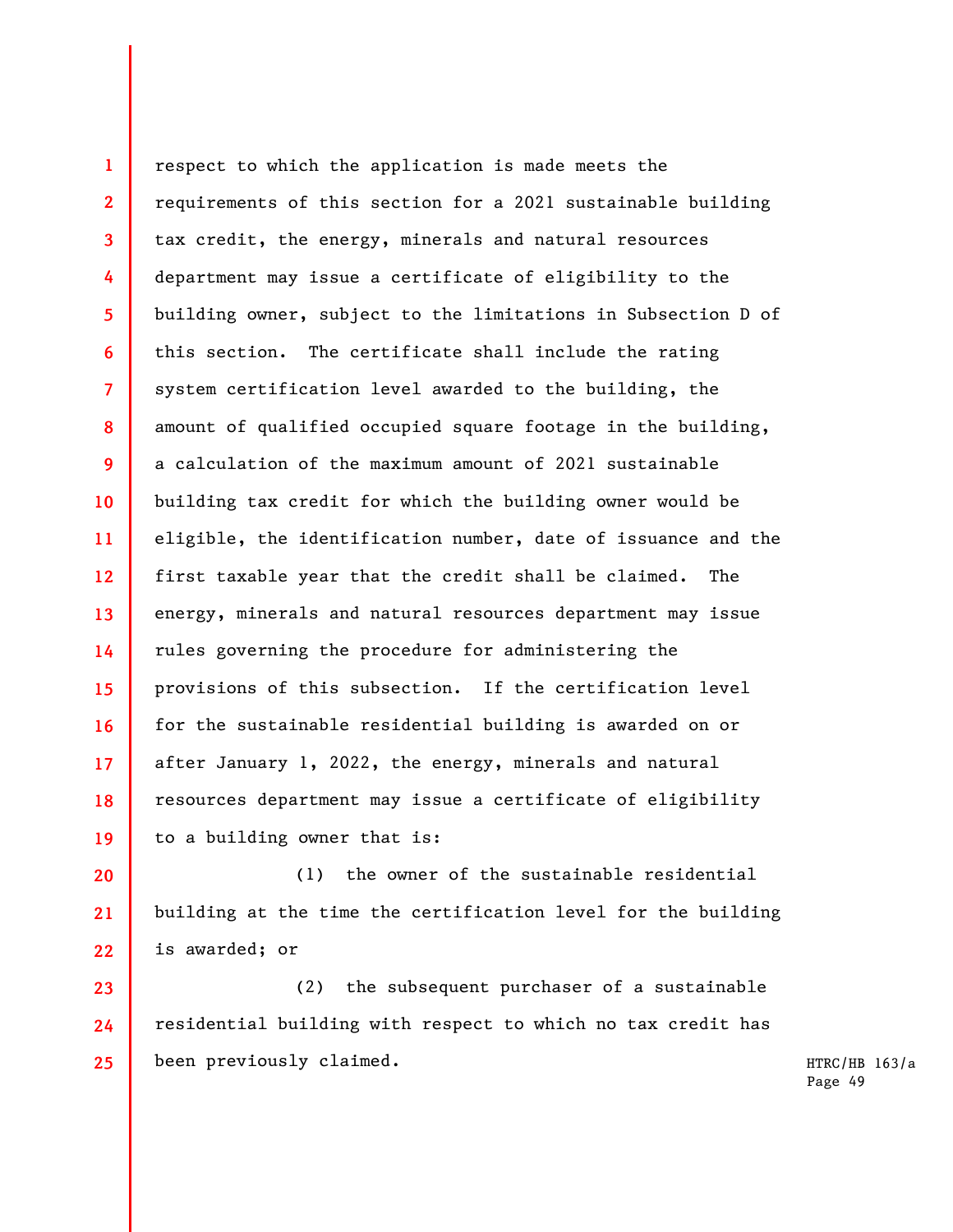**1 2 3 4 5 6 7 8 9 10 11 12 13 14 15 16 17 18 19 20 21 22 23 24 25**  D. Except as provided in Subsection E of this section, the energy, minerals and natural resources department may issue a certificate of eligibility only if the total amount of 2021 sustainable building tax credits represented by certificates of eligibility issued by the energy, minerals and natural resources department pursuant to this section and pursuant to the Income Tax Act shall not exceed in any calendar year an aggregate amount of: (1) one million dollars (\$1,000,000) with respect to the construction of new sustainable commercial buildings; (2) two million dollars (\$2,000,000) with respect to the construction of new sustainable residential buildings that are not manufactured housing; (3) two hundred fifty thousand dollars (\$250,000) with respect to the construction of new sustainable residential buildings that are manufactured housing; (4) one million dollars (\$1,000,000) with respect to the renovation of large commercial buildings; and (5) two million nine hundred thousand dollars (\$2,900,000) with respect to the installation of energyconserving products in existing commercial buildings pursuant to Paragraph (3) of Subsection B of this section and existing residential buildings pursuant to Paragraph (5) of Subsection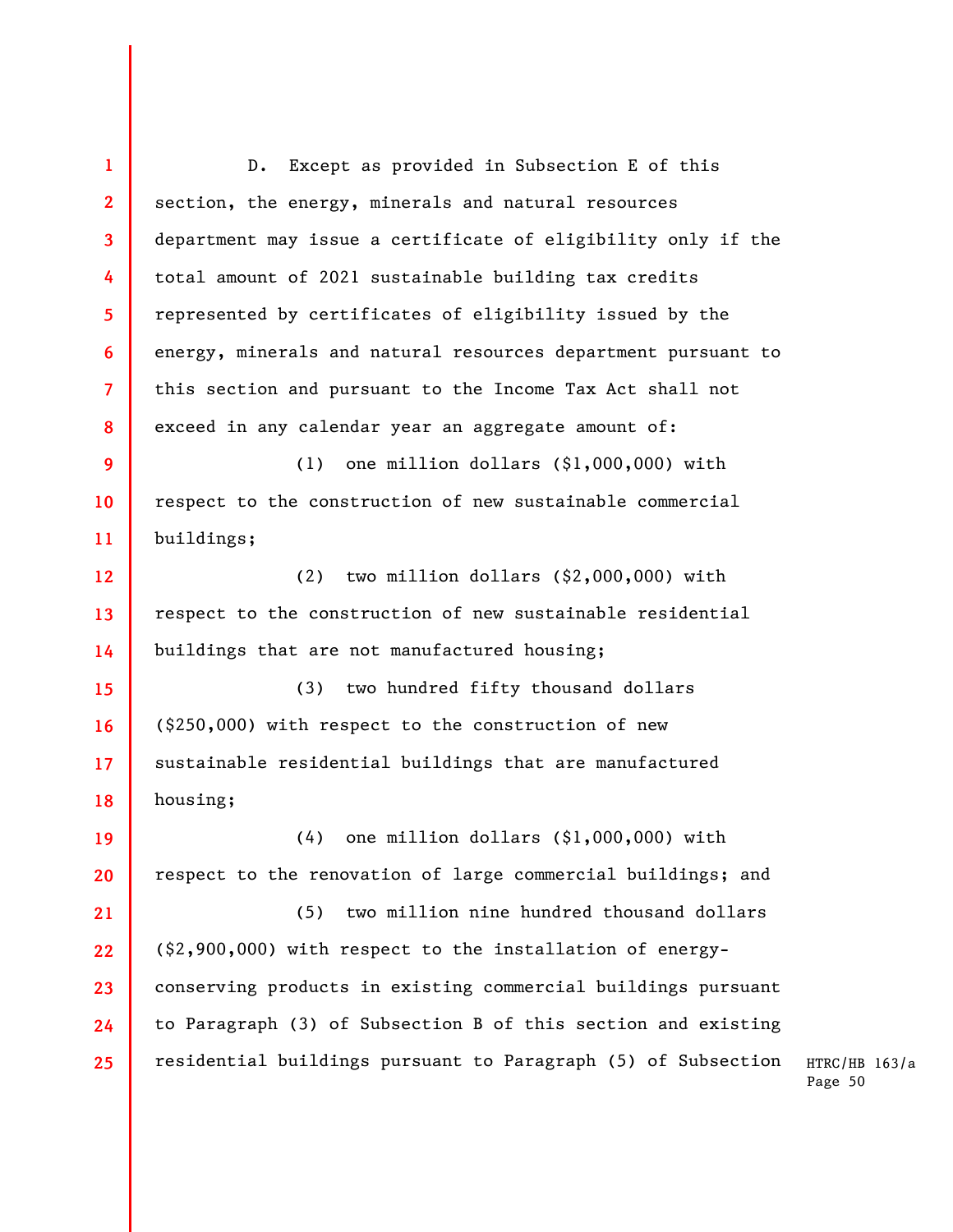**1** 

B of this section.

**2 3 4 5 6 7 8 9 10 11 12 13 14**  E. For any taxable year that the energy, minerals and natural resources department determines that applications for sustainable building tax credits for any type of sustainable building pursuant to Subsection D of this section are less than the aggregate limit for that type of sustainable building for that taxable year, the energy, minerals and natural resources department shall allow the difference between the aggregate limit and the applications to be added to the aggregate limit of another type of sustainable building for which applications exceeded the aggregate limit for that taxable year. Any excess not used in a taxable year shall not be carried forward to subsequent taxable years.

**15 16 17 18 19 20 21 22 23 24 25**  F. Installation of a solar thermal system or a photovoltaic system eligible for the new solar market development tax credit pursuant to Section 7-2-18.31 NMSA 1978 shall not be used as a component of qualification for the rating system certification level used in determining eligibility for the 2021 sustainable building tax credit, unless a new solar market development tax credit pursuant to Section 7-2-18.31 NMSA 1978 has not been claimed with respect to that system and the building owner and the taxpayer claiming the 2021 sustainable building tax credit certify that such a tax credit will not be claimed with respect to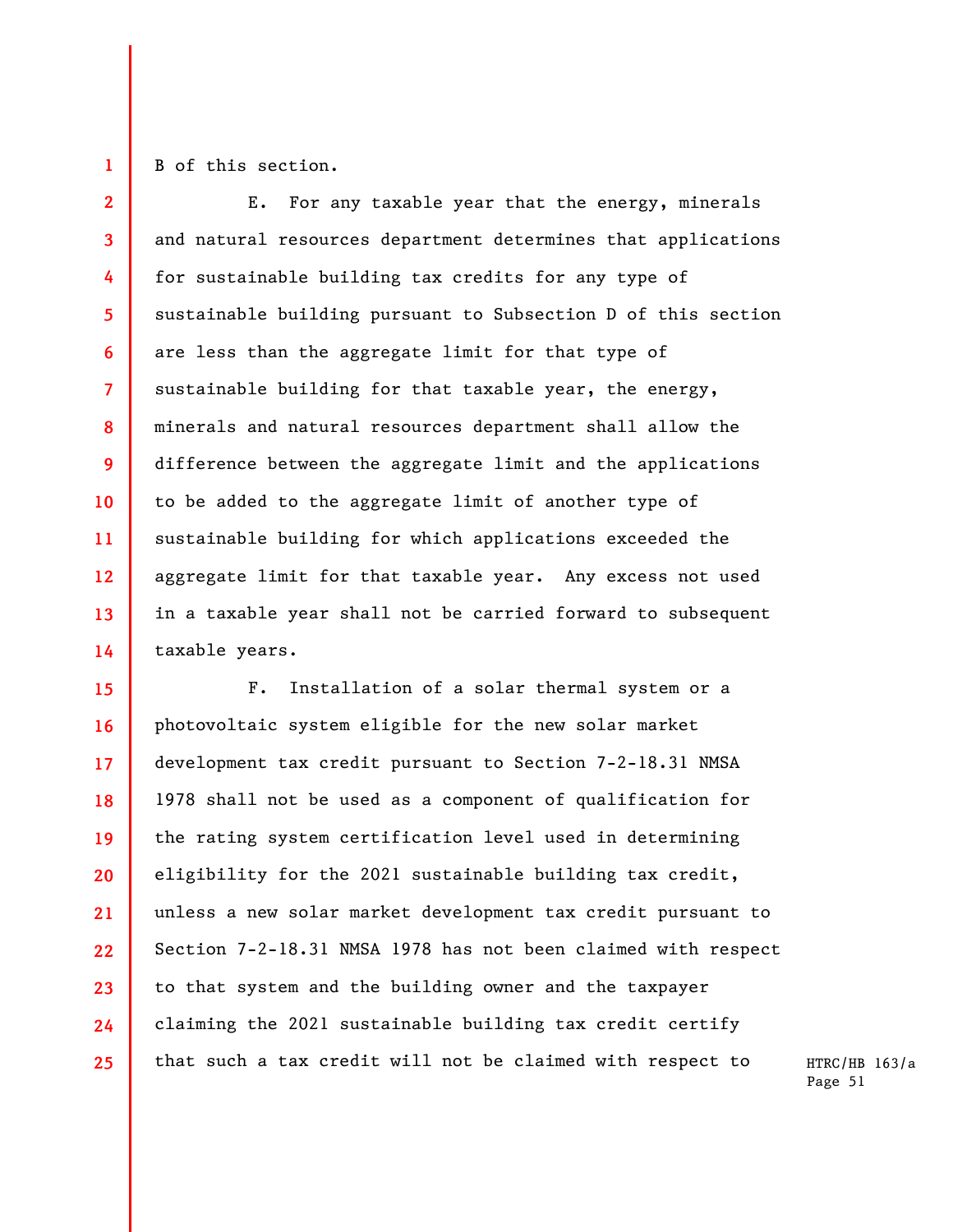that system.

**1** 

**2 3 4 5 6 7 8**  G. To claim the 2021 sustainable building tax credit, the building owner shall provide to the taxation and revenue department a certificate of eligibility issued by the energy, minerals and natural resources department pursuant to the requirements of Subsection C of this section and any other information the taxation and revenue department may require.

**9 10 11 12**  H. If the approved amount of a 2021 sustainable building tax credit for a taxpayer in a taxable year represented by a document issued pursuant to Subsection C of this section is:

**13 14 15 16 17 18**  (1) less than one hundred thousand dollars (\$100,000), a maximum of twenty-five thousand dollars (\$25,000) shall be applied against the taxpayer's corporate income tax liability for the taxable year for which the credit is approved and the next three subsequent taxable years as needed depending on the amount of credit; or

**19 20 21 22 23 24**  (2) one hundred thousand dollars (\$100,000) or more, increments of twenty-five percent of the total credit amount in each of the four taxable years, including the taxable year for which the credit is approved and the three subsequent taxable years, shall be applied against the taxpayer's corporate income tax liability.

**25** 

I. If the sum of all 2021 sustainable building tax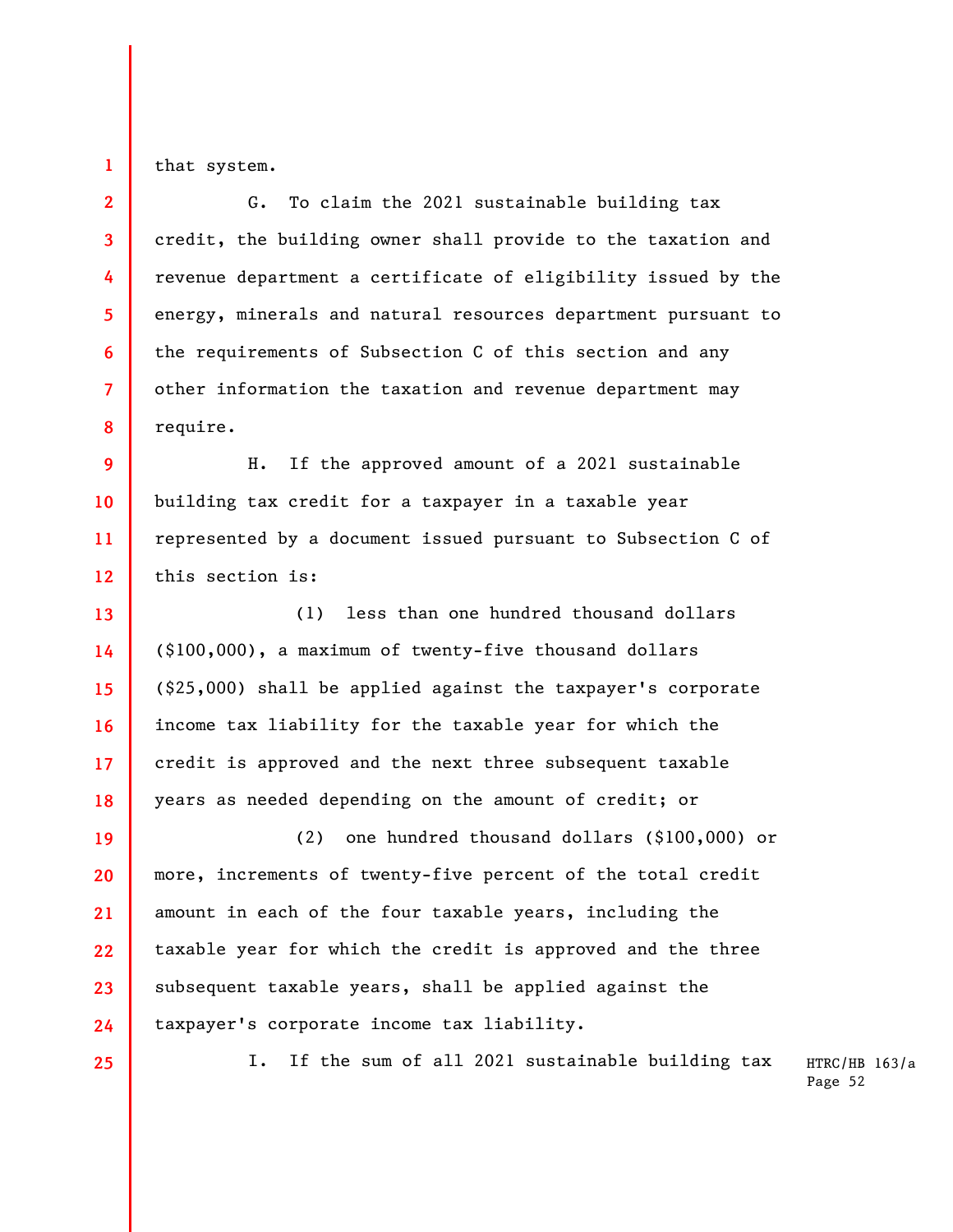credits that can be applied to a taxable year for a taxpayer, calculated according to Paragraph (1) or (2) of Subsection H of this section, exceeds the taxpayer's corporate income tax liability for that taxable year, the excess may be carried forward for a period of up to seven years.

**1** 

**2** 

**3** 

**4** 

**5** 

**6** 

**7** 

**8** 

**9** 

**10** 

**11** 

**12** 

**13** 

**14** 

**15** 

J. A taxpayer that otherwise qualifies and claims a 2021 sustainable building tax credit with respect to a sustainable building owned by a partnership or other business association of which the taxpayer is a member may claim a credit only in proportion to that taxpayer's interest in the partnership or association. The total credit claimed in the aggregate by all members of the partnership or association with respect to the sustainable building shall not exceed the amount of the credit that could have been claimed by a sole owner of the property.

**16 17 18 19 20 21 22 23 24 25**  K. If the requirements of this section have been complied with, the department shall issue to the building owner a document granting a 2021 sustainable building tax credit. The document shall be numbered for identification and declare its date of issuance and the amount of the tax credit allowed pursuant to this section. The document may be submitted by the building owner with that taxpayer's income tax return, if applicable, or may be sold, exchanged or otherwise transferred to another taxpayer. The parties to such a transaction shall notify the department of the sale,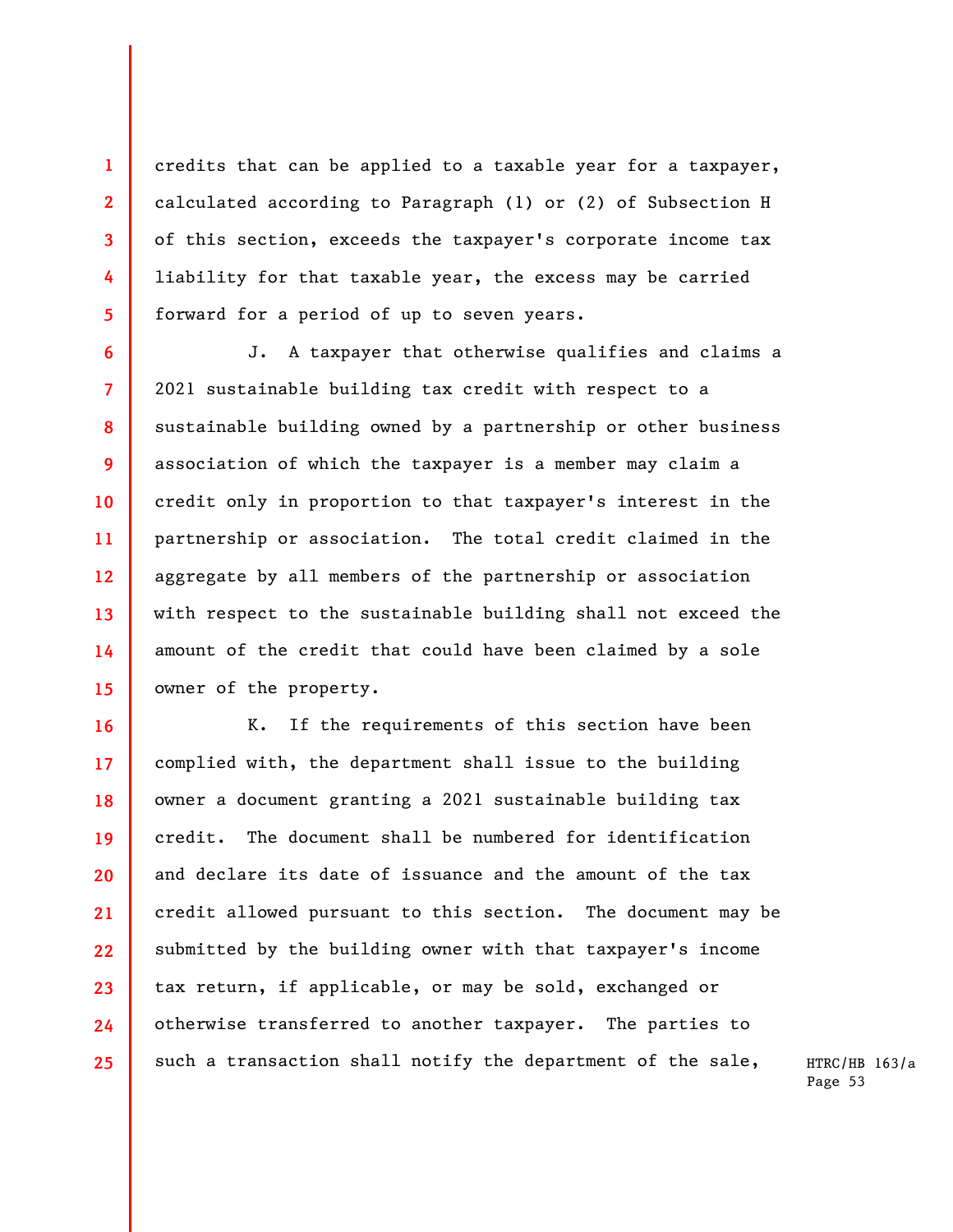exchange or transfer within ten days of the sale, exchange or transfer.

**1** 

**2** 

**3** 

**4** 

**5** 

**6** 

**7** 

**8** 

**9** 

**10** 

**11** 

**12** 

**13** 

**14** 

**15** 

**16** 

**24** 

**25** 

L. The department and the energy, minerals and natural resources department shall compile an annual report on the 2021 sustainable building tax credit created pursuant to this section that shall include the number of taxpayers approved to receive the tax credit, the aggregate amount of tax credits approved and any other information necessary to evaluate the effectiveness of the tax credit. The department shall present the report to the revenue stabilization and tax policy committee and the legislative finance committee with an analysis of the effectiveness and cost of the tax credit.

M. For the purposes of this section:

(1) "broadband ready" means a building with an internet connection capable of connecting to a broadband provider;

**17 18 19 20 21 22 23**  (2) "build green emerald" means the emerald level certification standard adopted by build green New Mexico, which includes water conservation standards and uses forty percent less energy than is required by the prescriptive path of the most current residential energy conservation code promulgated by the construction industries division of the regulation and licensing department;

(3) "build green gold" means the gold level certification standard adopted by build green New Mexico,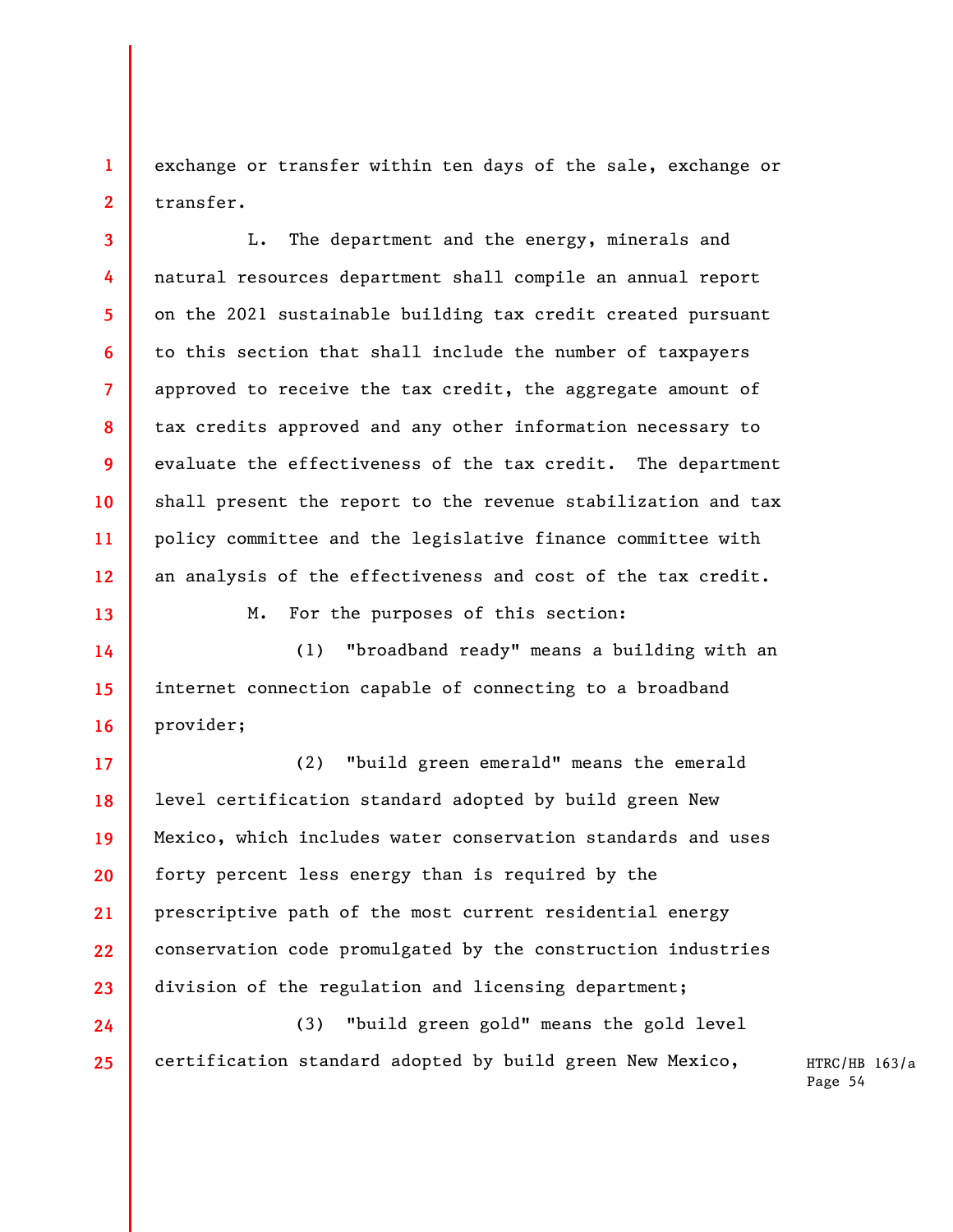which includes water conservation standards and uses thirty percent less energy than is required by the prescriptive path of the most current residential energy conservation code promulgated by the construction industries division of the regulation and licensing department;

**1** 

**2** 

**3** 

**4** 

**5** 

**6** 

**7** 

**8** 

**9** 

**10** 

**11** 

**12** 

**13** 

**14** 

(4) "electric vehicle ready" means a property that provides for commercial buildings at least ten percent of parking spaces and for residential buildings at least one parking space with one forty-ampere, two-hundred-eight-volt or two-hundred-forty-volt dedicated branch circuit for servicing electric vehicles that terminates in a suitable termination point, such as a receptacle or junction box, and is located in reasonably close proximity to the proposed location of the parking spaces;

**15 16 17 18 19 20 21 22**  (5) "energy rating system index" means a numerical score given to a building where one hundred is equivalent to the 2006 international energy conservation code and zero is equivalent to a net-zero home. As used in this paragraph, "net-zero home" means an energy-efficient home where, on a source energy basis, the actual annual delivered energy is less than or equal to the on-site renewable exported energy;

**23 24 25**  (6) "Energy Star" means products and devices certified under the energy star program administered by the United States environmental protection agency and United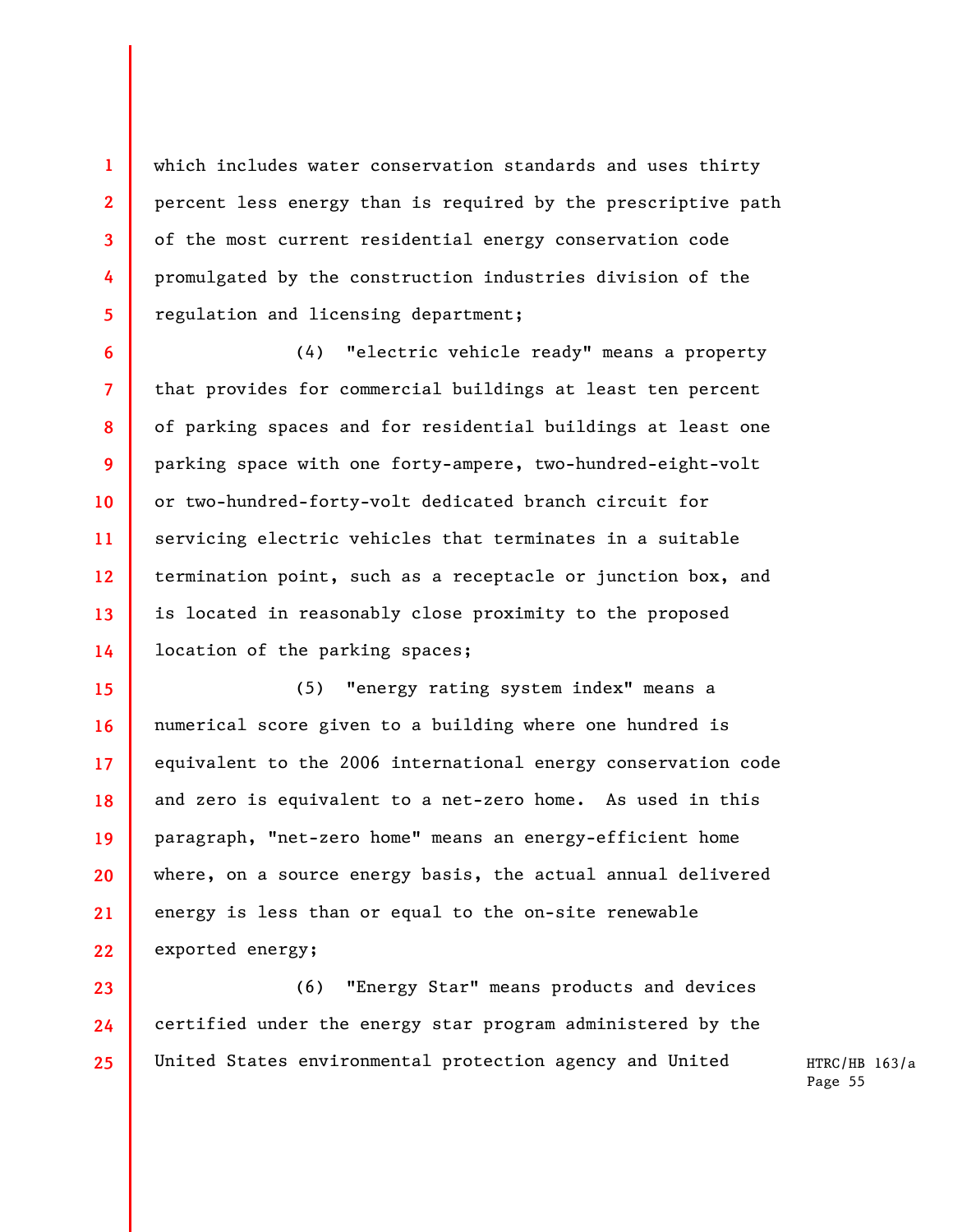**1 2 3 4 5 6 7 8 9 10 11 12 13 14 15 16 17 18 19 20 21 22 23 24 25**  States department of energy that meet the specified performance requirements at the installed locations; (7) "fully electric building" means a building that uses a permanent supply of electricity as the source of energy for all space heating, water heating, including pools and spas, cooking appliances and clothes drying appliances and, in the case of a new building, has no natural gas or propane plumbing installed in the building or, in the case of an existing building, has no connected natural gas or propane plumbing; (8) "LEED" means the most current leadership in energy and environmental design green building rating system guidelines developed and adopted by the United States green building council; (9) "LEED-CI" means the LEED rating system for commercial interiors; (10) "LEED-CS" means the LEED rating system for the core and shell of buildings; (11) "LEED-EB" means the LEED rating system for existing buildings; (12) "LEED gold" means the rating in compliance with, or exceeding, the second-highest rating awarded by the LEED certification process; (13) "LEED-H" means the LEED rating system for homes;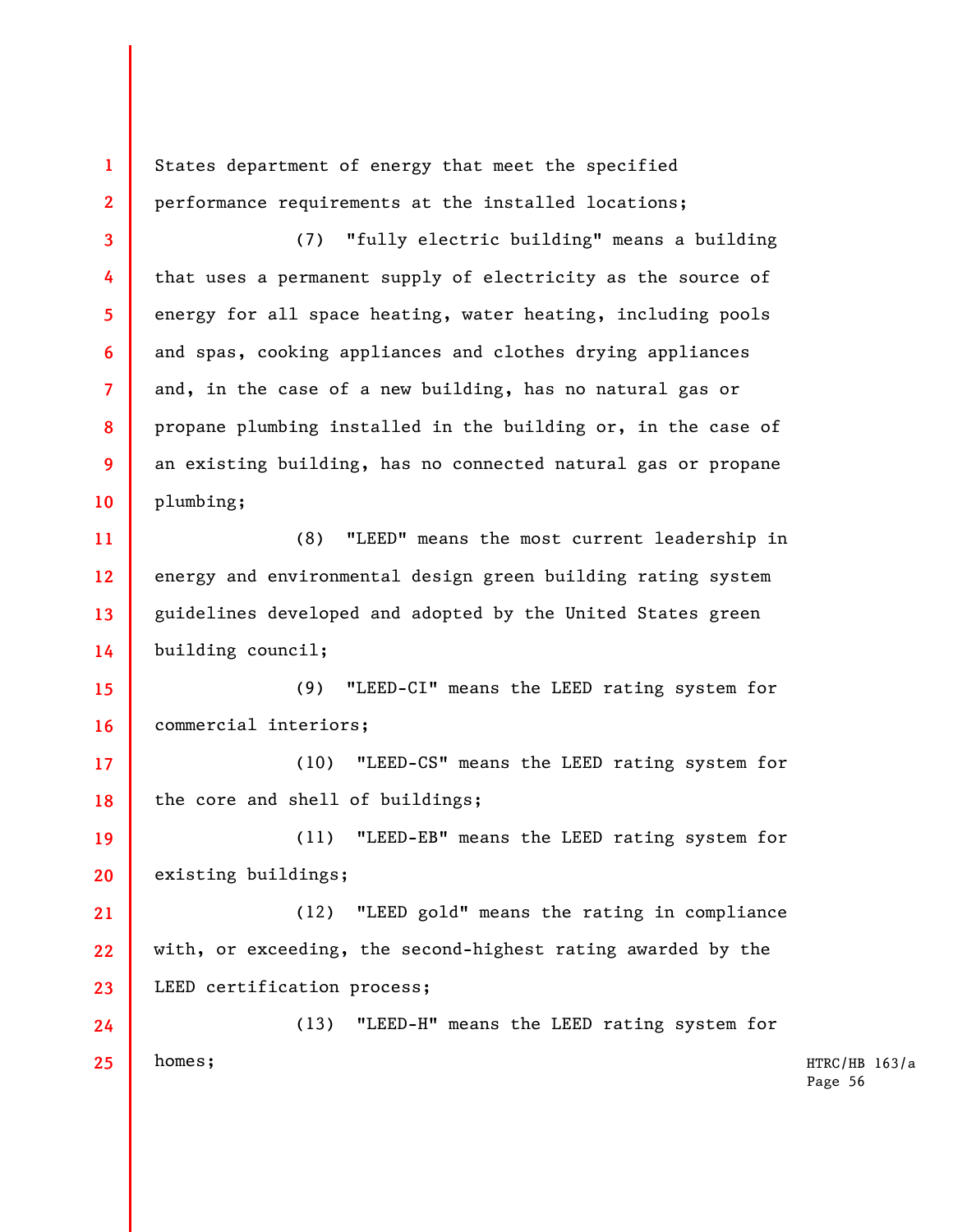HTRC/HB 163/a Page 57 **1 2 3 4 5 6 7 8 9 10 11 12 13 14 15 16 17 18 19 20 21 22 23 24 25**  (14) "LEED-NC" means the LEED rating system for new buildings and major renovations; (15) "LEED platinum" means the rating in compliance with, or exceeding, the highest rating awarded by the LEED certification process; (16) "low-income taxpayer" means a taxpayer with an annual household adjusted gross income equal to or less than two hundred percent of the federal poverty level guidelines published by the United States department of health and human services; (17) "manufactured housing" means a multisectioned home that is: (a) a manufactured home or modular home; (b) a single-family dwelling with a heated area of at least thirty-six feet by twenty-four feet and a total area of at least eight hundred sixty-four square feet; (c) constructed in a factory to the standards of the United States department of housing and urban development, the National Manufactured Housing Construction and Safety Standards Act of 1974 and the Housing and Urban Development Zone Code 2 or New Mexico construction codes up to the date of the unit's construction; and (d) installed consistent with the Manufactured Housing Act and rules adopted pursuant to that act relating to permanent foundations;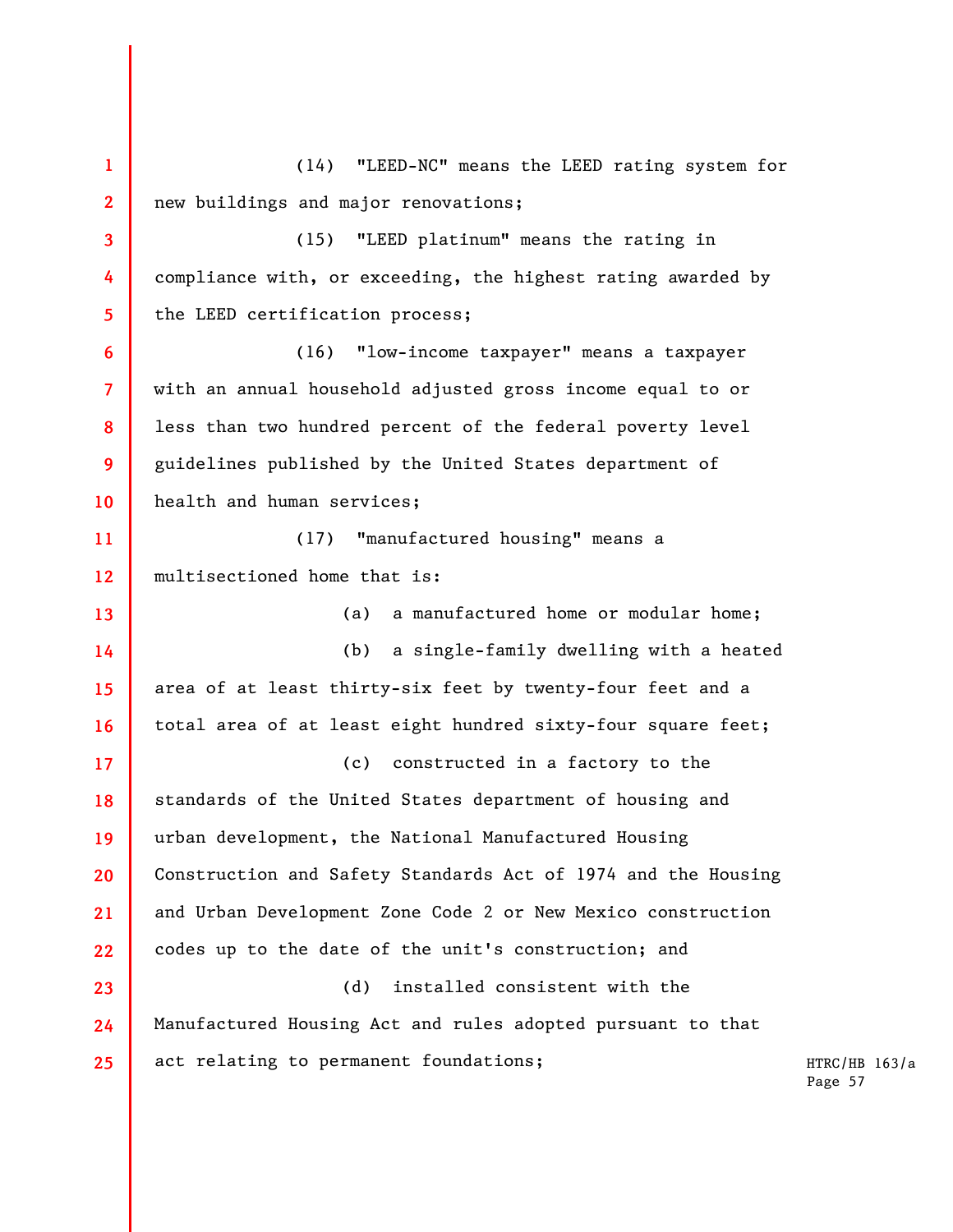**1 2 3 4 5 6 7 8 9 10 11 12 13 14 15 16 17 18 19 20 21 22 23 24 25**  (18) "qualified occupied square footage" means the occupied spaces of the building as determined by: (a) the United States green building council for those buildings obtaining LEED certification; (b) the administrators of the build green New Mexico rating system for those homes obtaining build green New Mexico certification; and (c) the United States environmental protection agency for Energy Star-certified manufactured homes; (19) "person" does not include state, local government, public school district or tribal agencies; (20) "sustainable building" means either a sustainable commercial building or a sustainable residential building; (21) "sustainable commercial building" means: (a) a commercial building that is certified as any LEED platinum or gold for commercial buildings; (b) a multifamily dwelling unit that is certified as LEED-H platinum or gold or build green emerald or gold and uses at least thirty percent less energy than is required by the prescriptive path of the most current applicable energy conservation code promulgated by the construction industries division of the regulation and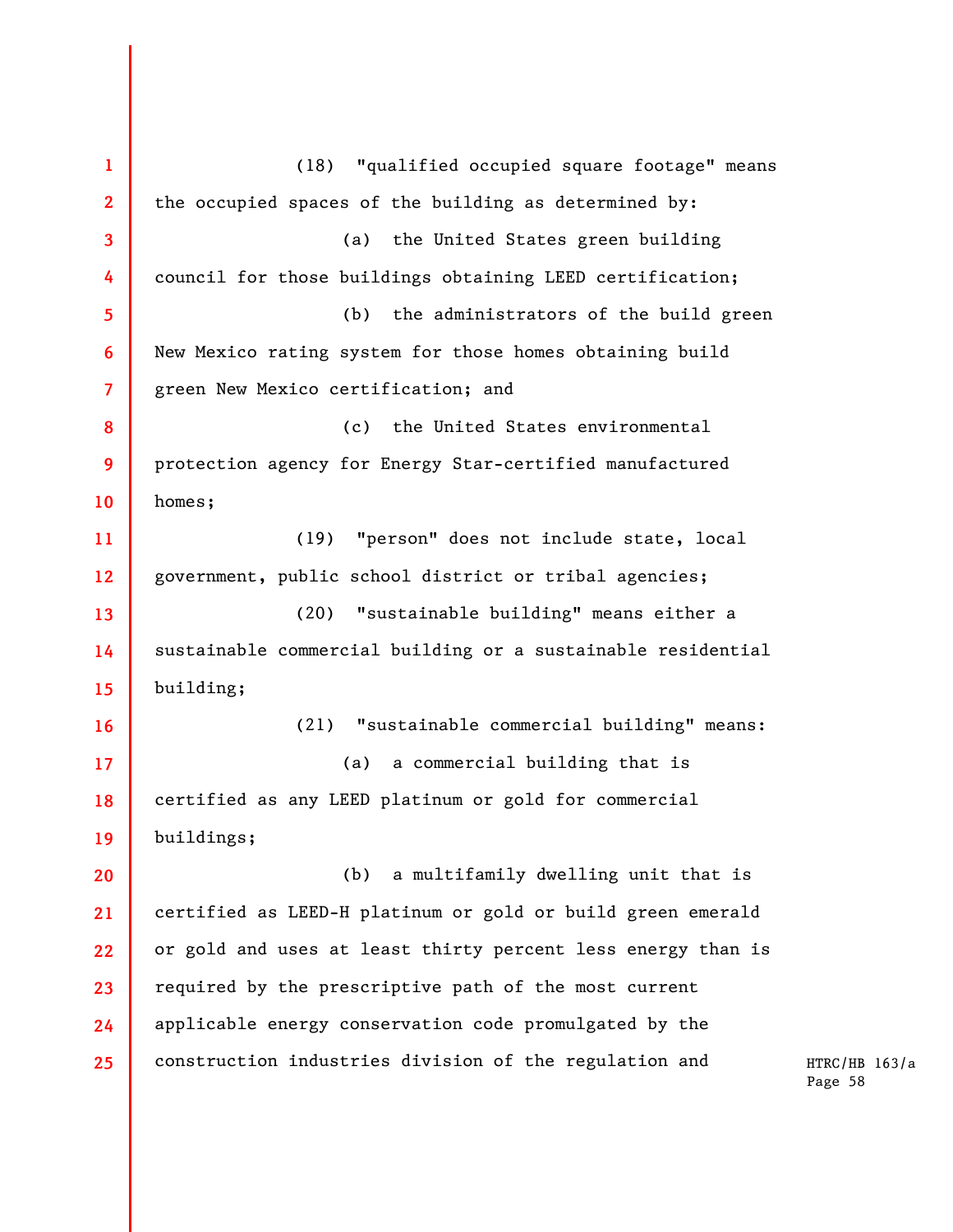licensing department for build green gold or LEED-H, or uses at least forty percent less energy than is required by the prescriptive path of the most current residential energy conservation code promulgated by the construction industries division of the regulation and licensing department for build green emerald or LEED platinum; or

**1** 

**2** 

**3** 

**4** 

**5** 

**6** 

**19** 

**20** 

**21** 

**22** 

**23** 

**24** 

**25** 

**7 8 9 10 11 12 13 14 15 16 17 18**  (c) a building that: 1) is certified at LEED-NC, LEED-EB, LEED-CS or LEED-CI platinum or gold levels; 2) achieves any prerequisite for and at least one point related to commissioning under the LEED energy and atmosphere category, if included in the applicable rating system; and 3) has reduced energy consumption beginning January 1, 2012 by forty percent based on the national average for that building type as published by the United States department of energy as substantiated by the United States environmental protection agency target finder energy performance results form, dated no sooner than the schematic design phase of development;

(22) "sustainable residential building" means: (a) a building used as a single-family residence that: 1) is certified as LEED-H platinum or gold or build green emerald or gold; 2) uses at least thirty percent less energy than is required by the prescriptive path of the most current residential energy conservation code promulgated by the construction industries division of the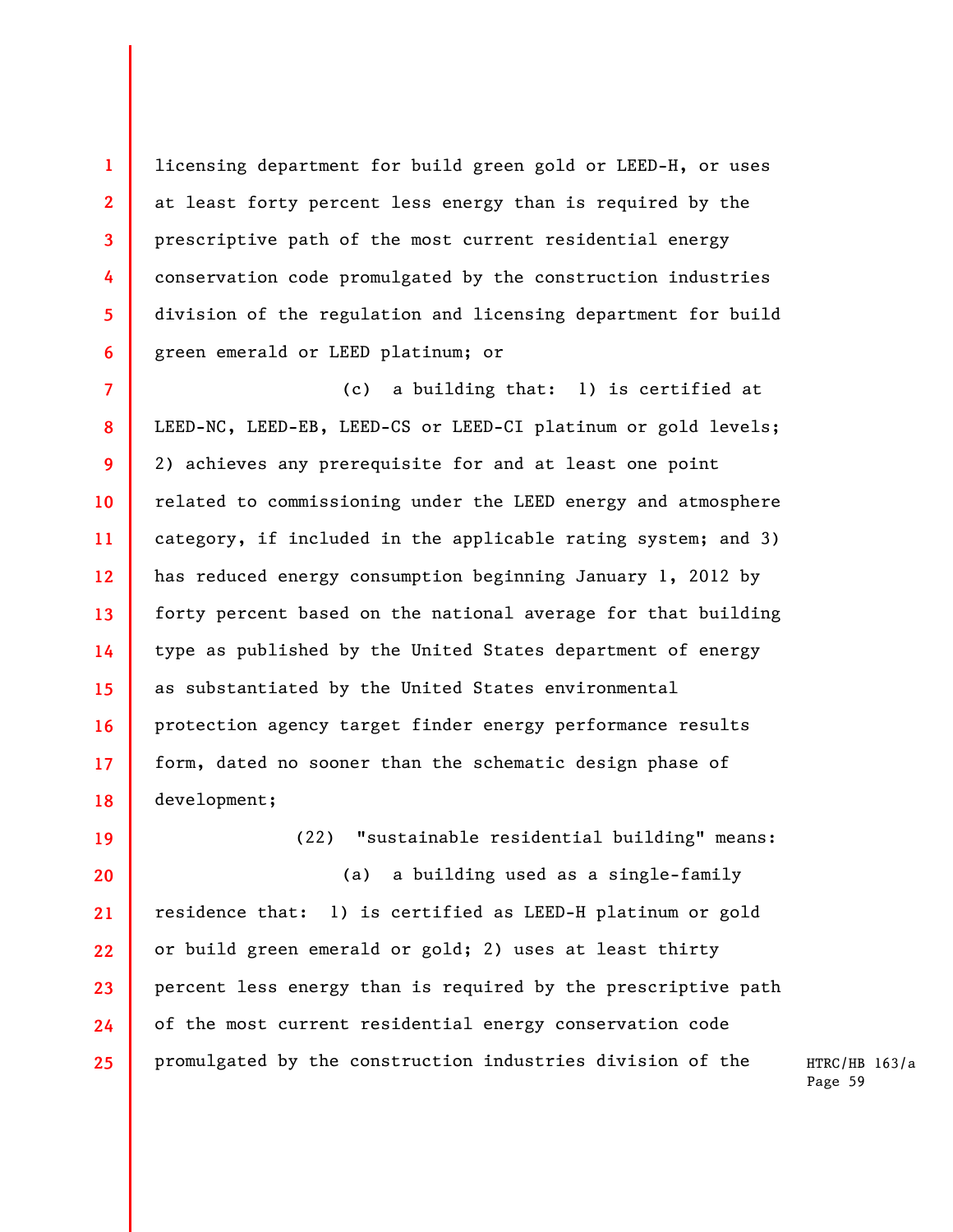**1 2 3 4 5 6 7 8 9 10 11 12 13 14 15 16**  regulation and licensing department for build green gold or LEED-H, or uses at least forty percent less energy than is required by the prescriptive path of the most current residential energy conservation code promulgated by the construction industries division of the regulation and licensing department for build green emerald or LEED platinum; 3) has indoor plumbing fixtures and water-using appliances that, on average, have flow rates equal to or lower than the flow rates required for certification by WaterSense; 4) if landscape area is available at the front of the property, has at least one water line outside the building below the frost line that may be connected to a drip irrigation system; and 5) if landscape area is available at the rear of the property, has at least one water line outside the building below the frost line that may be connected to a drip irrigation system; or

**17 18**  (b) manufactured housing that is Energy Star-qualified;

**19 20**  (23) "tribal" means of, belonging to or created by a federally recognized Indian nation, tribe or pueblo;

**21 22 23 24**  (24) "WaterSense" means a program created by the federal environmental protection agency that certifies water-using products that meet the environmental protection agency's criteria for efficiency and performance;

**25** 

(25) "zero carbon certified" means a building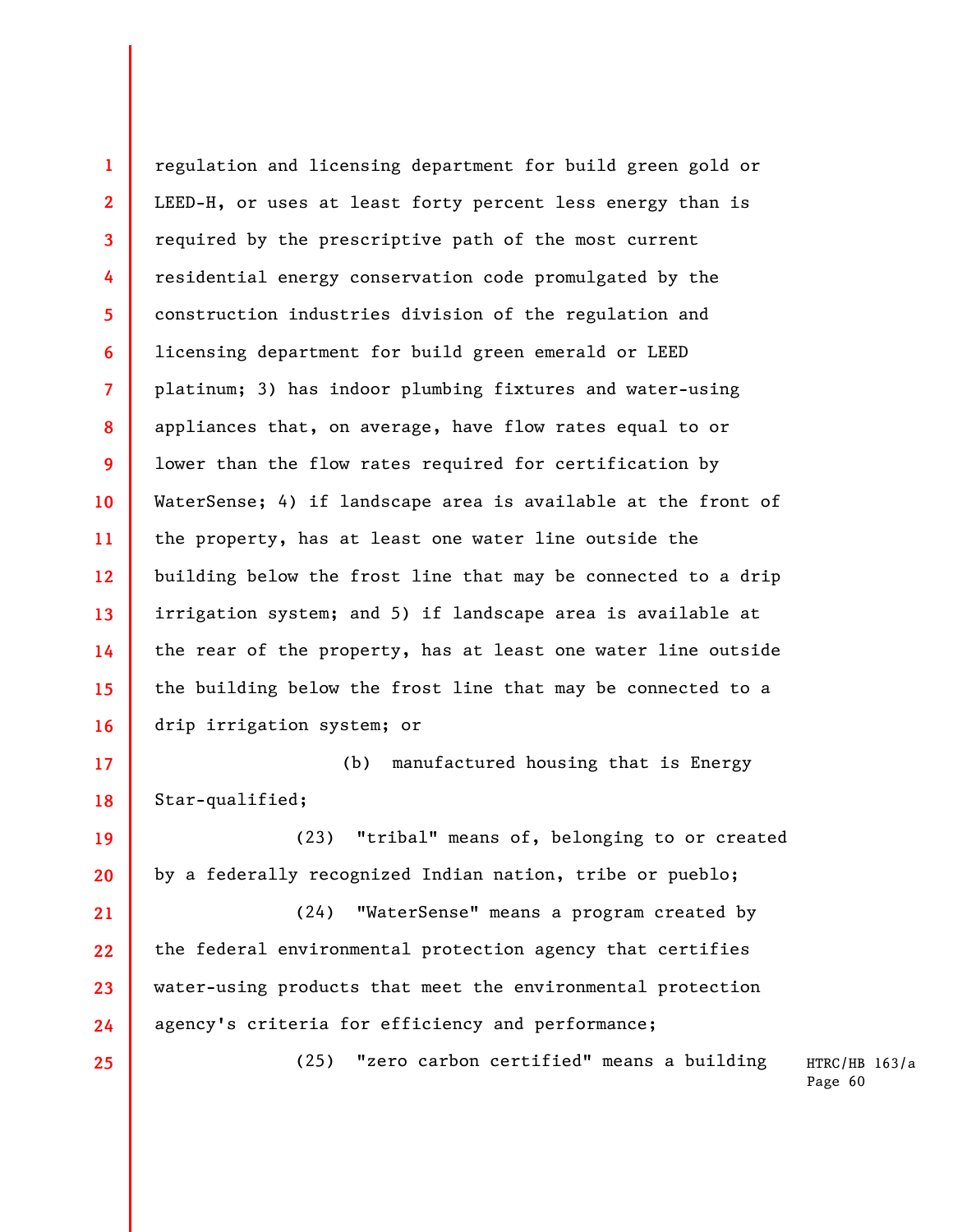**1 2 3 4 5 6 7 8 9 10 11 12 13 14 15 16 17 18 19 20 21 22 23 24 25**  that is certified as LEED zero carbon by achieving a carbondioxide-equivalent balance of zero for the building; (26) "zero energy certified" means a building that is certified as LEED zero energy by achieving a source energy use balance of zero for the building; (27) "zero waste certified" means a building that is certified as LEED zero waste by achieving green building certification incorporated's true zero waste certification at the platinum level; and (28) "zero water certified" means a building that is certified as LEED zero water by achieving a potable water use balance of zero for the building." **SECTION 11.** Section 7-9-3 NMSA 1978 (being Laws 1978, Chapter 46, Section 1, as amended by Laws 2021, Chapter 65, Section 11 and by Laws 2021, Chapter 66, Section 1) is amended to read: "7-9-3. DEFINITIONS.--As used in the Gross Receipts and Compensating Tax Act: A. "buying" or "selling" means a transfer of property for consideration or the performance of service for consideration; B. "department" means the taxation and revenue department, the secretary of taxation and revenue or an employee of the department exercising authority lawfully delegated to that employee by the secretary;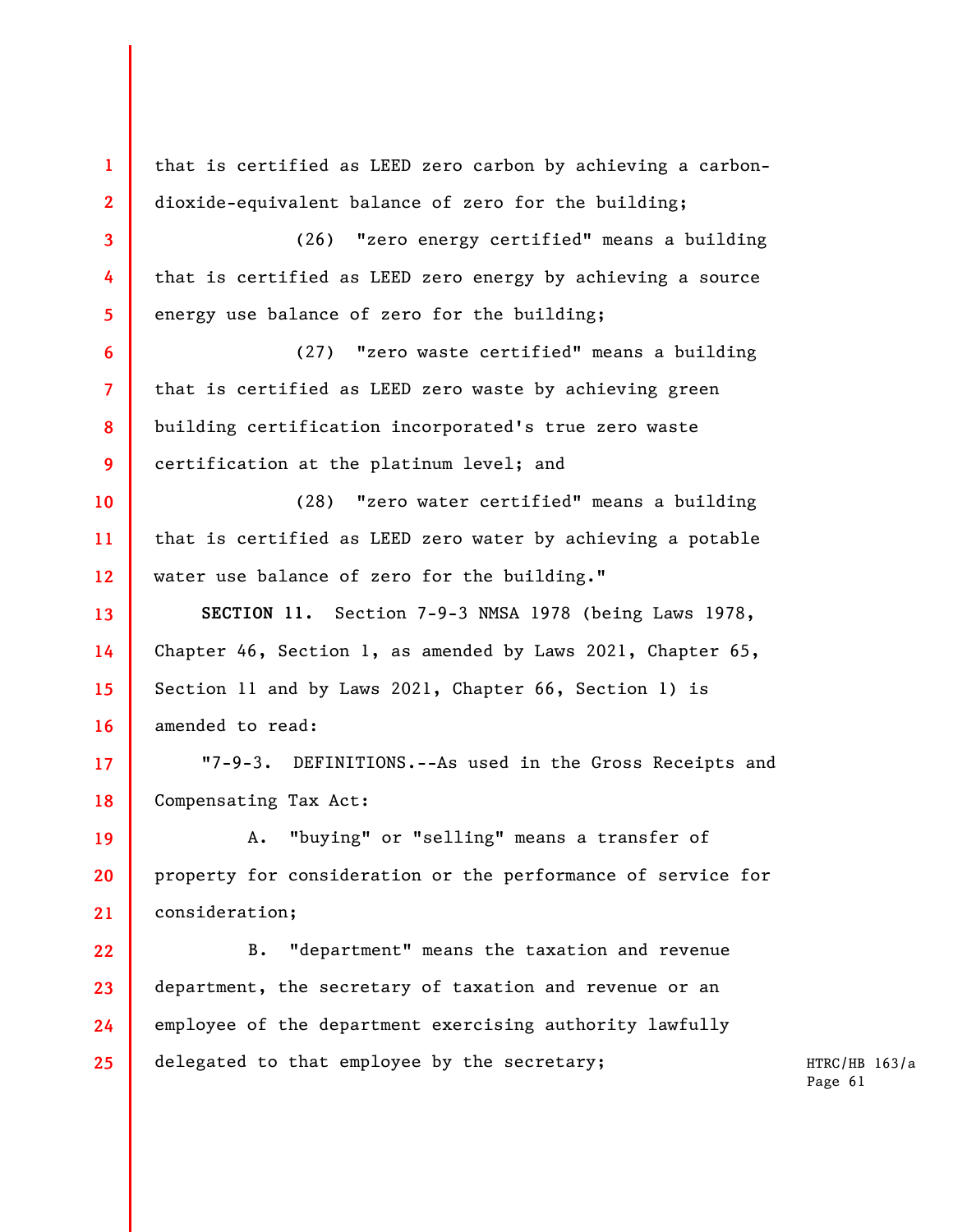C. "digital good" means a digital product delivered electronically, including software, music, photography, video, reading material, an application and a ringtone;

**1** 

**2** 

**3** 

**4** 

**5** 

**6** 

**7** 

**8** 

**9** 

D. "disclosed agency" means an agent receiving money on behalf of a principal if the agent or the agent's principal disclosed the agency relationship to a third party from which the agent receives money, or if the third party otherwise has actual knowledge that the agent receives money on behalf of the principal;

**10 11 12 13**  E. "financial corporation" means a savings and loan association or an incorporated savings and loan company, trust company, mortgage banking company, consumer finance company or other financial corporation;

**14 15 16**  F. "initial use" or "initially used" means the first employment for the intended purpose and does not include the following activities:

**17 18**  (1) observation of tests conducted by the performer of services;

**19 20 21**  (2) participation in progress reviews, briefings, consultations and conferences conducted by the performer of services;

**22 23**  (3) review of preliminary drafts, drawings and other materials prepared by the performer of services;

**24 25**  (4) inspection of preliminary prototypes developed by the performer of services; or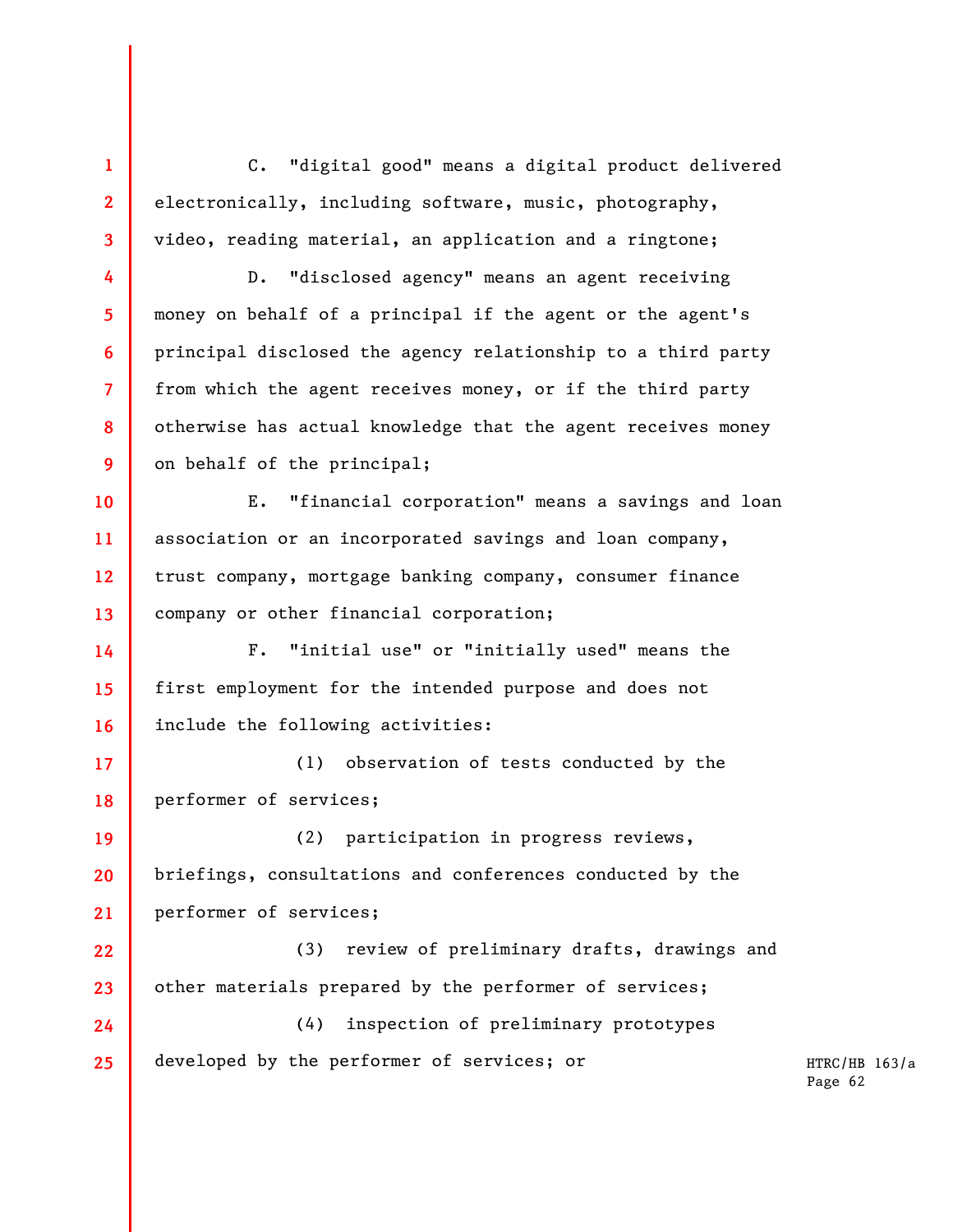## (5) similar activities;

**1** 

**2** 

**5** 

**6** 

**7** 

**8** 

**9** 

**3 4**  G. "lease" or "leasing" means an arrangement whereby, for a consideration, the owner of property grants another person the exclusive right to possess and use the property for a definite term;

H. "licensing" or "license" means an arrangement whereby, for a consideration, the owner of property grants another person a revocable, non-exclusive right to use the property;

**10 11 12 13 14**  I. "local option gross receipts tax" means a tax authorized to be imposed by a county or municipality upon a taxpayer's gross receipts and required to be collected by the department at the same time and in the same manner as the gross receipts tax;

**15 16 17 18 19**  J. "manufactured home" means a movable or portable housing structure for human occupancy that exceeds either a width of eight feet or a length of forty feet constructed to be towed on its own chassis and designed to be installed with or without a permanent foundation;

**20 21 22 23 24 25**  K. "manufacturing" means combining or processing components or materials to increase their value for sale in the ordinary course of business, but does not include construction services; farming; electric power generation; processing of natural resources, including hydrocarbons; or the processing or preparation of meals for immediate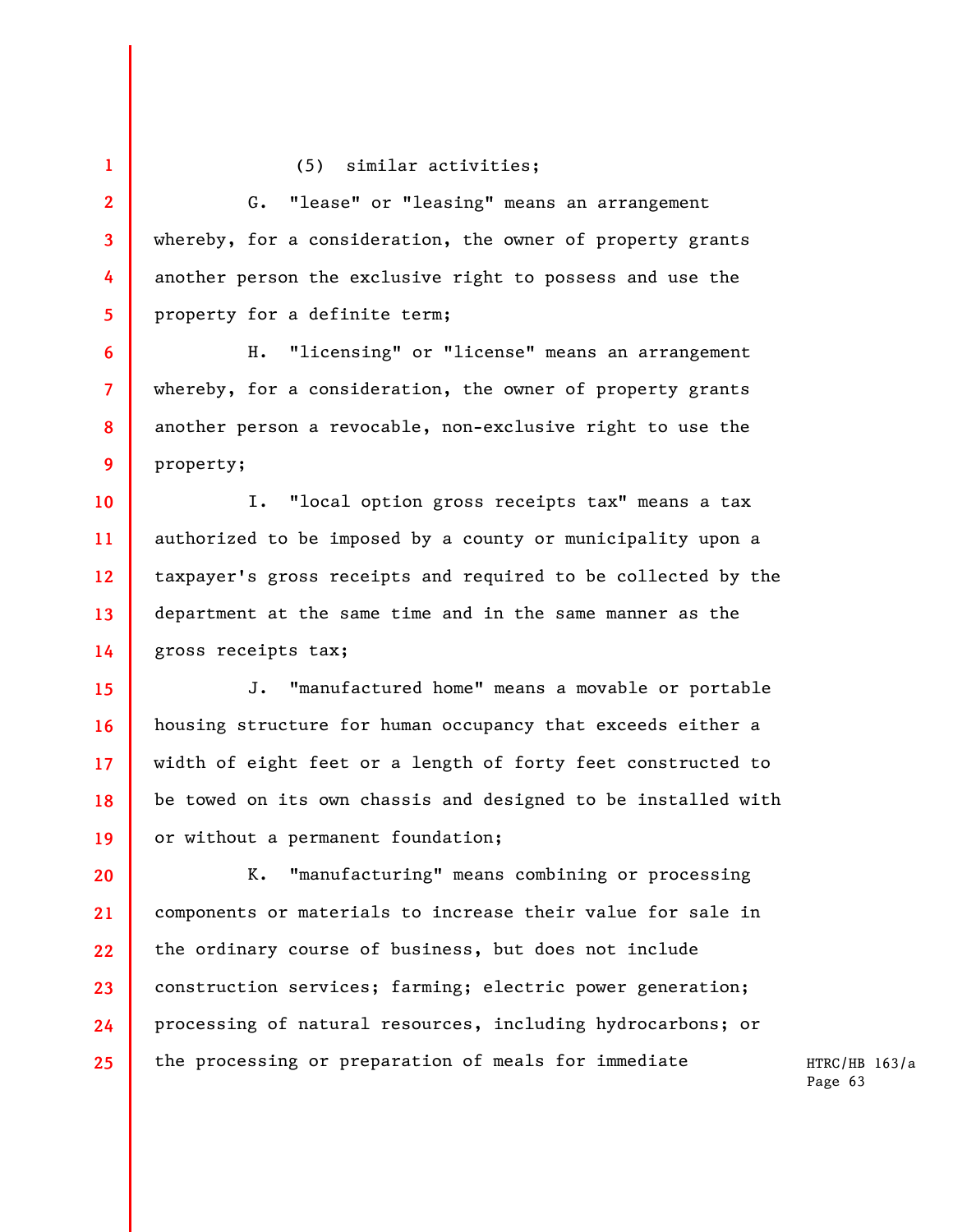consumption;

**1** 

**2** 

**3** 

**4** 

**5** 

**6** 

**7** 

**17** 

**19** 

**20** 

**21** 

**23** 

**24** 

**25** 

L. "manufacturing service" means the service of combining or processing components or materials owned by another, but does not include construction services; farming; electric power generation; processing of natural resources, including hydrocarbons; or the processing or preparation of meals for immediate consumption;

**8 9 10 11 12**  M. "marketplace provider" means a person who facilitates the sale, lease or license of tangible personal property or services or licenses for use of real property on a marketplace seller's behalf, or on the marketplace provider's own behalf, by:

**13 14 15 16**  (1) listing or advertising the sale, lease or license, by any means, whether physical or electronic, including by catalog, internet website or television or radio broadcast; and

**18 22**  (2) either directly or indirectly, through agreements or arrangements with third parties collecting payment from the customer and transmitting that payment to the seller, regardless of whether the marketplace provider receives compensation or other consideration in exchange for the marketplace provider's services;

N. "marketplace seller" means a person who sells, leases or licenses tangible personal property or services or who licenses the use of real property through a marketplace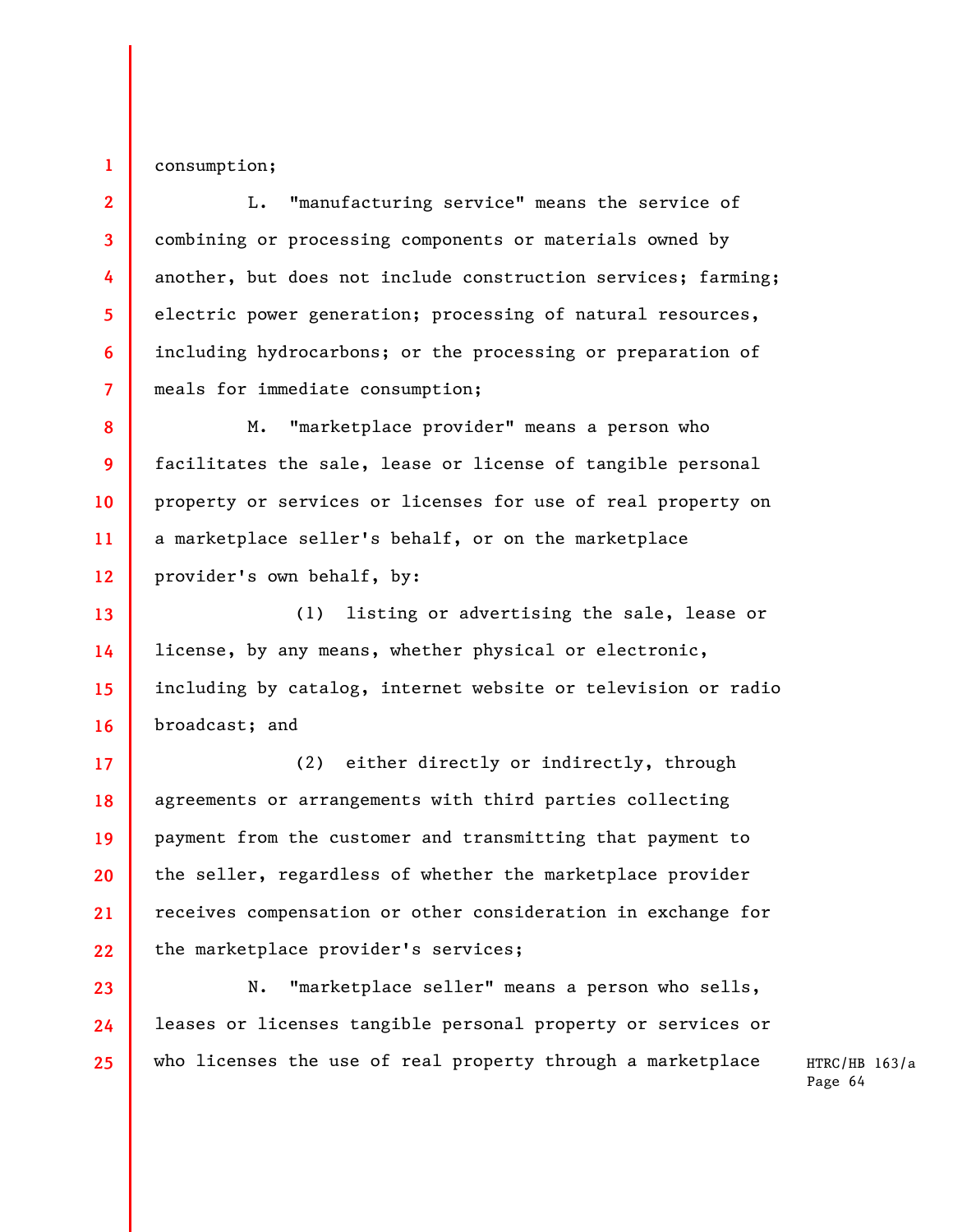provider;

**1** 

**2 3 4 5 6 7 8 9 10 11 12 13 14 15 16 17 18 19 20 21 22 23 24 25**  O. "person" means: (1) an individual, estate, trust, receiver, cooperative association, club, corporation, company, firm, partnership, limited liability company, limited liability partnership, joint venture, syndicate or other entity, including any gas, water or electric utility owned or operated by a county, municipality or other political subdivision of the state; or (2) a national, federal, state, Indian or other governmental unit or subdivision, or an agency, department or instrumentality of any of the foregoing; P. "property" means: (1) real property; (2) tangible personal property, including electricity and manufactured homes; (3) licenses, including licenses of digital goods, but not including the licenses of copyrights, trademarks or patents; and (4) franchises; Q. "research and development services" means an activity engaged in for other persons for consideration, for one or more of the following purposes: (1) advancing basic knowledge in a recognized field of natural science;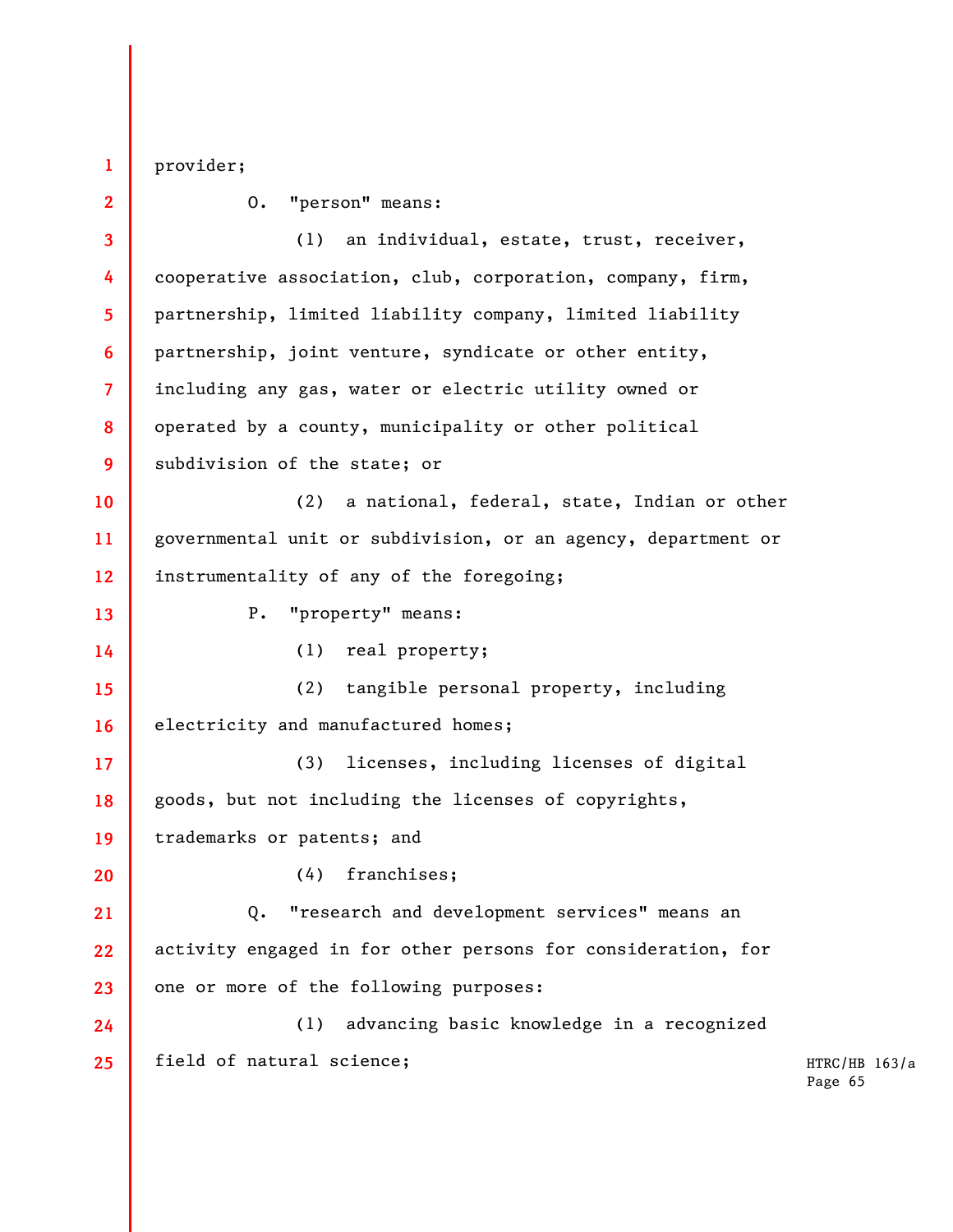**1 2**  (2) advancing technology in a field of technical endeavor;

**3** 

**4** 

**5** 

**6** 

**7** 

**8** 

**9** 

**10** 

**11** 

**17** 

**18** 

**19** 

**20** 

(3) developing a new or improved product, process or system with new or improved function, performance, reliability or quality, whether or not the new or improved product, process or system is offered for sale, lease or other transfer;

(4) developing new uses or applications for an existing product, process or system, whether or not the new use or application is offered as the rationale for purchase, lease or other transfer of the product, process or system;

**12 13 14 15 16**  (5) developing analytical or survey activities incorporating technology review, application, trade-off study, modeling, simulation, conceptual design or similar activities, whether or not offered for sale, lease or other transfer; or

(6) designing and developing prototypes or integrating systems incorporating the advances, developments or improvements included in Paragraphs (1) through (5) of this subsection;

**21 22**  R. "secretary" means the secretary of taxation and revenue or the secretary's delegate;

**23 24 25**  S. "service" means all activities engaged in for other persons for a consideration, which activities involve predominantly the performance of a service as distinguished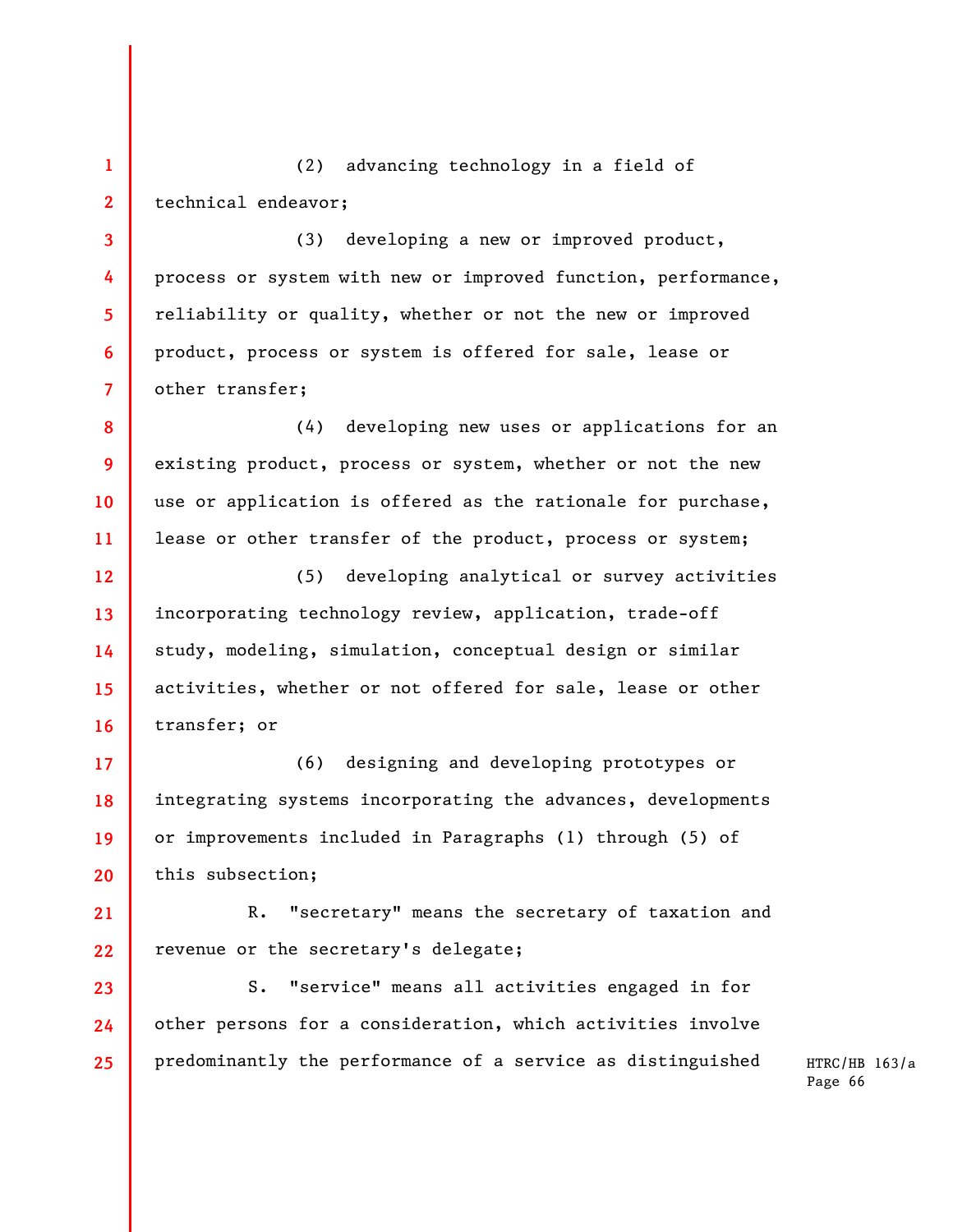**1 2 3 4 5 6 7 8 9 10 11 12 13 14 15**  from selling or leasing property. "Service" includes activities performed by a person for its members or shareholders. In determining what is a service, the intended use, principal objective or ultimate objective of the contracting parties shall not be controlling. "Service" includes construction activities and all tangible personal property that will become an ingredient or component part of a construction project. That tangible personal property retains its character as tangible personal property until it is installed as an ingredient or component part of a construction project in New Mexico. Sales of tangible personal property that will become an ingredient or component part of a construction project to persons engaged in the construction business are sales of tangible personal property; and

T. "use" or "using" includes use, consumption or storage other than storage for subsequent sale in the ordinary course of business or for use solely outside this state."

**16** 

**17** 

**18** 

**19** 

**20** 

**21** 

**22** 

**23** 

**24** 

**25** 

**SECTION 12.** Section 7-9-4 NMSA 1978 (being Laws 1966, Chapter 47, Section 4, as amended) is amended to read:

"7-9-4. IMPOSITION AND RATE OF TAX--DENOMINATION AS "GROSS RECEIPTS TAX".--

A. For the privilege of engaging in business, an excise tax equal to the following percentages of gross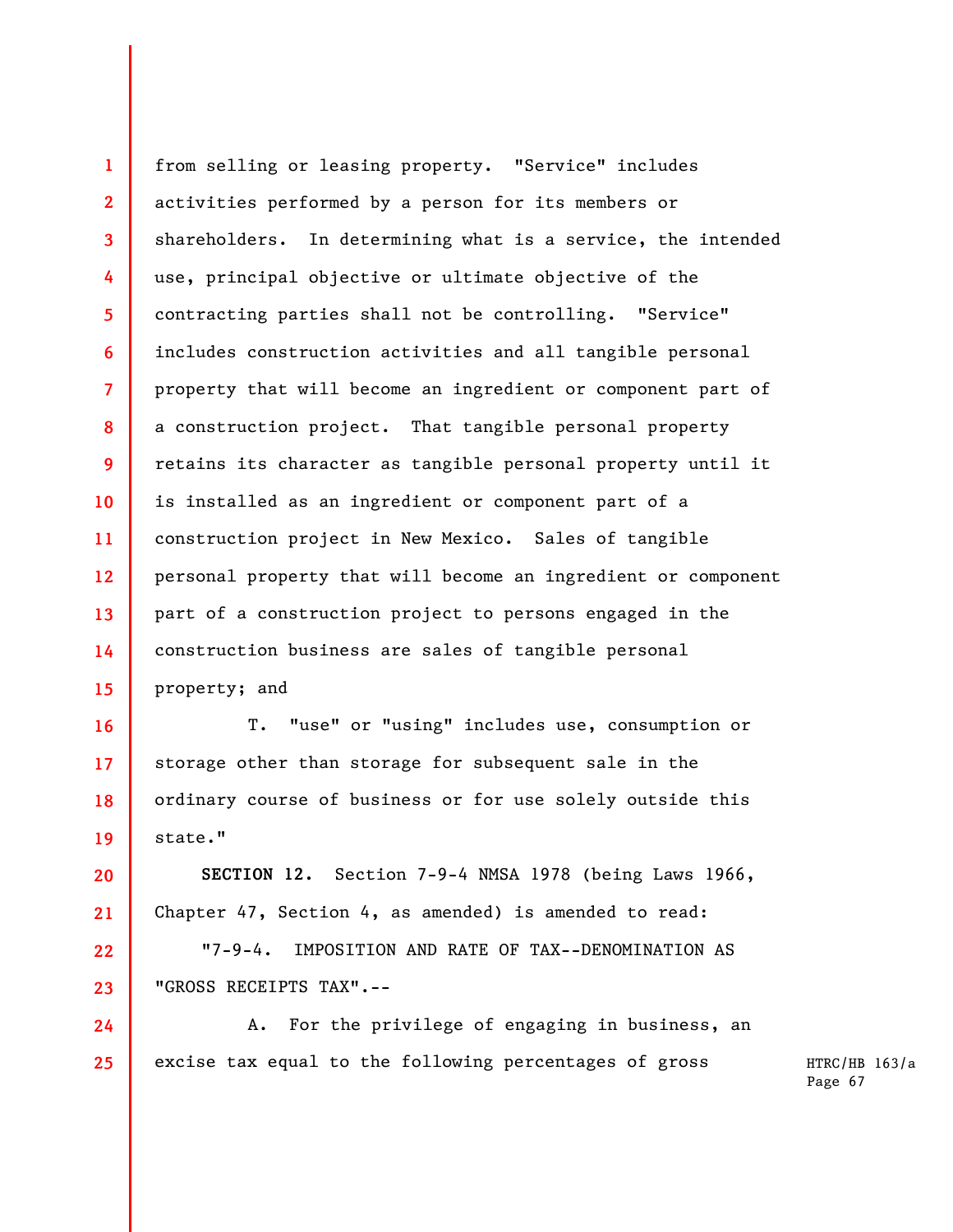**1 2**  receipts is imposed on any person engaging in business in New Mexico:

(1) prior to July 1, 2023, five percent; and

(2) beginning July 1, 2023, four and seven-eighths percent, except as provided in Subsection C of this section.

**7 8**  B. The tax imposed by this section shall be referred to as the "gross receipts tax".

**3** 

**4** 

**5** 

**6** 

**9 10 11 12 13 14 15 16 17**  C. If, for any single fiscal year occurring after fiscal year 2025 and prior to fiscal year 2030, gross receipts tax revenues are less than ninety-five percent of the gross receipts tax revenues for the previous fiscal year, as determined by the secretary of finance and administration, the rate of the gross receipts tax shall be five and one-eighth percent beginning on the July 1 following the determination made by the secretary of finance and administration.

**18 19 20 21 22 23 24 25**  D. On or before February 1 of each year, until the rate of the gross receipts tax is adjusted to five and oneeighth percent pursuant to Subsection C of this section, the secretary of finance and administration shall make a determination for the purposes of Subsection C of this section. If the rate of tax is adjusted pursuant to that subsection, the secretary shall certify to the secretary of taxation and revenue that the rate of the gross receipts tax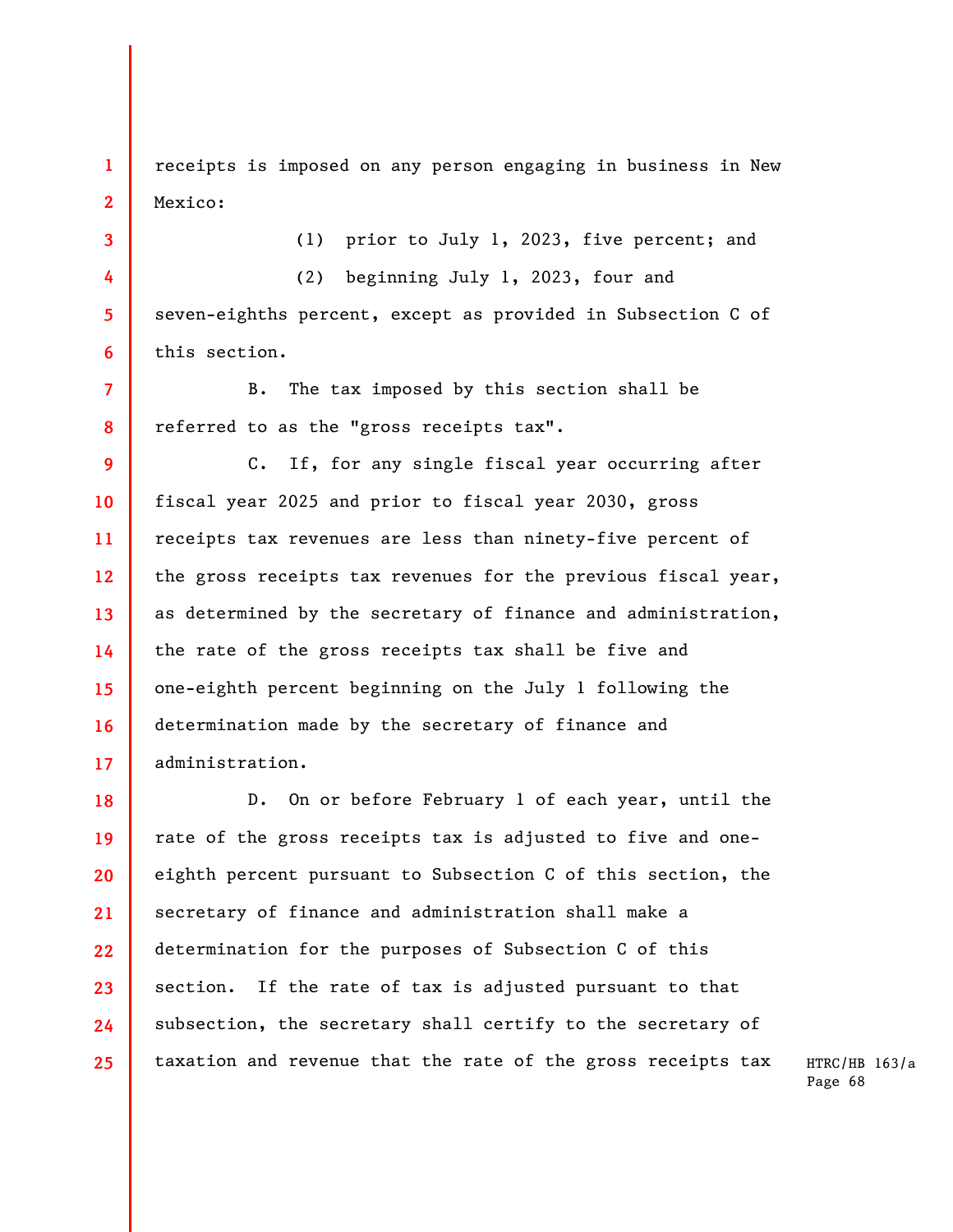shall be five and one-eighth percent, effective on the following July 1.

**1** 

**2** 

**3** 

**4** 

**5** 

**6** 

**7** 

**8** 

**9** 

**10** 

**11** 

**12** 

**13** 

**14** 

**15** 

**16** 

E. As used in this section, "gross receipts tax revenues" means the net receipts attributable to the gross receipts tax and distributed to the general fund."

**SECTION 13.** Section 7-9-7 NMSA 1978 (being Laws 1966, Chapter 47, Section 7, as amended) is amended to read:

"7-9-7. IMPOSITION AND RATE OF TAX--DENOMINATION AS "COMPENSATING TAX".--

A. For the privilege of making taxable use of tangible personal property in New Mexico, there is imposed on the person using the property an excise tax equal to five percent prior to July 1, 2023 and four and seven-eighths percent beginning July 1, 2023, except as provided in Subsection G of this section, of the value of tangible property that was:

**17 18**  (1) manufactured by the person using the property in the state; or

**19 20**  (2) acquired in a transaction for which the seller's receipts were not subject to the gross receipts tax.

**21 22 23 24 25**  B. For the purpose of Subsection A of this section, value of tangible personal property shall be the adjusted basis of the property for federal income tax purposes determined as of the time of acquisition or introduction into this state or of conversion of the property to taxable use,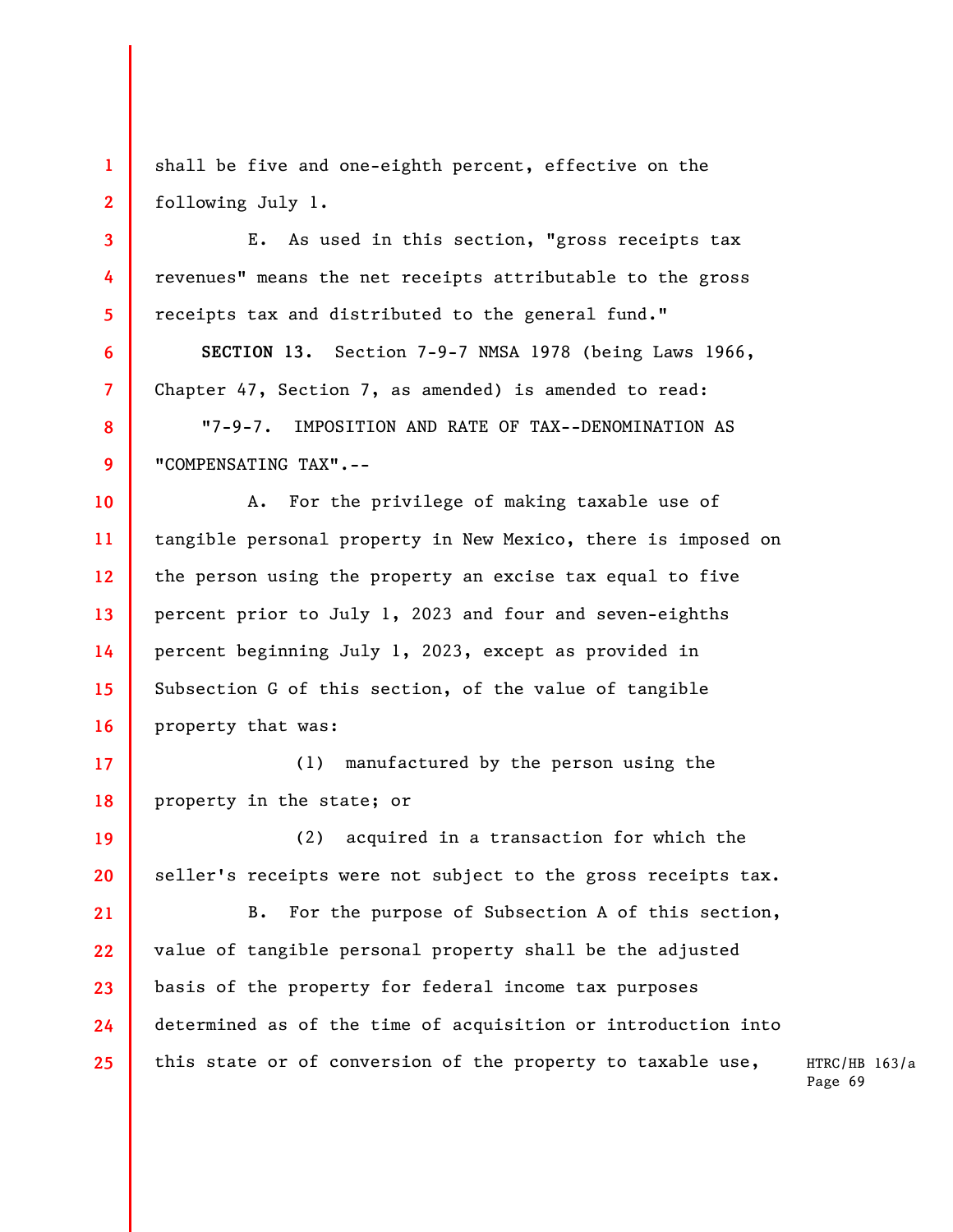whichever is later. If no adjusted basis for federal income tax purposes is established for the property, a reasonable value of the property shall be used.

**1** 

**2** 

**3** 

**4** 

**5** 

**6** 

**7** 

**8** 

**9** 

**10** 

**11** 

**12** 

**13** 

**14** 

**15** 

C. For the privilege of making taxable use of a license or franchise in New Mexico, there is imposed on the person using the license or franchise an excise tax equal to the rate provided in Subsection A or G of this section, as applicable, against the value of the license or franchise in its use in this state. The department by rule, ruling or instruction shall fairly apportion, where appropriate, the value of a license or franchise to its value in use in New Mexico. The tax shall apply only to the value of a license or franchise used in New Mexico where the license or franchise was acquired in a transaction the receipts from which were not subject to the gross receipts tax.

**16 17 18 19 20 21 22 23 24 25**  D. For the privilege of making taxable use of services in New Mexico, there is imposed on the person using the services an excise tax equal to the rate provided in Subsection A or G of this section, as applicable, against the value of the services at the time the services were performed or the product of the service was acquired. For use of services to be a taxable use pursuant to this subsection, the services shall have been acquired in a transaction the receipts from which were not subject to the gross receipts tax.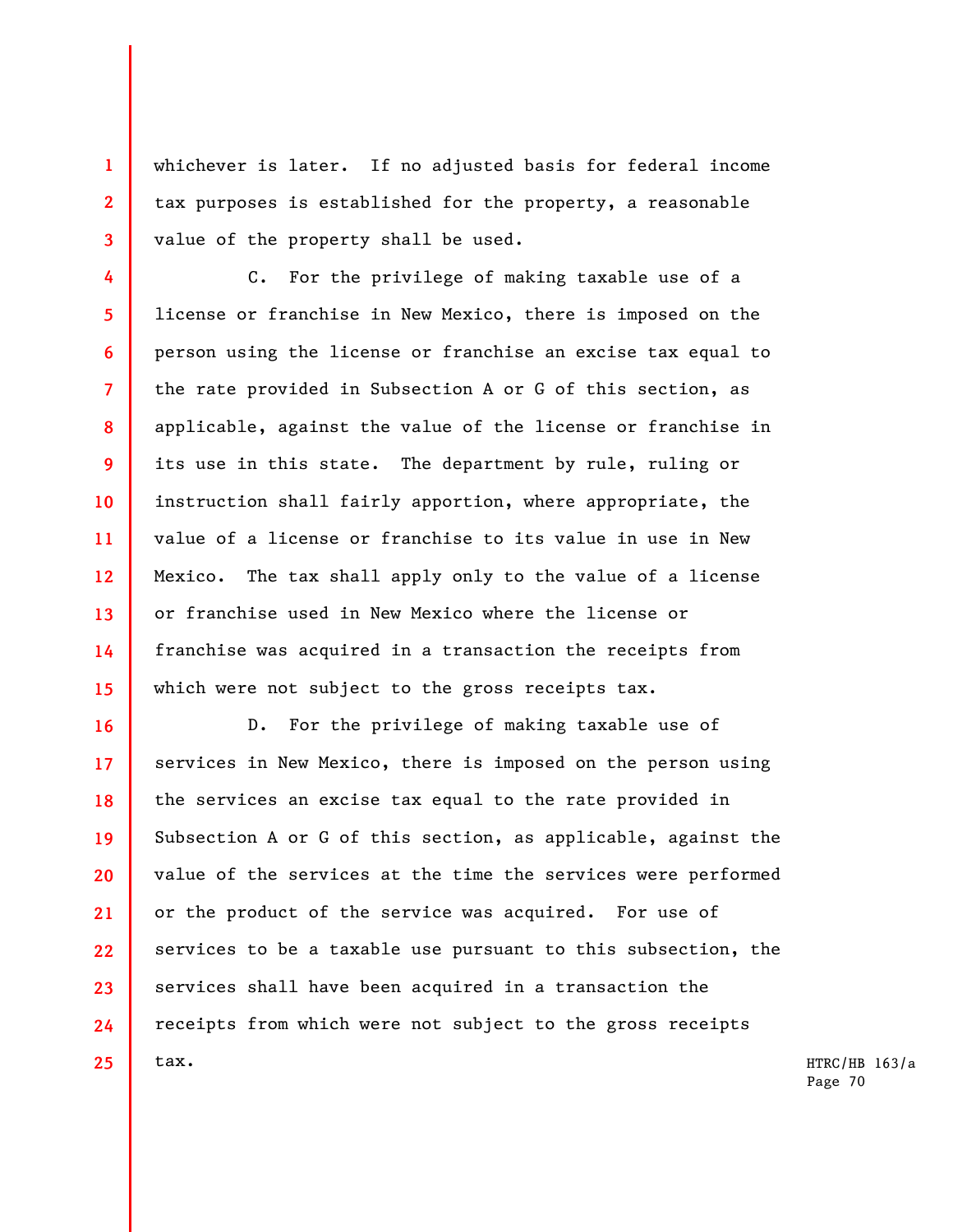E. For purposes of this section, receipts are not subject to the gross receipts tax if the person responsible for the gross receipts tax on those receipts lacked nexus in New Mexico or the receipts were exempt or allowed to be deducted pursuant to the Gross Receipts and Compensating Tax Act.

**7 8**  F. The tax imposed by this section shall be referred to as the "compensating tax".

**1** 

**2** 

**3** 

**4** 

**5** 

**6** 

**9 10 11 12**  G. If the gross receipts tax is increased to five and one-eighth percent pursuant to Subsection C of Section 7-9-4 NMSA 1978, the rate of the compensating tax shall be five and one-eighth percent.

**13 14 15 16 17**  H. As used in this section, "taxable use" means use by a person who acquires tangible personal property, a license, a franchise or a service, and the use of which would not have qualified for an exemption or deduction pursuant to the Gross Receipts and Compensating Tax Act."

**18 19 SECTION 14**. A new section of the Gross Receipts and Compensating Tax Act is enacted to read:

**20 21**  "DEDUCTION--GROSS RECEIPTS--GOVERNMENTAL GROSS RECEIPTS-- SALES OF SERVICES TO MANUFACTURERS.--

**22 23 24 25**  A. Receipts from selling professional services may be deducted from gross receipts or from governmental gross receipts if the sale is made to a person engaged in the business of manufacturing who delivers a nontaxable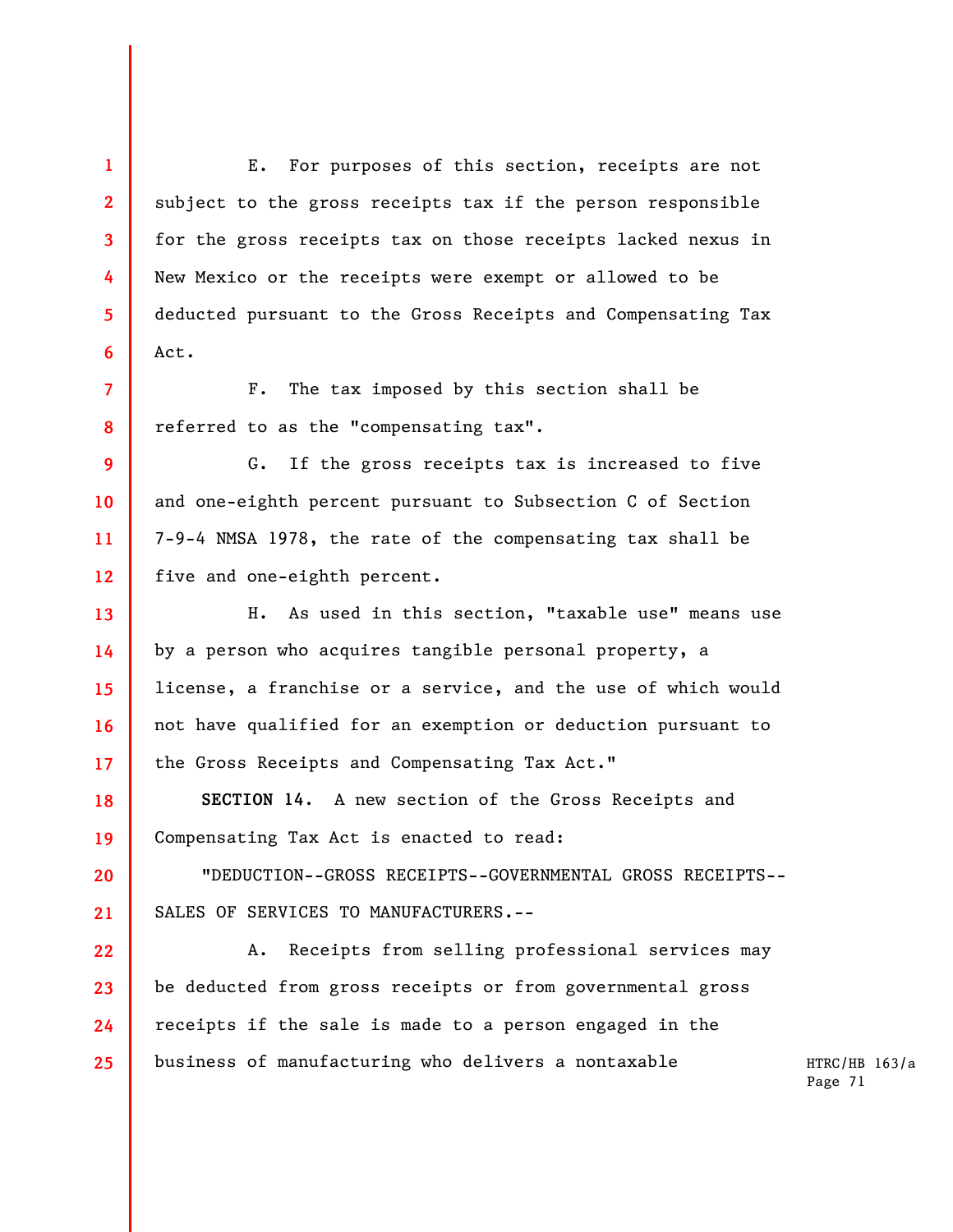transaction certificate to the seller or provides alternative evidence pursuant to Section 7-9-43 NMSA 1978. The professional services shall be related to the product that the buyer is in the business of manufacturing.

B. The purpose of the deductions provided in this section is to encourage manufacturing businesses to locate in New Mexico and to reduce the tax burden, including reducing pyramiding, on the professional services that are purchased by manufacturing businesses in New Mexico.

C. A taxpayer allowed a deduction pursuant to this section shall report the amount of the deduction separately in a manner required by the department.

**13 14 15 16 17 18 19 20 21 22**  D. The department shall compile an annual report on the deduction provided by this section that shall include the number of taxpayers that claimed the deduction, the aggregate amount of deductions claimed and any other information necessary to evaluate the effectiveness of the deduction. The department shall compile and present the report to the revenue stabilization and tax policy committee and the legislative finance committee with an analysis of the cost of the deduction and whether the deduction is performing the purpose for which it was created.

**23 24** 

**25** 

**1** 

**2** 

**3** 

**4** 

**5** 

**6** 

**7** 

**8** 

**9** 

**10** 

**11** 

**12** 

E. As used in this section:

(1) "accounting services" means the systematic and comprehensive recording of financial transactions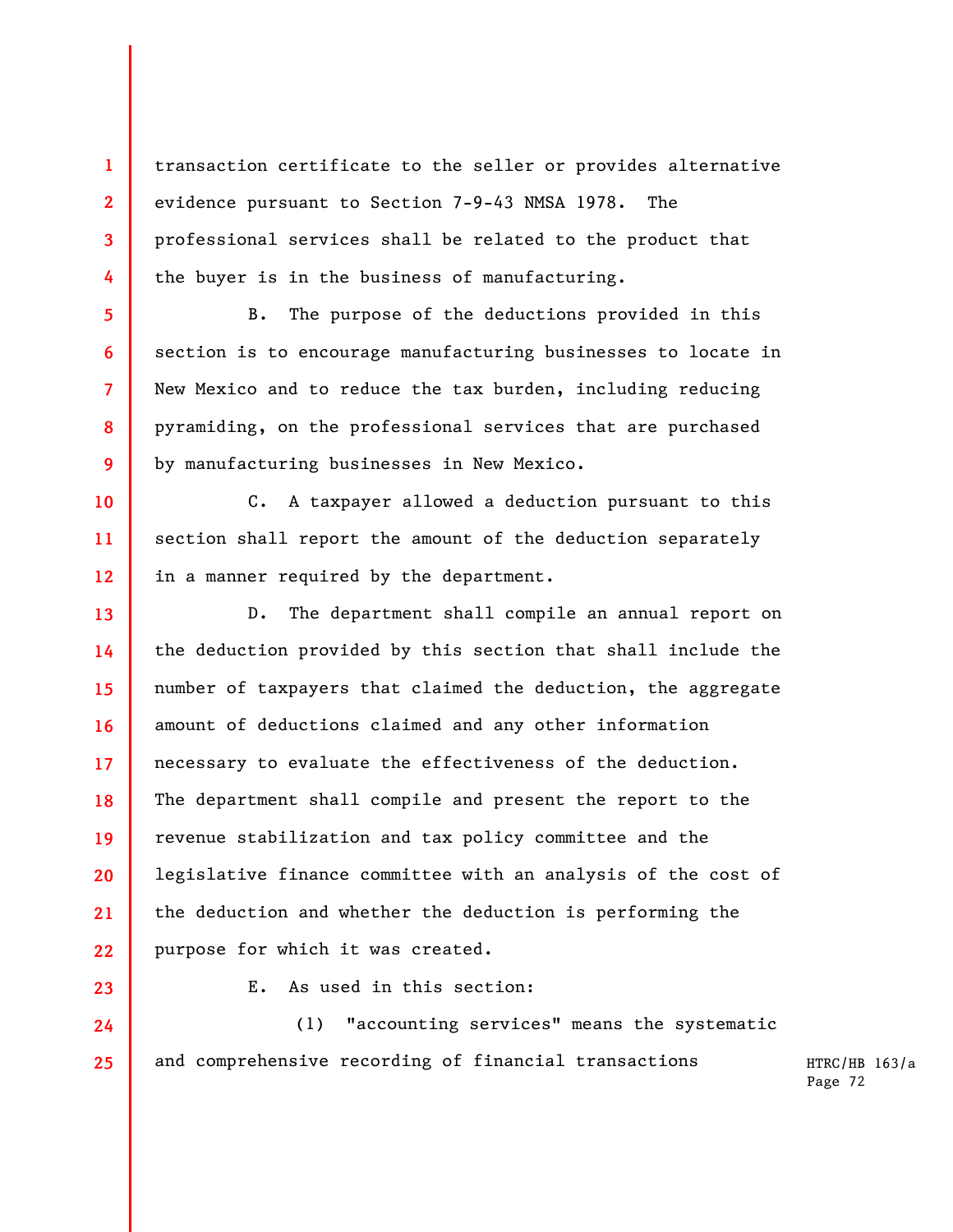**1 2 3 4 5 6 7 8 9 10 11 12 13 14**  pertaining to a business entity and the process of summarizing, analyzing and reporting these transactions to oversight agencies or tax collection entities, including certified public auditing, attest services and preparing financial statements, bookkeeping, tax return preparation, advice and consulting and, where applicable, representing taxpayers before tax collection agencies. "Accounting services" does not include, except as provided with respect to financial management services, investment advice, wealth management advice or consulting or any tax return preparation, advice, counseling or representation for individuals, regardless of whether those individuals are owners of pass-through entities, such as partnerships, limited liability companies or S corporations;

**15 16 17 18 19 20**  (2) "architectural services" means services related to the art and science of designing and building structures for human habitation or use and includes planning, providing preliminary studies, designs, specifications and working drawings and providing for general administration of construction contracts;

**21 22 23 24 25**  (3) "engineering services" means consultation, the production of a creative work, investigation, evaluation, planning and design, the performance of studies and reviewing planning documents when performed by, or under the supervision of, a licensed engineer, including the design,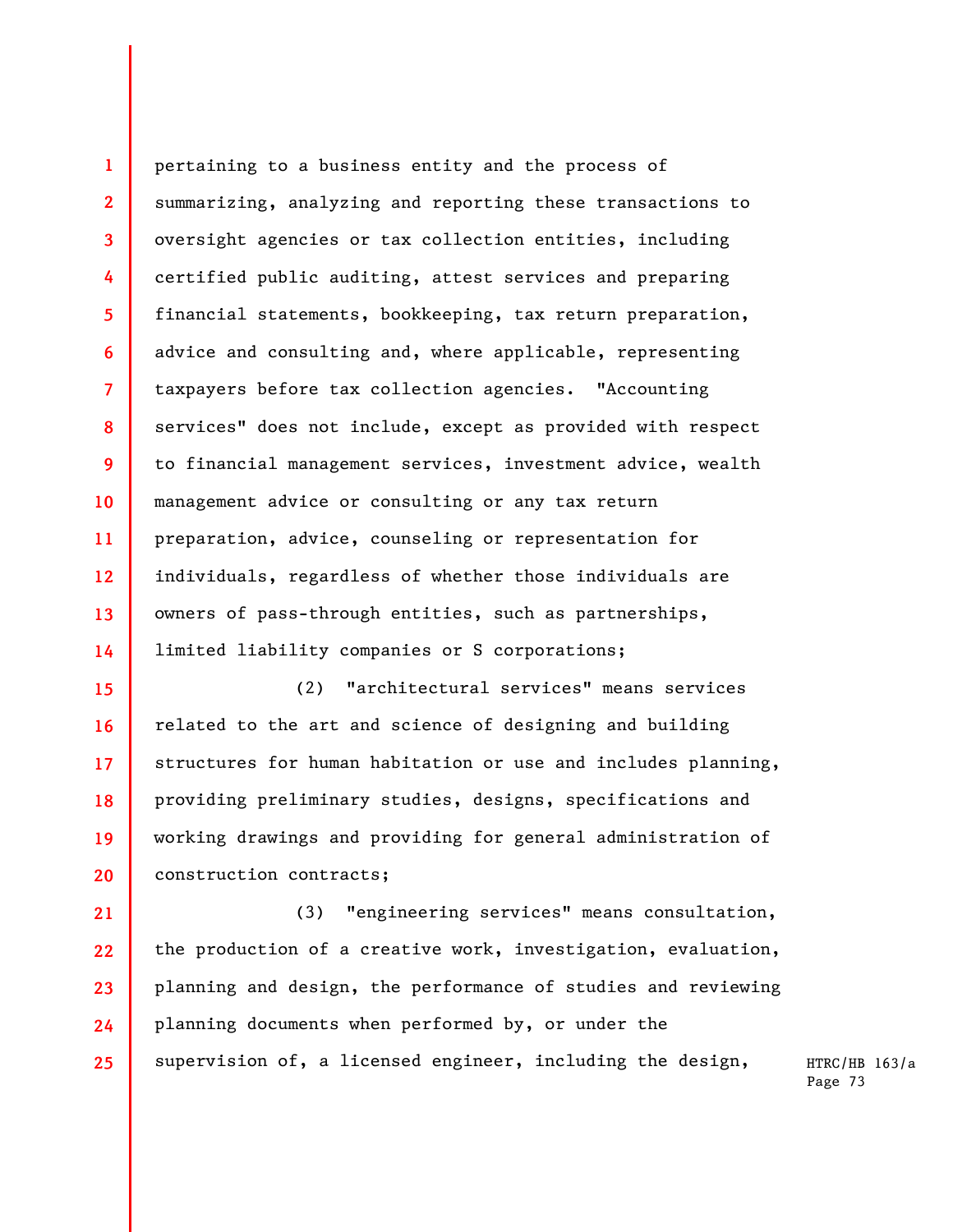**1 2 3 4 5 6 7 8**  development and testing of mechanical, electrical, hydraulic, chemical, pneumatic or thermal machinery or equipment, industrial or commercial work systems or processes and military equipment. "Engineering services" does not include medical or medical laboratory services, any engineering performed in connection with a construction service or the design and installation of computer or computer network infrastructure;

**9 10 11 12 13 14 15 16**  (4) "information technology services" means separately stated services for installing and maintaining a business's computers and computer network, including performing computer network design; installing, repairing, maintaining or restoring computer networks, hardware or software; and performing custom software programming or making custom modifications to existing software programming. "Information technology services" does not include:

**17 18 19**  (a) software maintenance and update agreements, unless made in conjunction with custom programming;

**20 21**  (b) computers, servers, chilling equipment and pre-programmed software;

**22 23 24 25**  (c) data processing services or the processing or storage of information to compile and produce records of transactions for retrieval or use, including data entry, data retrieval, data searches and information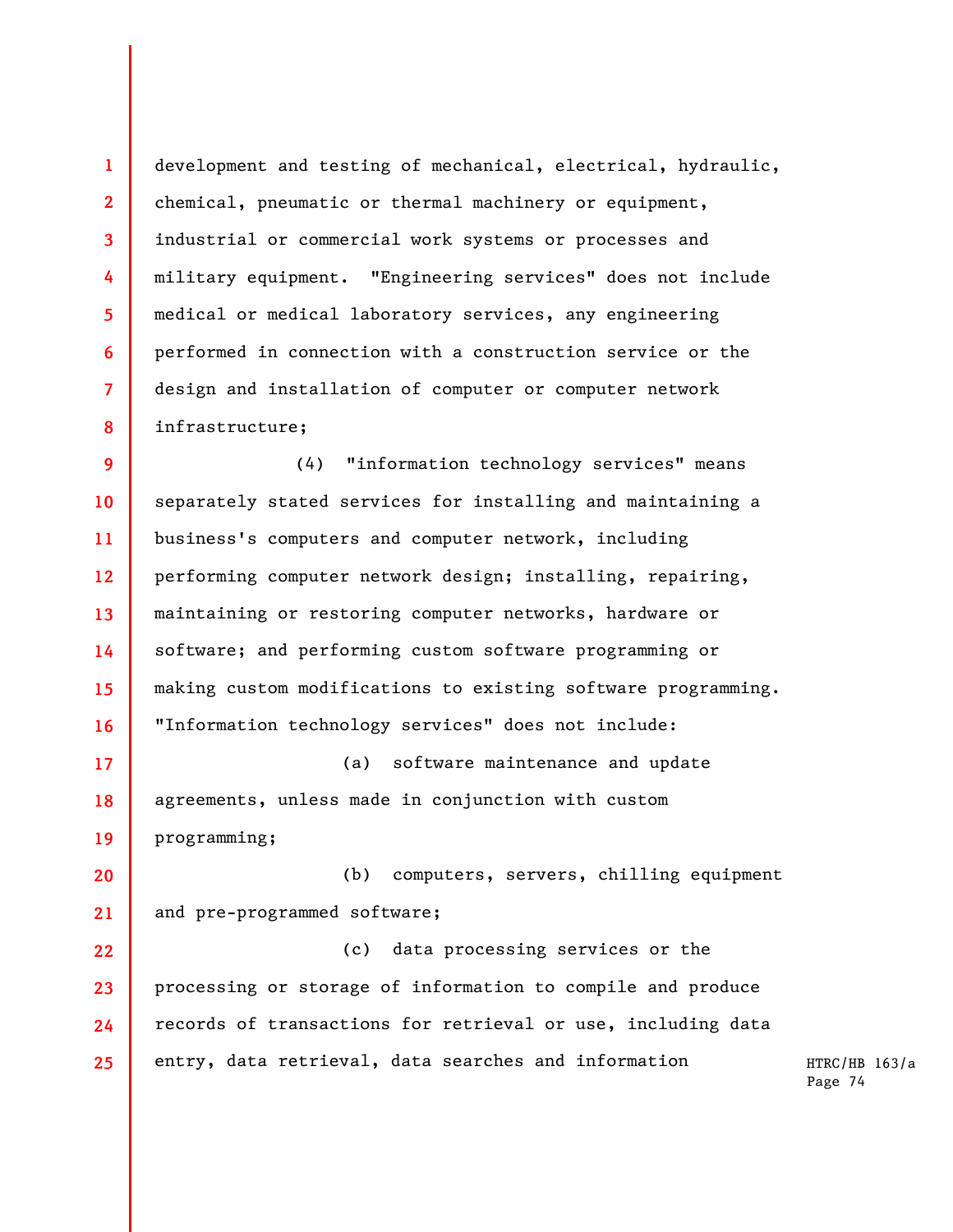compilation; or

(d) access to telecommunications or

internet;

**1** 

**2** 

**3** 

**25** 

**4 5 6 7 8 9 10 11 12 13 14 15 16 17 18 19**  (5) "legal services" means services performed by a licensed attorney or under the supervision of a licensed attorney for a client, regardless of the attorney's form of business entity or whether the services are prepaid, including legal representation before courts or administrative agencies; drafting legal documents, such as contracts or patent applications; legal research; advising and counseling; arbitration; mediation; and notary public and other ancillary legal services performed for a client in conjunction with and under the supervision of a licensed attorney. "Legal services" does not include lobbying or government relations services, title insurance agent services, licensing or selling legal software or legal document templates, insurance investigation services or any legal representation involving financial crimes or tax evasion in New Mexico; and

**20 21 22**  (6) "professional services" means accounting services, architectural services, engineering services, information technology services and legal services."

**23 24 SECTION 15.** A new section of the Gross Receipts and Compensating Tax Act is enacted to read:

"DEDUCTION--GROSS RECEIPTS AND GOVERNMENTAL GROSS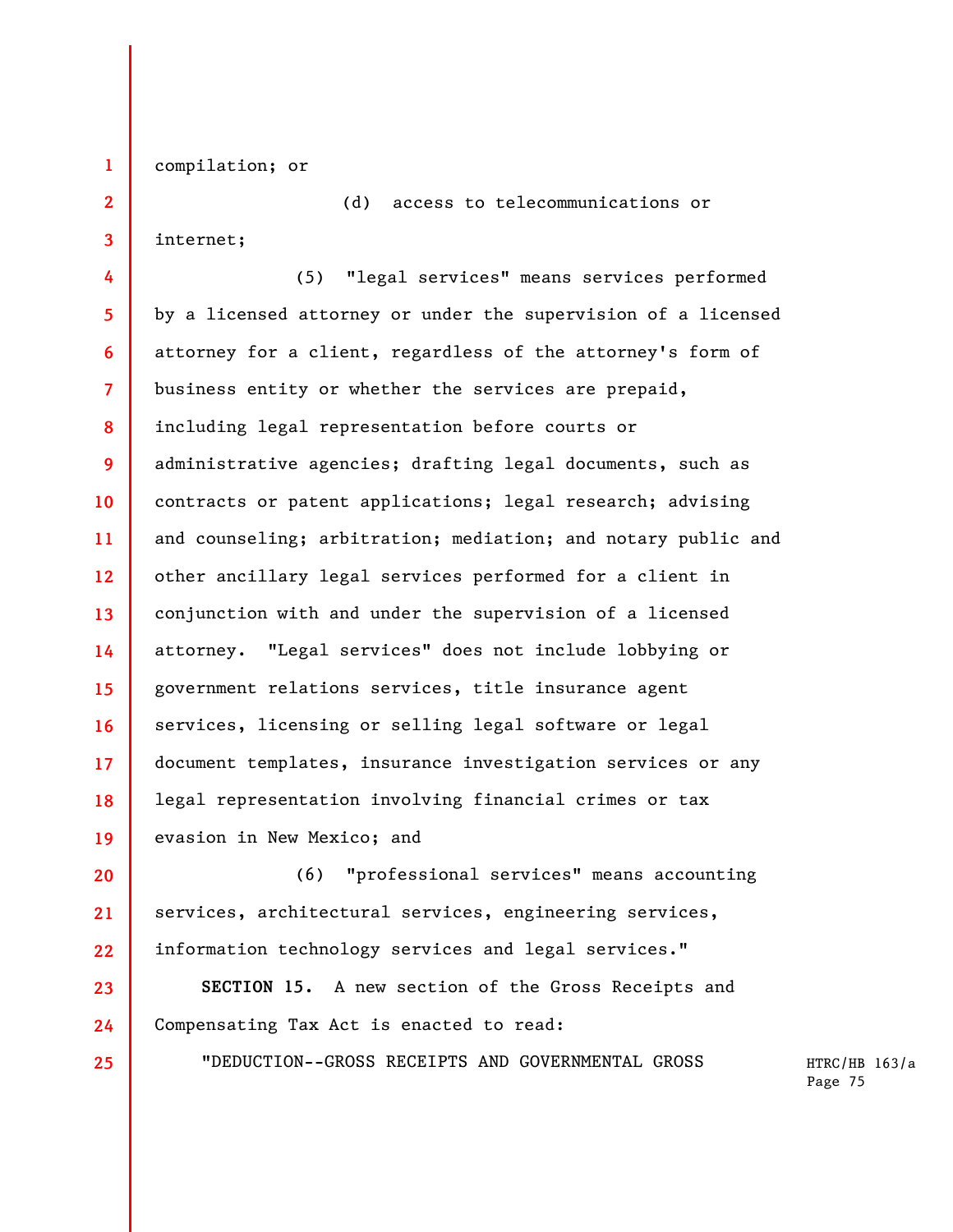RECEIPTS--FEMININE HYGIENE PRODUCTS.--

**1** 

**2** 

**3** 

**4** 

**5** 

**6** 

**7** 

**17** 

**18** 

**19** 

**20** 

**21** 

**22** 

A. Receipts from the sale of feminine hygiene products may be deducted from gross receipts and governmental gross receipts.

B. A taxpayer allowed a deduction pursuant to this section shall report the amount of the deduction separately in a manner required by the department.

**8 9 10 11 12 13 14 15 16**  C. The department shall compile an annual report on the deduction provided by this section that shall include the number of taxpayers that claimed the deduction, the aggregate amount of deductions claimed and any other information necessary to evaluate the effectiveness of the deduction. The department shall present the report to the revenue stabilization and tax policy committee and the legislative finance committee with an analysis of the cost of the deduction.

D. As used in this section, "feminine hygiene products" means tampons, menstrual pads and sanitary napkins, pantiliners, menstrual sponges and menstrual cups."

**SECTION 16.** APPLICABILITY.--

A. The provisions of Section 7 of this act apply to taxable years beginning on or after January 1, 2022.

**23 24 25**  B. The provisions of Section 8 of this act apply to the purchase and installation of a solar thermal system or a photovoltaic system in taxable years beginning on or after